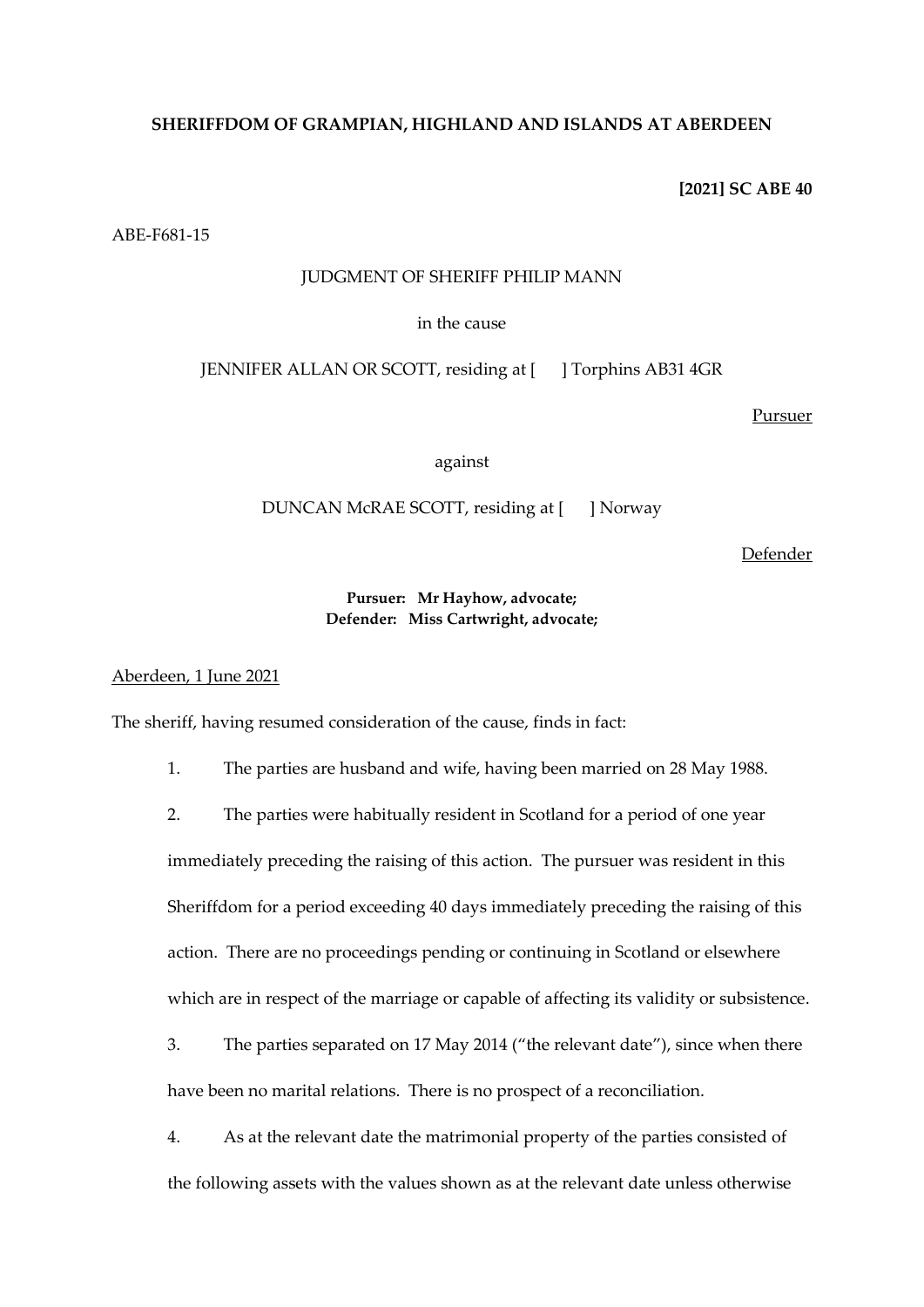stated (where no value is shown there was no evidence or no satisfactory evidence from which to ascribe a value):

- The matrimonial home at [ ] Torphins which had a value of £475,000.00 at the relevant date and has a value of £450,000.00 currently.
- The furnishings and contents of the matrimonial home.
- The parties' joint shareholding in the limited company known as Intervention Well Resources Limited (hereafter referred to as "IWR") which the pursuer valued at £679,229.00 and which the defender valued at £641,280.00.
- The defender's shareholding as the sole shareholder in the limited company known as Subsea Wellpartner Limited (hereafter referred to as "SWP") which had a value of £113,132.00.
- The defender's shareholding as the sole shareholder in the limited company known as Subsea Wellpartner (Contracting) Limited which had no value.
- The defender's Kvaerner Pension having a value of £113,934.00.
- The defender's Scottish Equitable Pro-save Pension having a value of £9,942.00.
- The pursuer's National Health Service Pension having a value of £97,329.00.
- The pursuer's SERPS having a value of £6,674.02.
- The defender's SERPS having a value of £43,159.37.
- The defender's Suzuki motor car having a value of £4,000.00.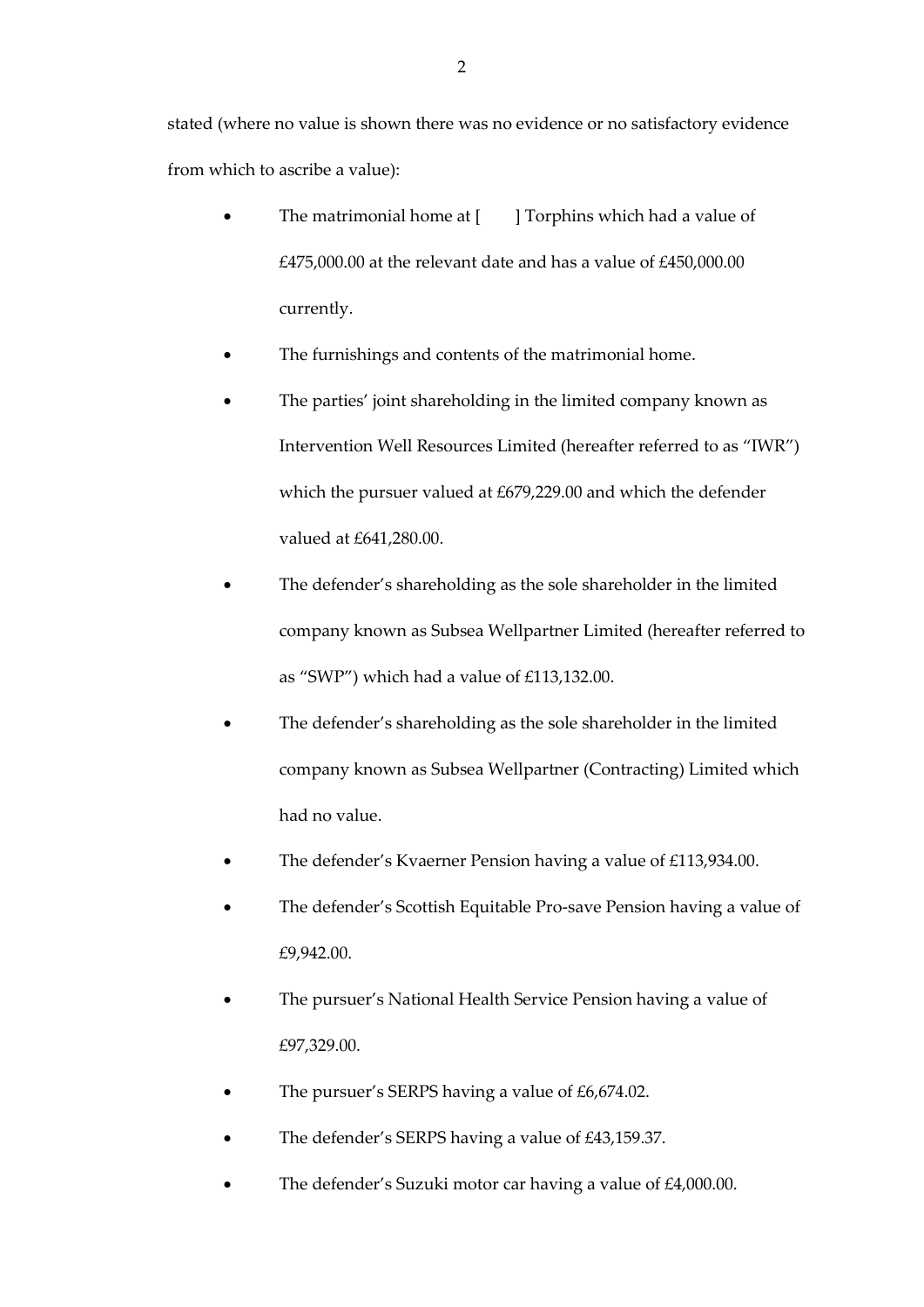- The defender's jeep vehicle having a value of £4,000.00.
- The defender's Range Rover motor car having a value of £26,000.00.
- The parties' joint Clydesdale Bank Account ending 940 having a value of £76,364.00.
- The parties' joint Clydesdale Bank Account ending 067 having a value of £140.90.
- The pursuer's Bank of Scotland Account having a value of £513.88.
- The pursuer's ISA having a value of £13,498.23.
- The defender's NPI pension ending 46X having a value of £25,313.76.
- The defender's NPI pension ending 50P having a value of £11,070.52.
- The defender's Friends Life policy having a value of £1,663.52.
- The defender's Halifax ISA having a value of £8,917.33.
- The pursuer's premium bonds having a value of £10,300.00.
- The defender's Zurich pension ending 083 having a value of £24,103.24.
- The defender's Personal Zurich pension ending 274, having a value of £16,507.58.
- The defender's Standard Life Shares having a value of £5,100.00.
- The defender's secured loan to the parties' daughter Rebecca having a value of £220,000.00.
- The defender's savings account with Barclay's Bank having a value of £51,081.00.
- The pursuer's Zurich Life Assurance Policy having a value of £9,316.03.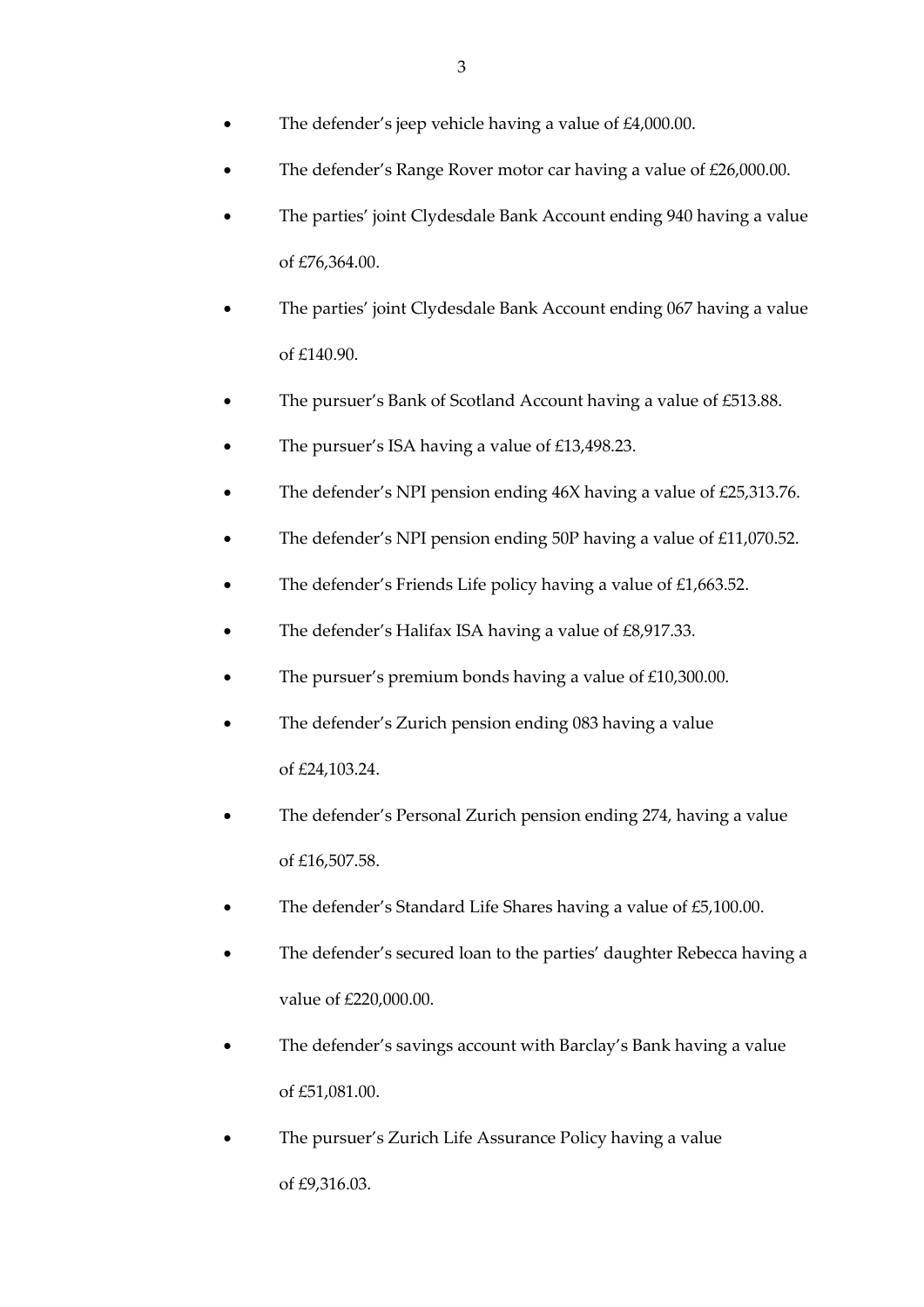- The parties' joint TSB account having a value of £1,925.00.
- The defender's Zurich Adaptable Life Plan having a value of £806.08.
- The pursuer's Friends Life Policy having a value of £579.65.
- The pursuer's Honda CRV motor car.

The total value of the matrimonial assets at the relevant date, in so far as the value can be ascertained was either £2,049,600.11 or £2,011,651.11 depending on the value of IWR.

- 5. As at the relevant date the matrimonial debts of the parties were as follows:
	- The parties' mortgage secured over the matrimonial home in the sum of £31,127.00.
	- The pursuer's M & S credit card debt in the sum of £321.61.
	- The pursuer's tax liability in the sum of  $£25,111.55$ .
	- The defender's tax liability in the sum of £23,886.00.
	- The outstanding price of the defender's Range Rover motor car in the sum of £26,000.00.

The total value of the matrimonial debts as at the relevant date was £106,446.16.

6. The net value of the matrimonial assets at the relevant date, in so far as the value can be ascertained, was either £1,943,153.95 or £1,905,204.95 depending on the value of IWR.

7. As at the relevant date the defender had an American Express credit card debt of £1,376.76 and a Bank of Scotland credit card debt of £6,282.19. These debts are accounted for in the valuations of IWR and SWP respectively.

8. Repayment of the parties' joint mortgage secured over the matrimonial home was effected out of the parties' joint account with Clydesdale Bank ending 940 to the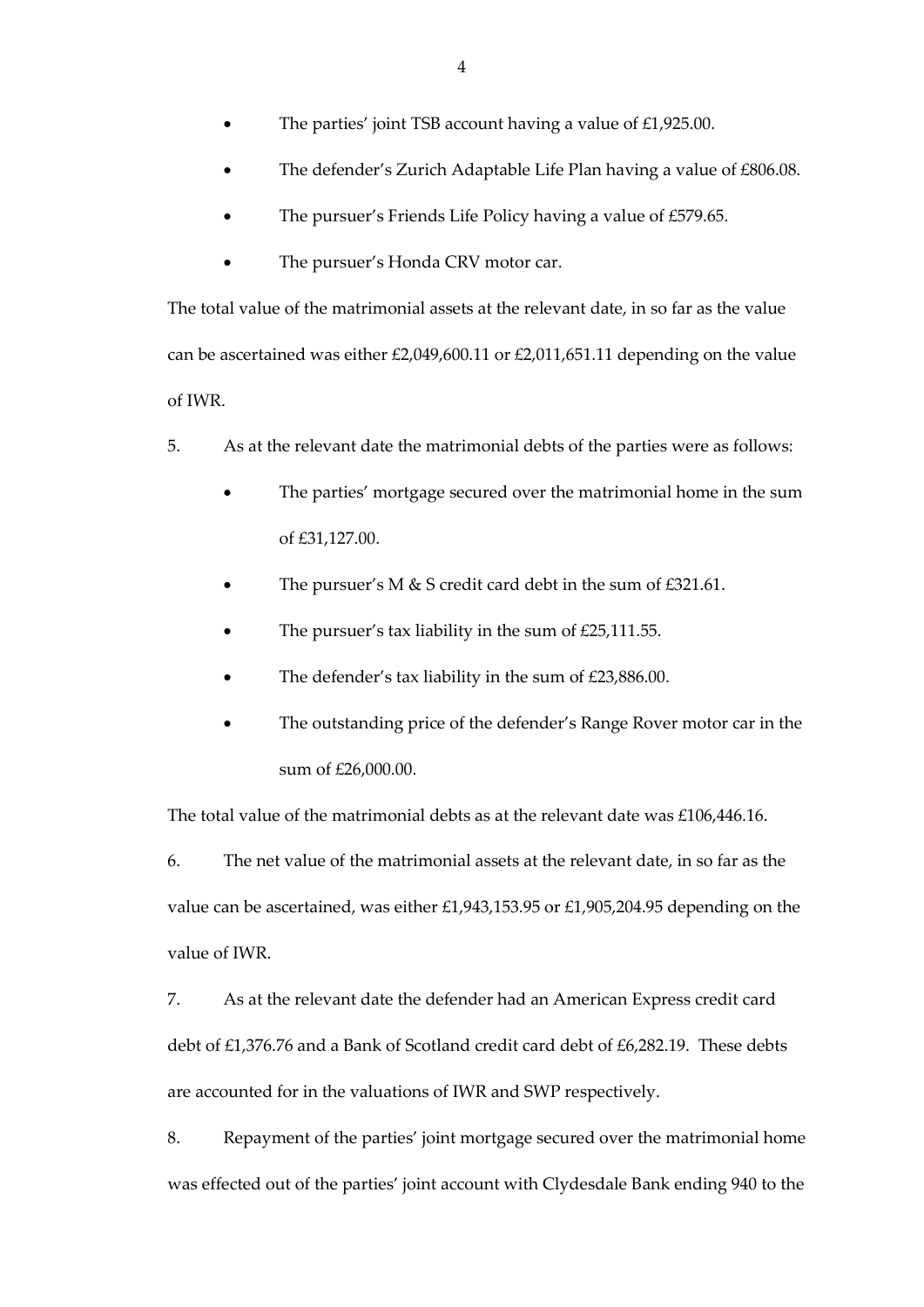extent of £19,324.42 and out of the defender's savings account with Barclay's Bank to the extent of £11,802.58.

9. Both before and after the relevant date the defender, by way of financial assistance, indulged the parties' son Kristopher in his hobby of owning and renovating expensive motor vehicles. This included a total of £34,542 paid to Kristopher out of funds belonging to IWR after the relevant date.

10. On the relevant date the defender purchased a Range Rover from the parties' son Kristopher. This was a matrimonial asset at the relevant date. Part of the price was paid by direct transfer to Kristopher's bank account from the parties' joint account with Clydesdale Bank ending 940 on the relevant date, although it was not debited to the joint account until after the relevant date. The balance of the price was paid out of the parties' joint account with Clydesdale Bank ending 940 after the relevant date. As at the relevant date the price of the Range Rover was a matrimonial debt. That debt was settled equally by the parties by virtue of the price of the car having come out of the joint account.

11. After the relevant date the defender caused payments to be made into the joint Clydesdale Bank Account ending 940 from the resources of IWR. These payments were treated in the books of IWR as if they had been withdrawn from IWR by the parties equally. Both parties withdrew funds from the joint account after the relevant date. The net result of these transactions was that of the relevant date balance of that account, after settlement of the purchase price of the Range Rover motor car, the pursuer withdrew £14,604.97 and the defender withdrew £35,759.03. The defender's withdrawals included withdrawals used to pay fees to his legal advisers in the sum of £3,500.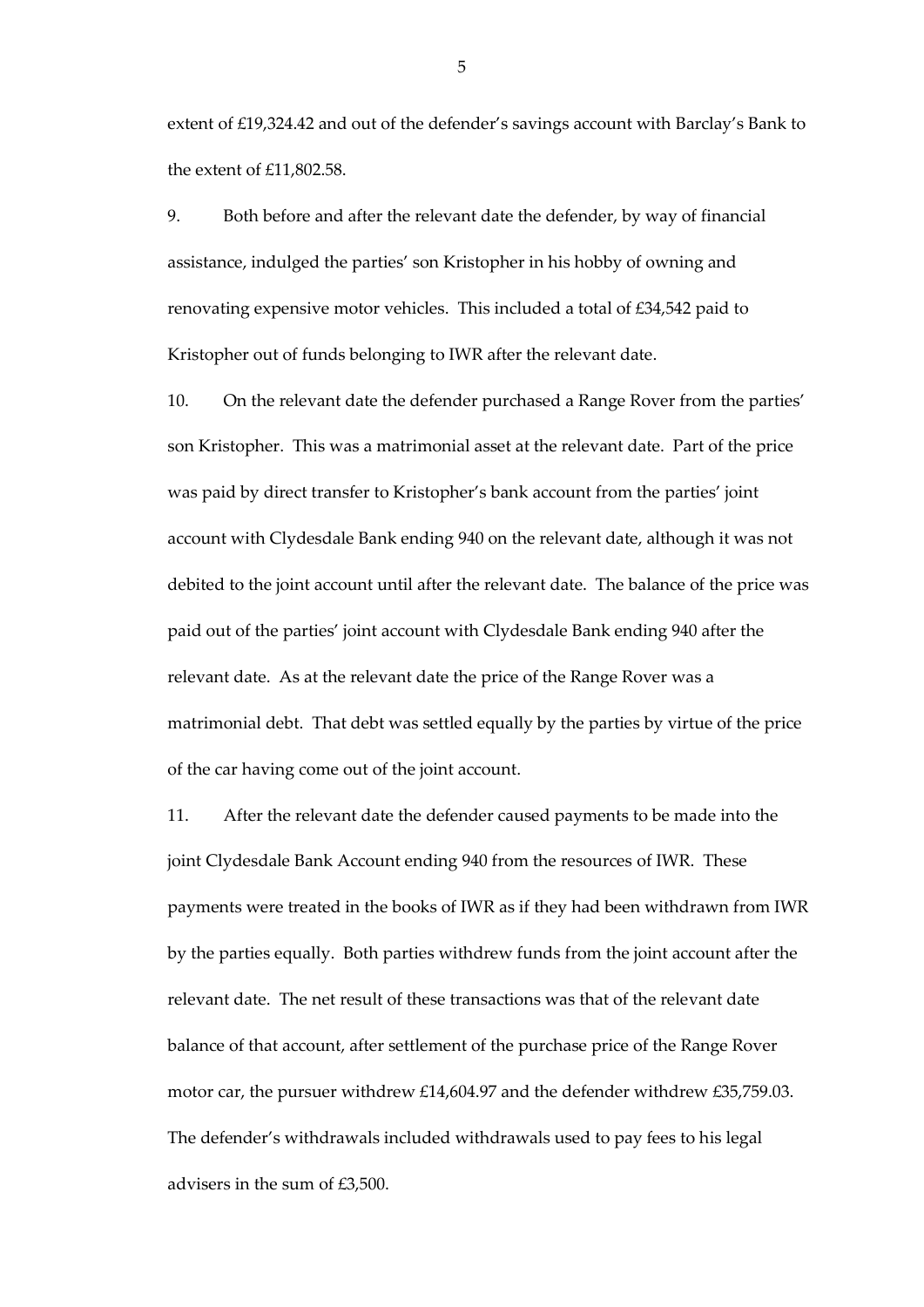12. At the start of the accounting period ending in July 2013 the balance at credit of the directors/shareholders loan account in IWR was £259,321.03. During that period sums amounting to £31,693.78 were credited to the loan account. During that same period a total of £499,831.91 was abstracted from the company and debited to the loan account.

13. The sums extracted from IWR included the sum of £223,804 in respect of the purchase of a flat for the parties' daughter, Rebecca, in respect of which she granted a standard security in the sum of £220,000 in favour of the defender. The secured loan thereby created belonged to the defender at the relevant date and was a matrimonial asset.

14 The deficit in the loan account at the end of the accounting period ending in July 2013 was £208,817.10. As at the relevant date that sum was a matrimonial debt. It would have remained a matrimonial debt but for the declaration of a dividend of £210,000 by IWR backdated to that accounting period.

15. The dividend of £210,000 was allocated equally between the parties due to the fact that they were equal joint shareholders of IWR. No cash was extracted from the company in order to pay the dividend. The declaration of the dividend was an accounting device to clear the debt represented by the directors/shareholders loan account from the books of IWR. Any debt standing in the name of the pursuer in the books of IWR was cleared or reduced by her share of the dividend.

16. The declaration of the dividend resulted in both parties being assessed to tax. The amounts owed in tax as a result of these assessments fell to be regarded as matrimonial debts.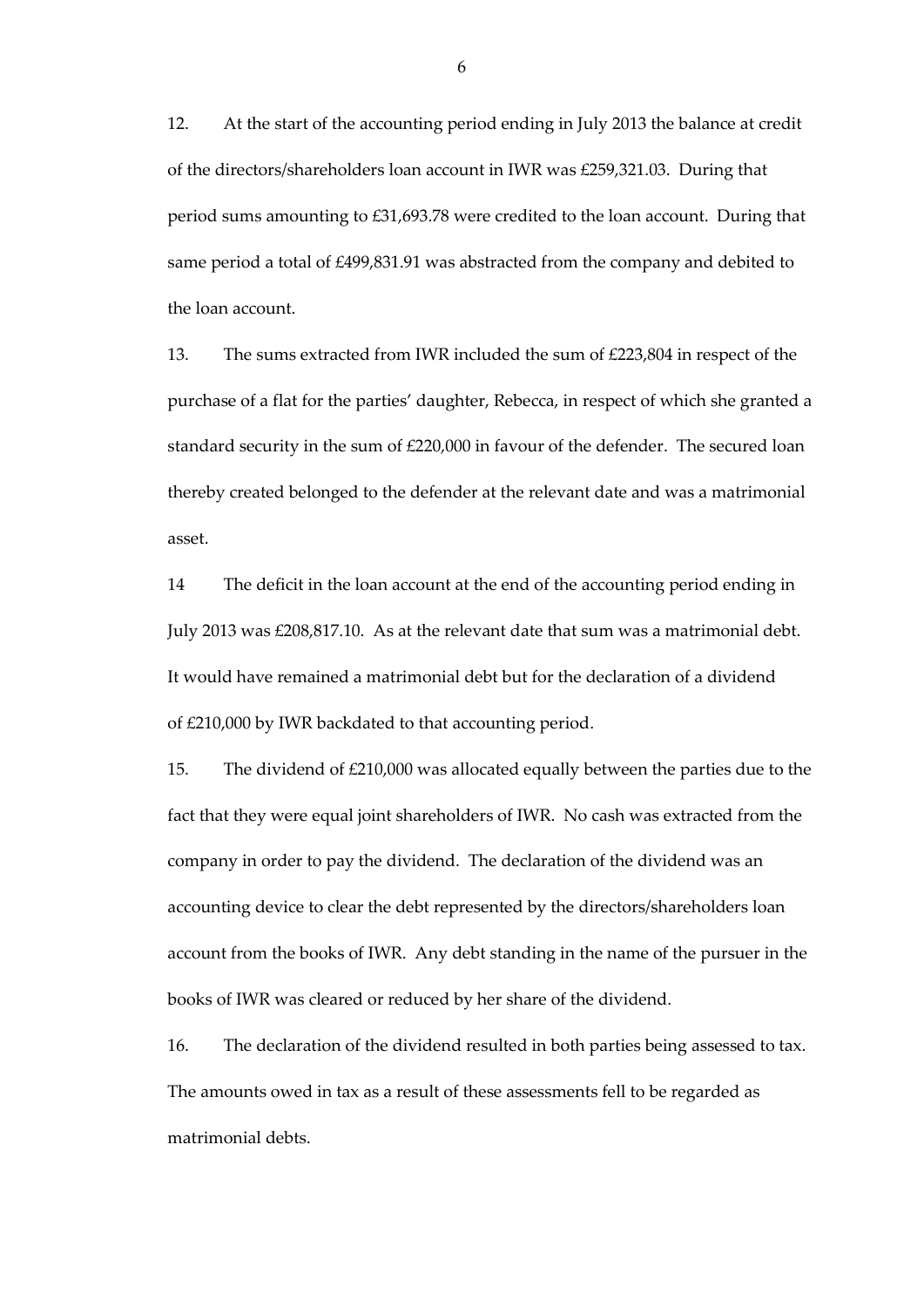17. The pursuer went to the expense of successfully challenging the tax assessment upon her for the particular tax year. By letter dated 12 March 2020 addressed to the pursuer (production 5/12/7) HMRC confirmed that they had cancelled the assessment to tax on the pursuer in respect of her share of the dividend because the assessment had been made in respect of the wrong tax year. They identified the correct tax year and confirmed that no assessment would be issued in respect of that year. Therefore, the pursuer's tax liability as at the relevant date falls to be left out of account in the calculation of the division of the net value of the matrimonial property.

18. IWR could have employed a different accounting device, namely the declaration of a salary to the defender backdated to the accounting period, to write off the debt. This would have resulted in a tax charge upon the defender which would have fallen to be regarded as a matrimonial debt. That tax charge would have exceeded the sum of the tax assessments upon the parties as a result of the declaration of a dividend.

19. The declaration of a dividend rather than the declaration of a salary resulted in an overall saving in tax from which both parties stood to benefit.

20. By marrying the defender and contributing to the marriage by looking after the home and the parties' children the pursuer lost earnings and suffered a reduction in the value of her pension rights compared to the position she would have been in had she not married the defender. She thereby suffered an economic disadvantage.

21. During the marriage the defender contributed considerably more than the pursuer to the household finances and during the periods when the pursuer was out of employment the defender supported the family on his own. The defender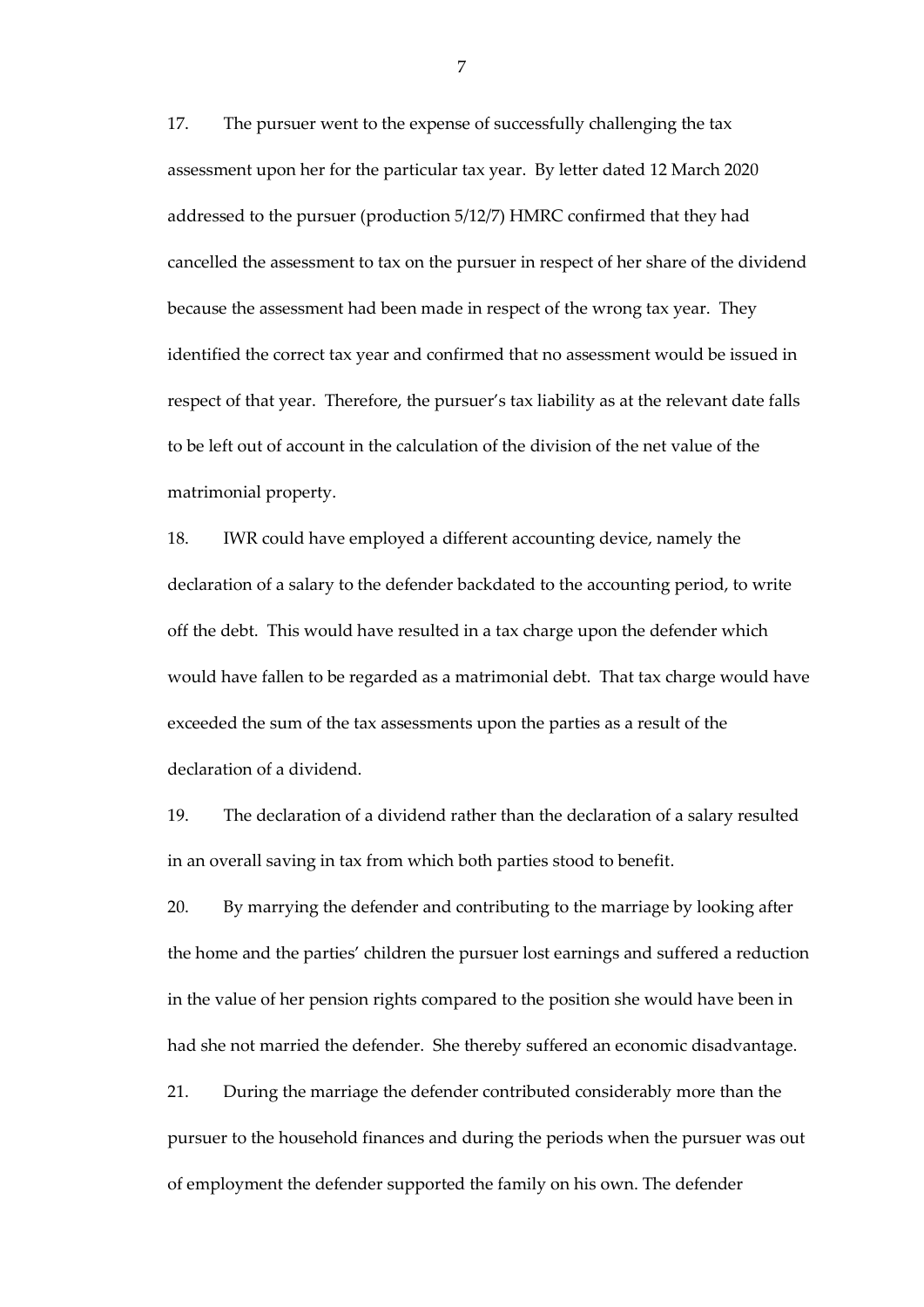maintained the family in and to a good, if not high, standard of living. The defender thereby suffered an economic disadvantage and the pursuer thereby enjoyed a corresponding economic advantage.

22. As at the relevant date the value of the pursuer's right to a fair share of the net value of the matrimonial property exceeded the value of what she could have accrued by her own efforts if not married to the defender.

23. The pursuer has had the sole rent-free use and enjoyment of the matrimonial home since the relevant date.

24. The defender has never been excluded from the matrimonial home by court order or otherwise.

25. In September 2017 the defender as director of IWR caused the company to encash a Prudential Bond worth £140,976.00. This encashment is recorded in the books of the company.

26. Also recorded in the books of the company are the cash withdrawals made by the defender since the relevant date and both prior to and after the encashment of the bond. All cash withdrawals from the company were correctly recorded in the company's books as between business expenses and personal expenses.

27. Since the relevant date, on the instructions of the defender and without the consent of the pursuer entries were made in the books of IWR creating a debt due to the company by the pursuer by virtue of a shareholder's loan account in her name. All of these entries derived from the cash withdrawals made by the defender. Some of the entries related to transfers into the parties' joint Clydesdale Bank account. Others related to "interest on overdrawn loan", transfers to the parties' son Kristopher, credit cards and the defender's accommodation costs in Norway.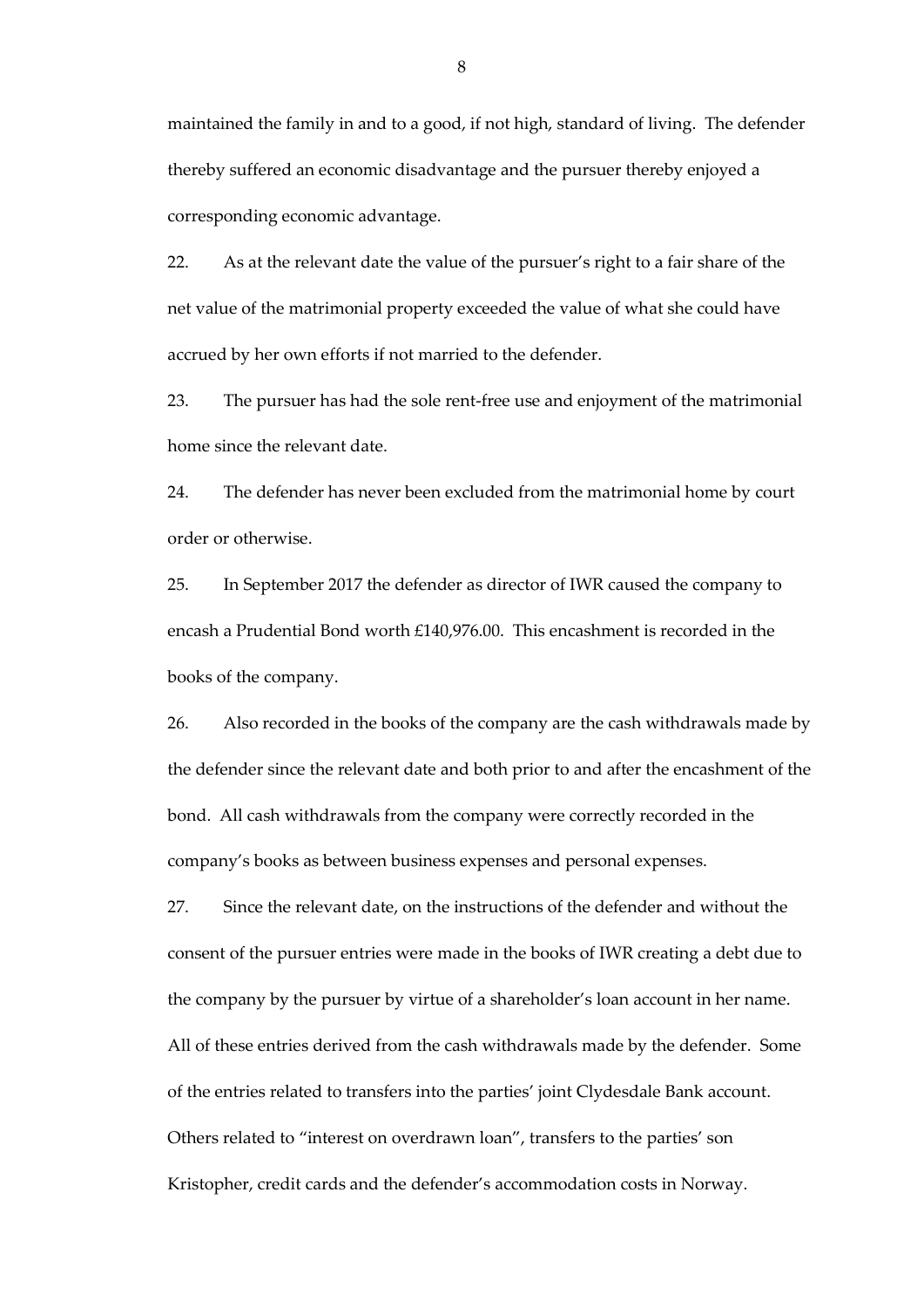28. Cash withdrawals from the company to the extent of at least  $£70,000$  were incorrectly set against the pursuer in the company's books.

29. The cash withdrawals made by the defender and debited to his director's/shareholder's account were taken over by SWP. SWP is thereby indebted to IWR.

30. Other than in respect of the accounting period ending 31 July 2019 the pursuer has not challenged the accounts of IWR by seeking that the accounts of the company be audited.

31. The parties are desirous that IWR be liquidated with the funds being distributed in accordance with the shareholding. The parties are agreed that they will deal with that issue independently of these proceedings and are, therefore, desirous that the value of IWR be left out of account in determining the issue of financial provision.

32. The net value of the matrimonial assets at the relevant date, excluding the value of IWR and the pursuer's tax liability, was £1,289,036.50.

33. The parties have received an equal share of the funds at credit of their joint Clydesdale Bank account ending 067 and their joint TSB account.

34. Other than as already indicated the parties have each retained those items of matrimonial property which belonged to them respectively as at the relevant date and have settled those items of matrimonial debt in their own names respectively. In the case of the defender the property retained includes the Suzuki motor car and its whole value on sale.

35. Taking all of the foregoing into account and assuming that the defender's share of the matrimonial home is transferred to the pursuer at its current value the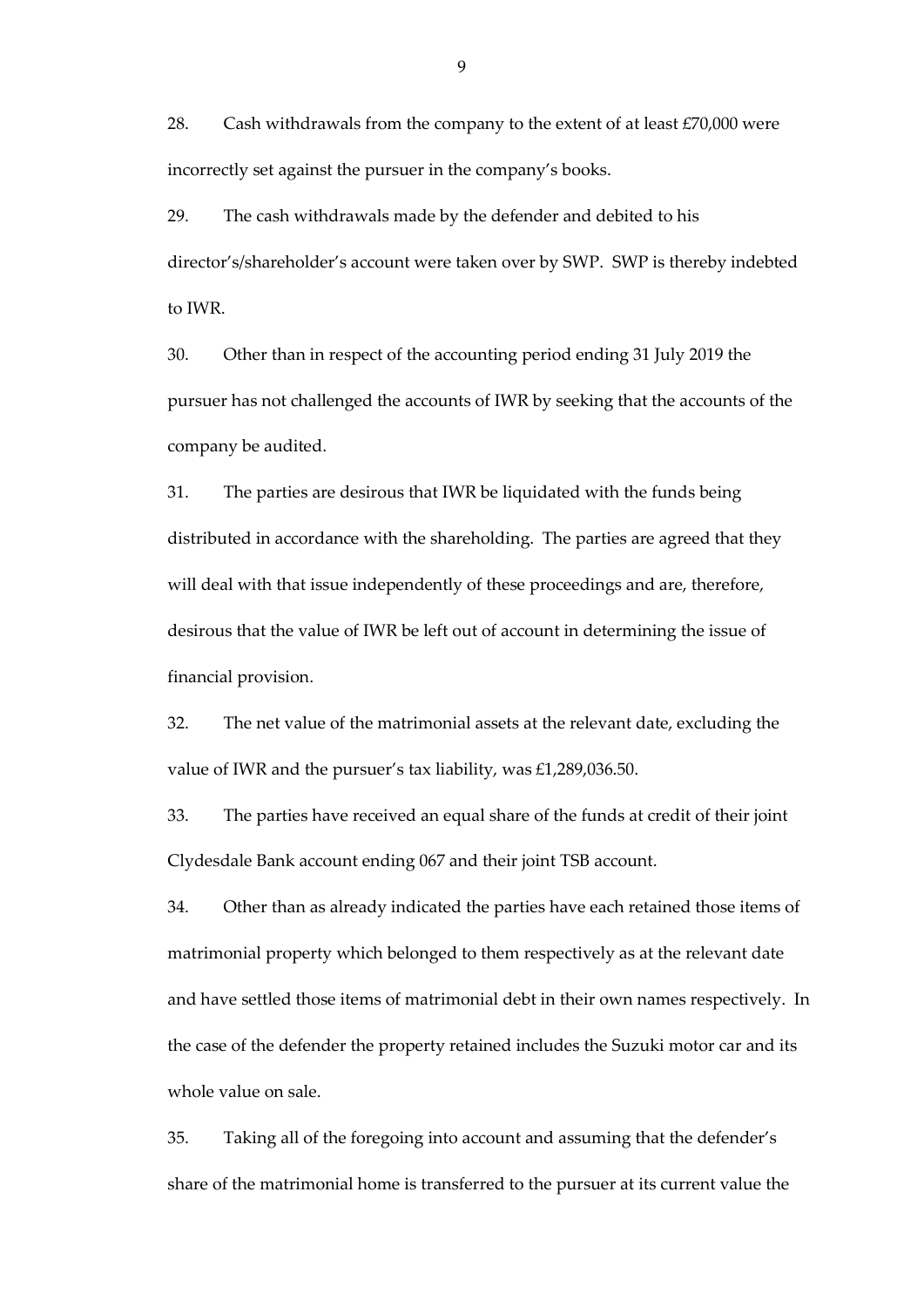balancing payment due to the pursuer from the defender to effect an equal sharing of the net value of the matrimonial property as at the relevant date, so far as it can be ascertained, is £38,153.34 as shown in the following table:

| <b>Matrimonial Assets</b>     | Joint      | Defender   | Pursuer    |   | Total      |
|-------------------------------|------------|------------|------------|---|------------|
| Matrimonial Home              | 475,000.00 | 237,500.00 | 237,500.00 |   | 475,000.00 |
| <b>Furniture and Contents</b> |            |            |            |   |            |
| <b>Intervention Well</b>      |            |            |            |   |            |
| resources                     |            |            |            |   | 0.00       |
| Subsea Wellpartner Ltd        |            | 113,132.00 |            |   | 113,132.00 |
| Subsea                        |            |            |            |   |            |
| Wellpartner(Contracting)      |            |            |            |   |            |
| Ltd                           | 0.00       | 0.00       | 0.00       |   | 0.00       |
| Defender's Kvaerner           |            |            |            |   |            |
| Pension                       |            | 113,934.00 |            |   | 113,934.00 |
| Defender's Scottish           |            |            |            |   |            |
| Equitable Pro-save            |            |            |            |   |            |
| Pension                       |            | 9,942.00   |            |   | 9,942.00   |
| <b>Pursuer's NHS Pension</b>  |            |            | 97,329.00  | * | 97,329.00  |
| <b>Pursuer's SERPS</b>        |            |            | 6,674.02   | * | 6,674.02   |
| Defender's SERPS              |            | 43,159.37  |            |   | 43,159.37  |
| Defender's Suzuki             |            | 4,000.00   |            |   | 4,000.00   |
| Defender's Jeep               |            | 4,000.00   |            |   | 4,000.00   |
| Defender's Range Rover        |            | 26,000.00  |            |   | 26,000.00  |
| Joint Clydesdale Bank         |            |            |            |   |            |
| A/C ending 940                | 76,364.00  | 48,759.03  | 27,604.97  | * | 76,364.00  |
| Joint Clydesdale Bank         |            |            |            |   |            |
| A/C ending 067                | 140.90     | 70.45      | 70.45      | * | 140.90     |
| Pursuer's BOS Account         |            |            | 513.88     | * | 513.88     |
| Pursuer's ISA                 |            |            | 13,498.23  | * | 13,498.23  |
| Defender's NPI Pension        |            |            |            |   |            |
| ending 46X                    |            | 25,313.76  |            |   | 25,313.76  |
| Defender's NPI Pension        |            |            |            |   |            |
| ending 50P                    |            | 11,070.52  |            |   | 11,070.52  |
| Defender's Friends Life       |            |            |            |   |            |
| Policy                        |            | 1,663.52   |            |   | 1,663.52   |
| Defender's Halifax ISA        |            | 8,917.33   |            |   | 8,917.33   |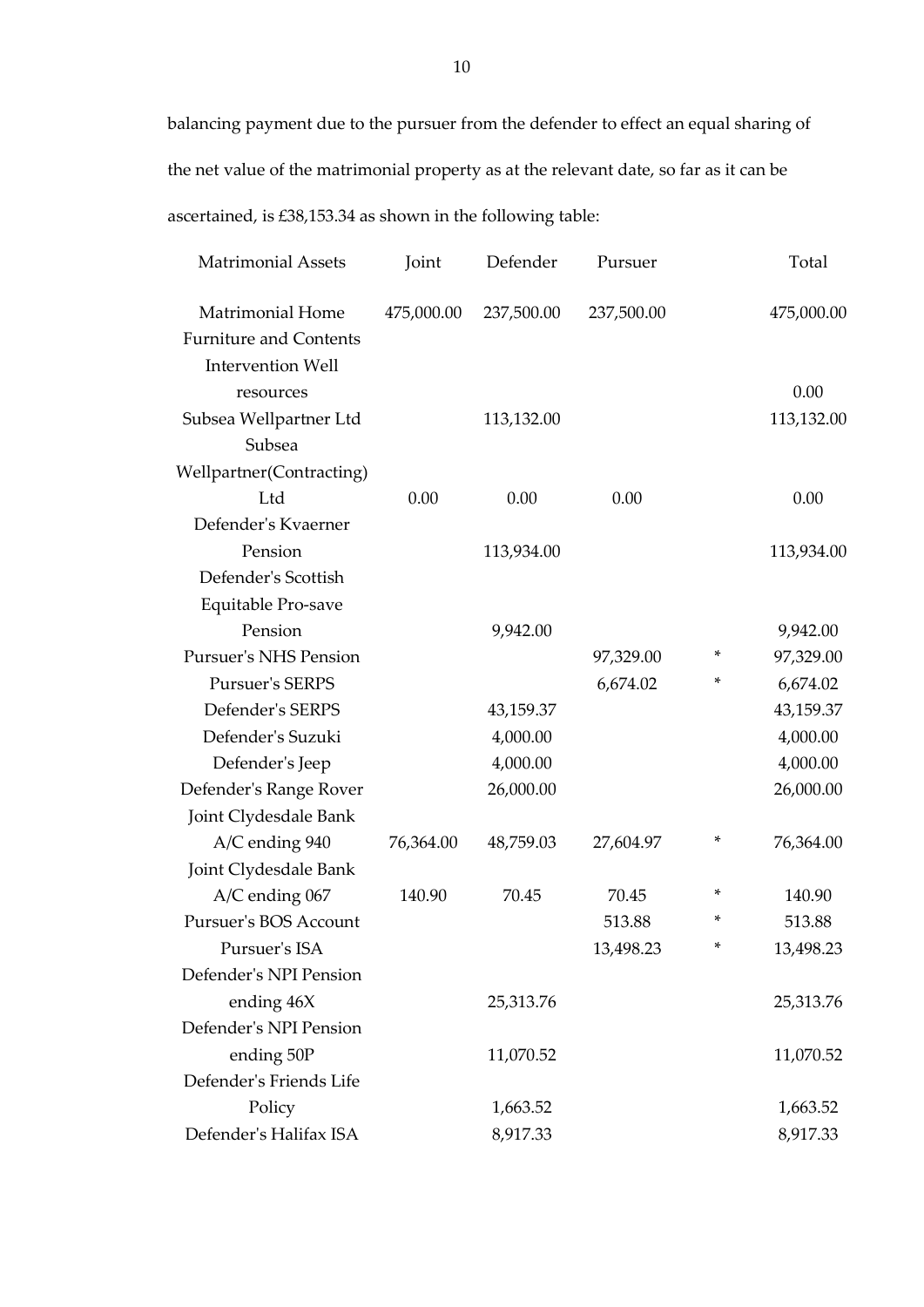| <b>Pursuer's Premium</b>       |              |              |              |   |              |
|--------------------------------|--------------|--------------|--------------|---|--------------|
| <b>Bonds</b>                   |              |              | 10,300.00    | * | 10,300.00    |
| Defender's Zurich              |              |              |              |   |              |
| Pension ending 083             |              | 24,103.24    |              |   | 24,103.24    |
| Defender's Personal            |              |              |              |   |              |
| Zurich ending 274              |              | 16,507.58    |              |   | 16,507.58    |
| Defender's Standard Life       |              |              |              |   |              |
| <b>Shares</b>                  |              | 5,100.00     |              |   | 5,100.00     |
| Defender's loan to             |              |              |              |   |              |
| Rebecca                        |              | 220,000.00   |              |   | 220,000.00   |
| Savings Account with           |              |              |              |   |              |
| Barclay's Bank                 |              | 51,081.00    |              |   | 51,081.00    |
| Pursuer's Zurich   Life        |              |              |              |   |              |
| <b>Assurance Policy ending</b> |              |              |              |   |              |
| 274                            |              |              | 9,316.03     | * | 9,316.03     |
| Joint TSB Account              | 1,925.00     | 962.50       | 962.50       | * | 1,925.00     |
| Defender's Zurich              |              |              |              |   |              |
| Adaptable life plan            |              |              |              |   |              |
| ending 082                     |              | 806.08       |              |   | 806.08       |
| <b>Pursuer's Friends Life</b>  |              |              |              |   |              |
| Policy                         |              |              | 579.65       | * | 579.65       |
| Pursuer's Honda CRV            |              |              |              |   |              |
| <b>Total Assets</b>            |              | 966,022.38   | 404,348.73   |   | 1,370,371.11 |
|                                |              |              |              |   |              |
| <b>Matrimonial Debts</b>       |              |              |              |   |              |
| Pursuer's M & S Card           |              |              | $-321.61$    | * | $-321.61$    |
| Pursuer's tax liability        |              |              |              |   | 0.00         |
| Defender's tax liability       |              | $-23,886.00$ |              |   | $-23,886.00$ |
| Purchase price of              |              |              |              | * |              |
| Defender's Range Rover         | $-26,000.00$ | $-13,000.00$ | $-13,000.00$ | * | $-26,000.00$ |
| Mortgage                       | $-31,127.00$ | $-21,464.79$ | $-9,662.21$  |   | $-31,127.00$ |
| <b>Total Debts</b>             |              | $-58,350.79$ | $-22,983.82$ |   | $-81,334.61$ |
| Net Totals                     |              | 907,671.59   | 381,364.91   |   | 1,289,036.50 |
| <b>Total Net estate</b>        |              |              | 1,289,036.50 |   |              |
| Pursuer's one half share       |              |              | 644,518.25   |   |              |
| Less                           |              |              |              |   |              |
| House                          |              | 462,500.00   |              |   |              |
| Items marked *                 |              | 143,864.91   | 606,364.91   |   |              |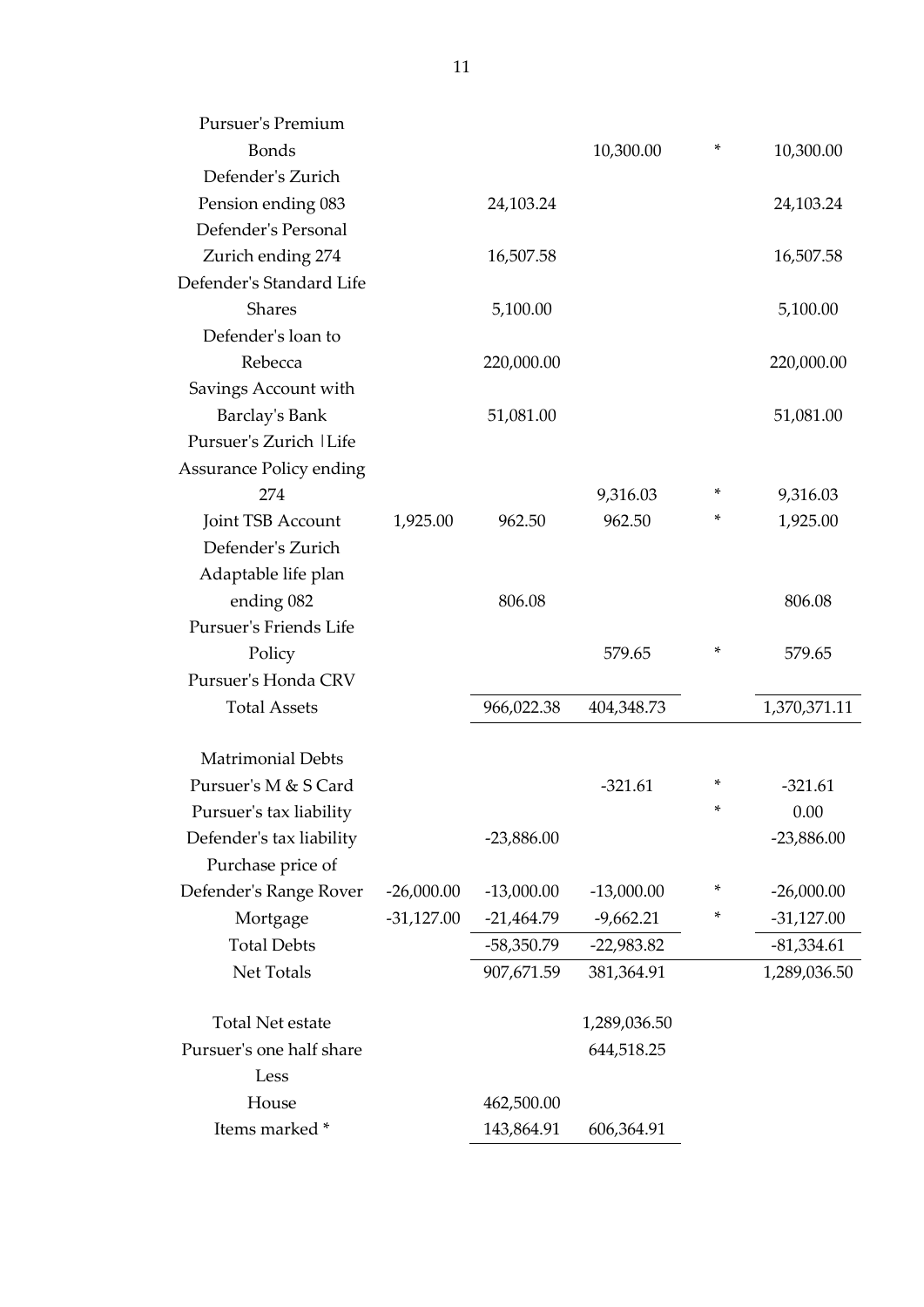36. Both parties suffer serious ill health. The cost of medical treatment for their respective health conditions would be a significant financial burden on the parties if not covered by the National Health Service or by private medical insurance.

37. The pursuer is in employment for which she receives a salary. She continues to work despite her serious ill health. She is also in receipt of PIP (personal independence payment). The pursuer's net monthly income is a minimum of £2,200.00.

38. With the exception of her SERPS and NHS pensions and  $£13,498$  in her Bank of Scotland ISA account, the liquid assets in name of the pursuer as at the relevant date have been exhausted. She has had to encash her Zurich Life Adaptable insurance plan. Since the relevant date the pursuer has accrued significant debt. She has had to borrow from family and friends in order to support herself. In particular, the pursuer has a debt to her mother of which £40,000 remains outstanding; a debt to her daughter of £5,500; and a debt to her sister of £20 000. In total she owes her family members £65,500. She has credit card debts with Halifax and M&S Credit totalling £8,220. In addition, she has a commercial loan from AA of which £12,145 was outstanding in December 2020. She has a credit card debt with MBNA in the sum of £10,000 and a further credit card debt with Barclays in the sum of £5,500. A significant proportion of the purser's debts is accounted for by the fact that she has been paying legal fees in the sum of £3,000 per month.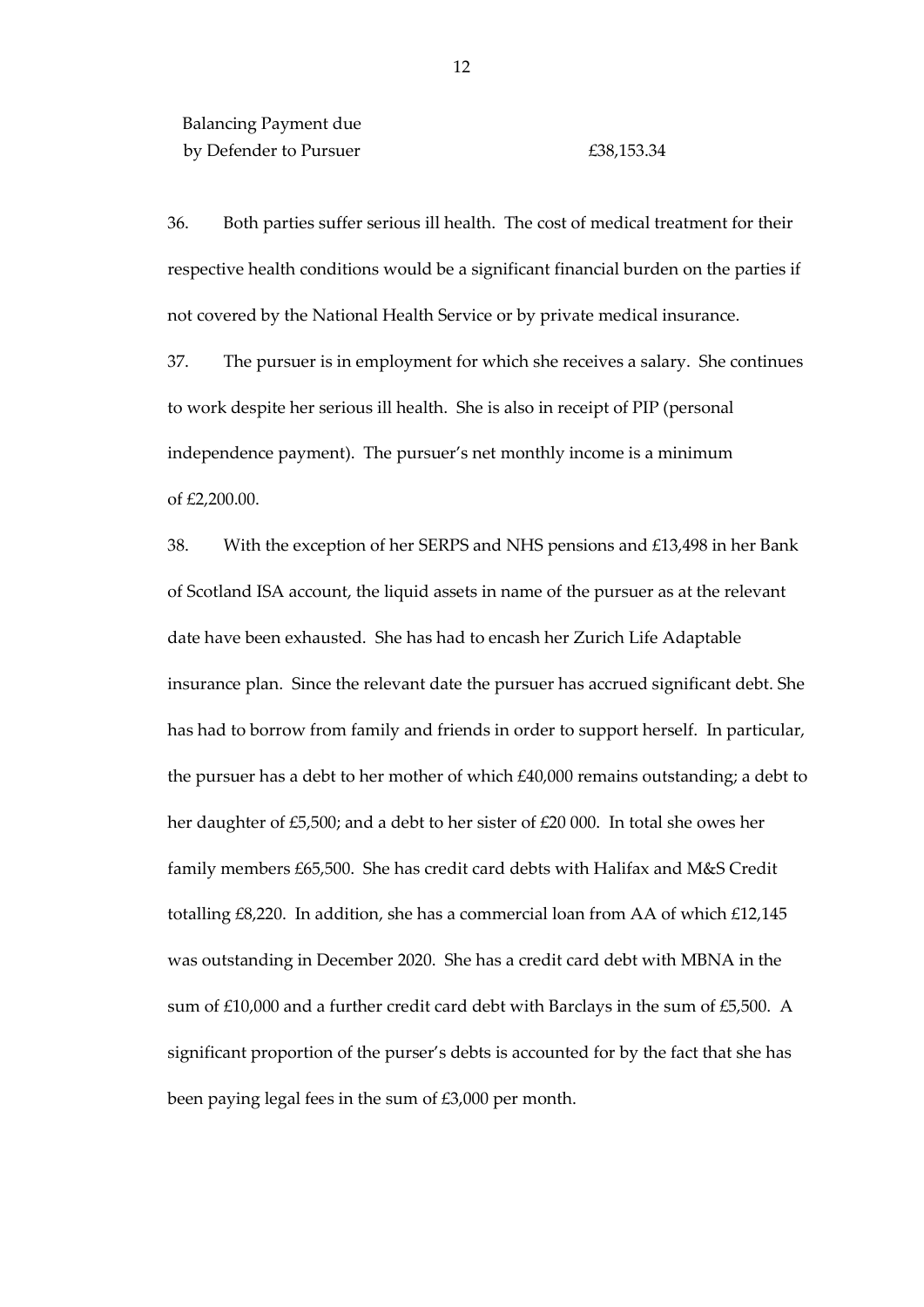39. The pursuer's outgoings are such that she is unable to meet them from her earnings.

40. The pursuer has been in receipt of interim aliment of £1,900 per month from the defender since April 2019. The pursuer has been dependent to a substantial degree on the financial support of the defender both before and after the relevant date.

41. The pursuer's monthly outgoings include a sum of £3,000 in respect of legal fees which she continues to pay to her lawyers in connection with these proceedings.

42. The pursuer's monthly outgoings are more than if she were to choose to live in a more modest and more easily and cheaply maintainable property.

43. The defender's ability to work, and thus his earning capacity, is restricted due to ill health. All of the pension investments and SERPS and the secured loan to the parties' daughter in the defender's name as at the relevant date remain intact. In addition he has bank accounts in Thailand with a credit balance of at least 1,300,000 Thai Bhat, which equates to approximately £30,000. The defender also has interests in bank accounts in Norway the value of which has not been established. The defender's outgoings include maintenance payments for his Thai girlfriend and her daughter.

44. The pursuer will have access to a significant amount of capital from the liquidation of IWR. The value of the Metlife Bond hereinafter referred to forms a significant proportion of the value of IWR.

45. The parties entered into a joint minute number 39 of process in terms of which they agreed that the Metlife bond held by IWR be encashed and that the funds, after deduction of the amount required to appoint an auditor to carry out an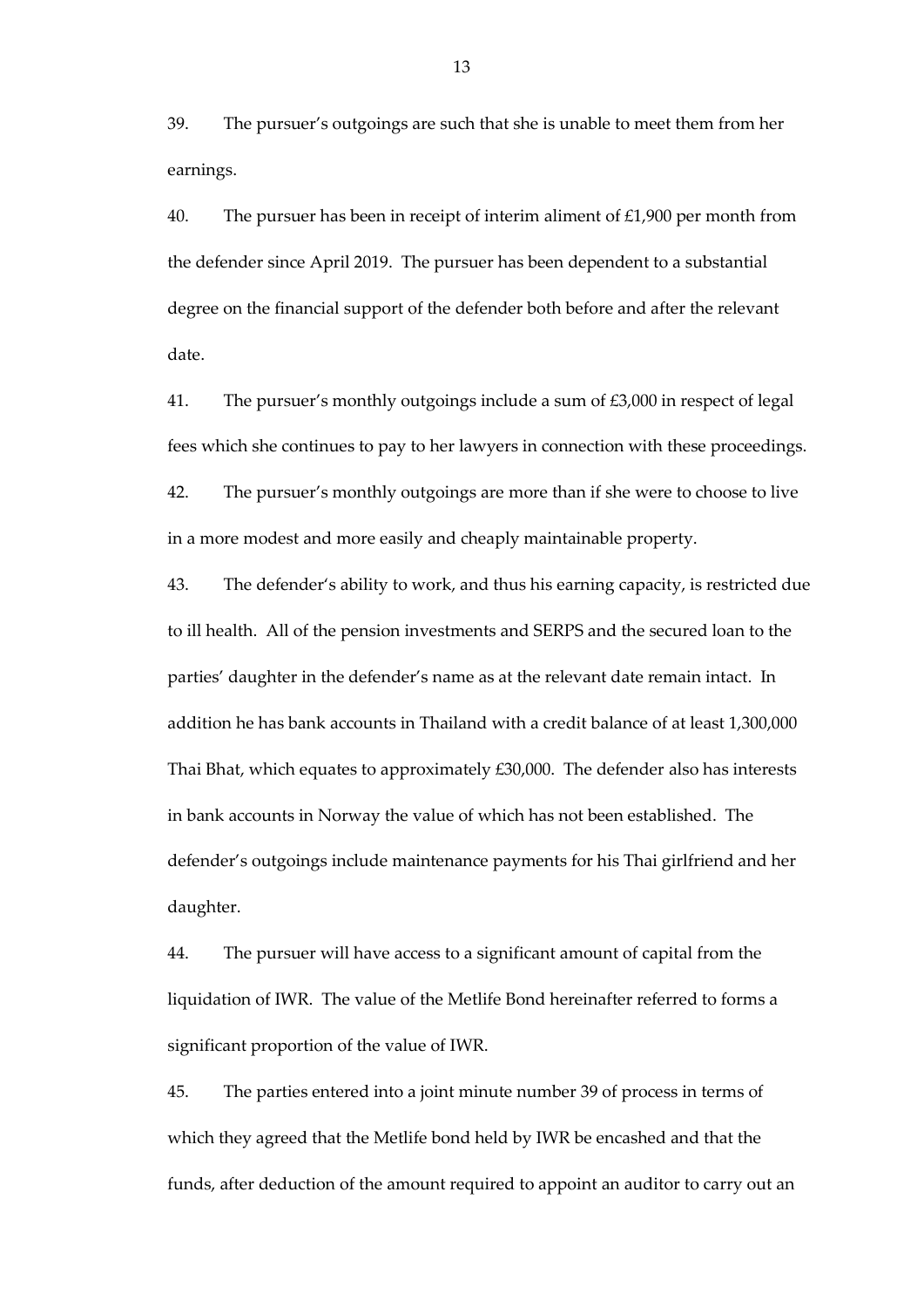audit of IWR's accounts for the period ending July 2019, be consigned to the Court. The cost of the audit will be in the region of £5,000 to £10,000. The parties further agreed to release of the funds a) once the company is liquidated, at the request of the liquidator or b) by mutual agreement in writing of the parties. The value of the Metlife bond is approximately £140,000.

46. But for the Covid 19 pandemic these proceedings would have come to a conclusion at least one year earlier.

Finds in fact and law:

1. This court has jurisdiction.

2. The marriage of the parties has broken down irretrievably.

3. 17 May 2014 is the relevant date for the purposes of the Family Law (Scotland) Act 1985.

4. It is expedient to make an ancillary order in terms of section 14(2)(k) of the Family Law (Scotland) Act 1985 to ensure that the net value of the matrimonial property as at the relevant date, so far as it can be ascertained, is shared fairly between the parties. The ancillary order should be to the effect that the amount shown in the books of IWR as being a loan due by the pursuer to the company is, to the extent of the sum of £70,000, to be treated instead as a loan due to the company by the defender.

5. The allocation of cash withdrawals to a shareholder's loan account in the pursuer's name without her consent prior to the relevant date and the allocation of a dividend to her are special circumstances justifying an unequal division of the net value of the matrimonial property in favour of the pursuer to compensate her for the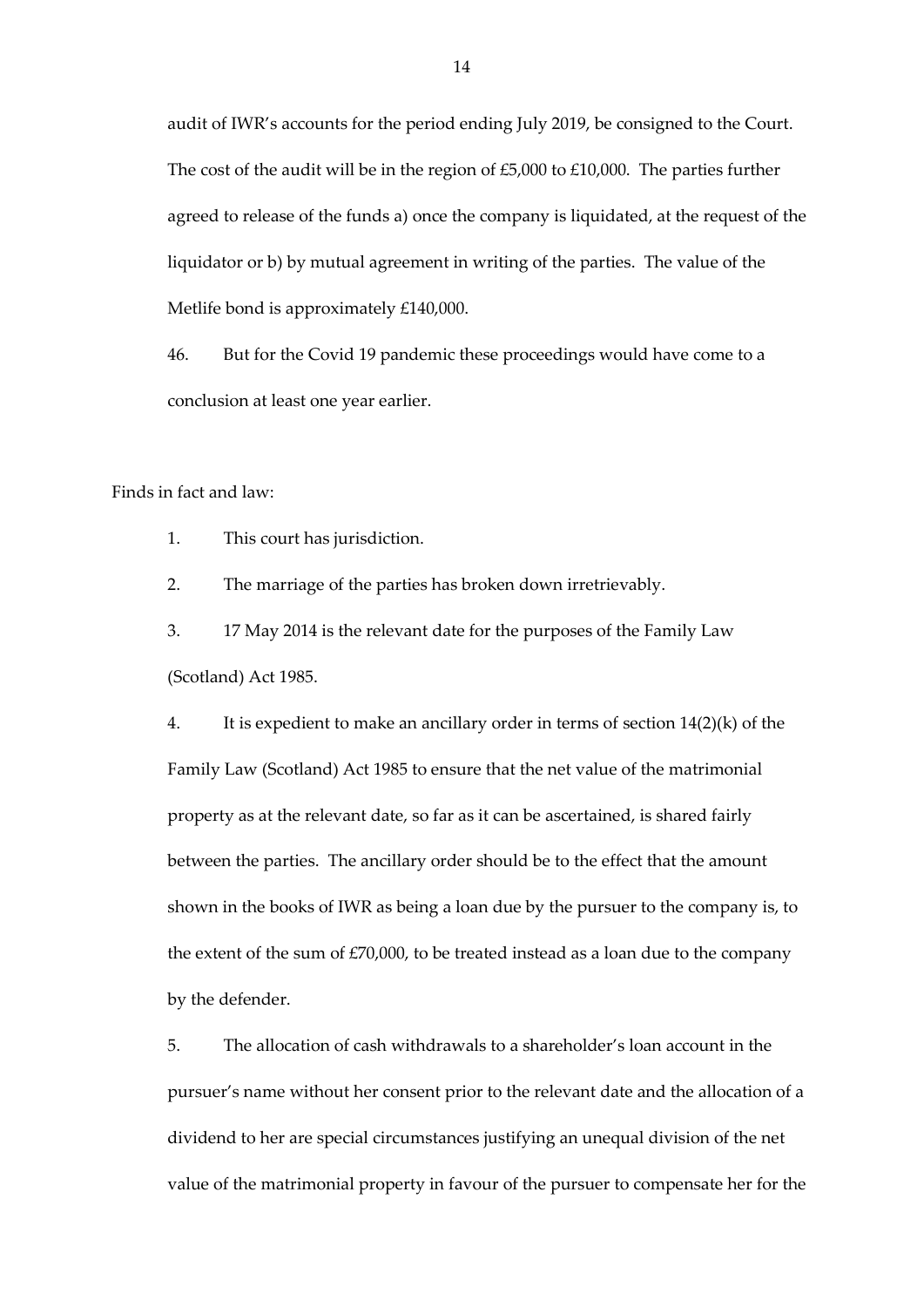cost of taking action to challenge the charge to tax resulting from the declaration of the dividend. This can be achieved by an ancillary order to the effect that the pursuer is entitled to retain her Honda motor car and the furnishings and contents of the matrimonial home as her sole absolute beneficial property without taking their value into account in calculating the financial provision due to her by the defender on divorce.

6. The pursuer has not suffered any economic disadvantage that requires to be redressed by an unequal division in her favour of the net value of the matrimonial property as at the relevant date.

7. The parties' resources are not such as to preclude the defender's share of the matrimonial home being transferred to the pursuer or the payment of a capital sum by the defender to the pursuer to effect an equal sharing of the net value of the matrimonial property as at the relevant date.

8. A fair sharing of the net value of the matrimonial property as at the relevant date, excluding the value of IWR, will be achieved by the ancillary orders, by transfer of the defender's share of the matrimonial home to the pursuer and by payment by the defender to the pursuer of a capital sum of £38,153.34.

9. The orders, transfer and payment set out in finding in fact and law number 8 are sufficient to satisfy the requirements of section 8(2) of the Family Law (Scotland) Act 1985 without making an order for periodical allowance in favour of the pursuer.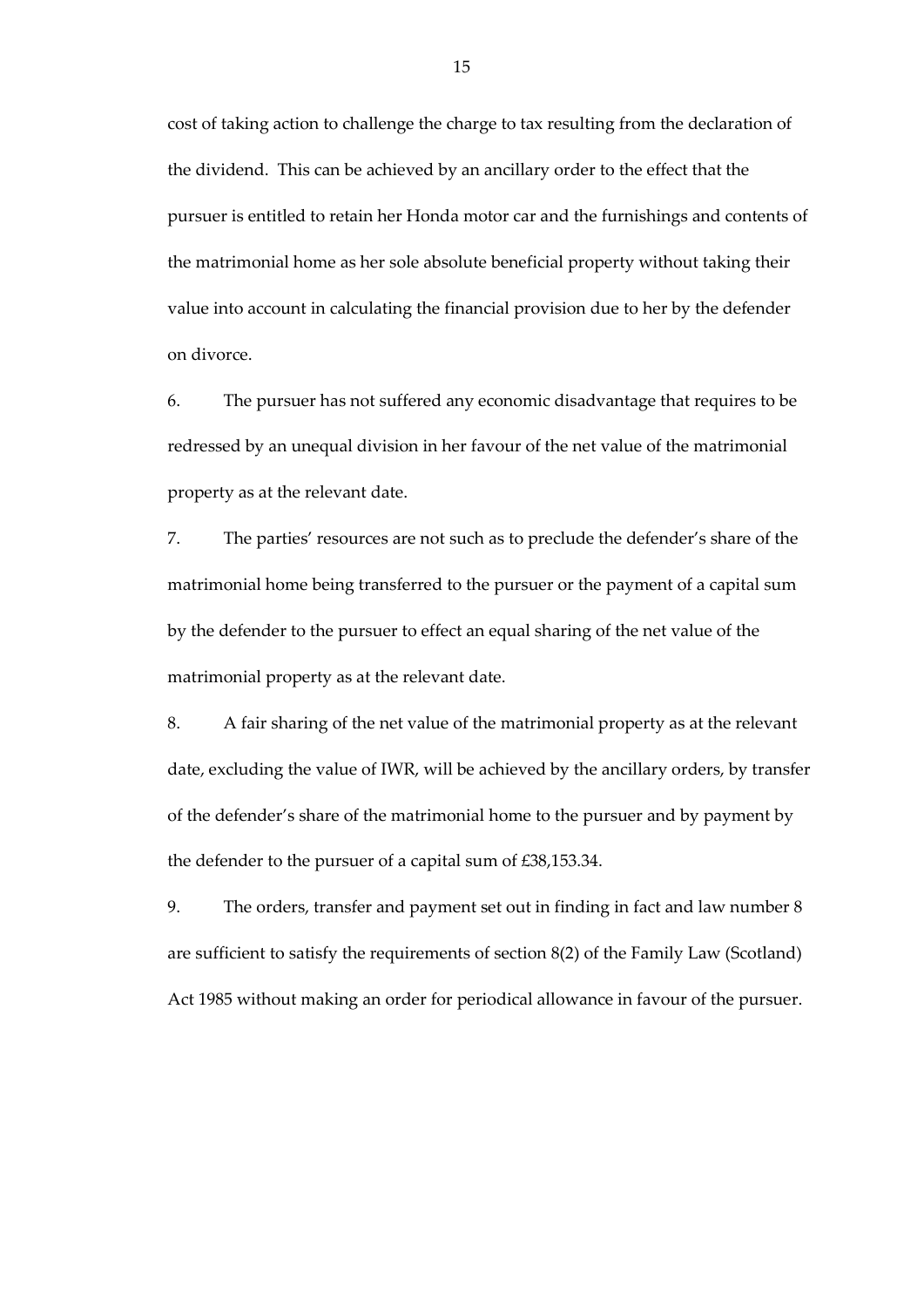Finds in Law:

1. It is competent for the court to make an ancillary order in terms of section 14(2)(k) of the Family Law (Scotland) Act 1985 without a specific crave and without a plea in law for an order in particular terms by either of the parties.

Therefore:

1. Sustains the pursuer's first plea in law to the effect of granting her crave one and divorces the defender from the pursuer.

2. Sustains the pursuer's second plea in law to the effect of granting her crave two and ordains the defender to transfer his whole right, title and interest in the property forming the former matrimonial home at [ ] Torphins, AB1 4GR and the furniture and plenishings therein to the pursuer; ordains the defender within six weeks of the date hereof to deliver to the pursuer a valid disposition of said right, title and interest in the said property and such other deeds as may be necessary to give the pursuer a valid title; in the event of the defender failing to execute and deliver the said disposition and other deeds, if any, as aforesaid, directs the Sheriff Clerk at Aberdeen to execute the same in the pursuer's favour, all as adjusted at her sight.

3. Sustains the pursuer's third plea in law to the effect of granting, in part, her crave three and ordains the defender to pay to the pursuer a capital sum of £38,153.34 within six weeks of the date hereof with interest thereon at the rate of 8 per centum per annum from the date hereof until payment.

4. *Ex proprio motu,* to reflect the parties' common stated desire that Intervention Well Resources Limited be liquidated, (i) directs parties to do everything in their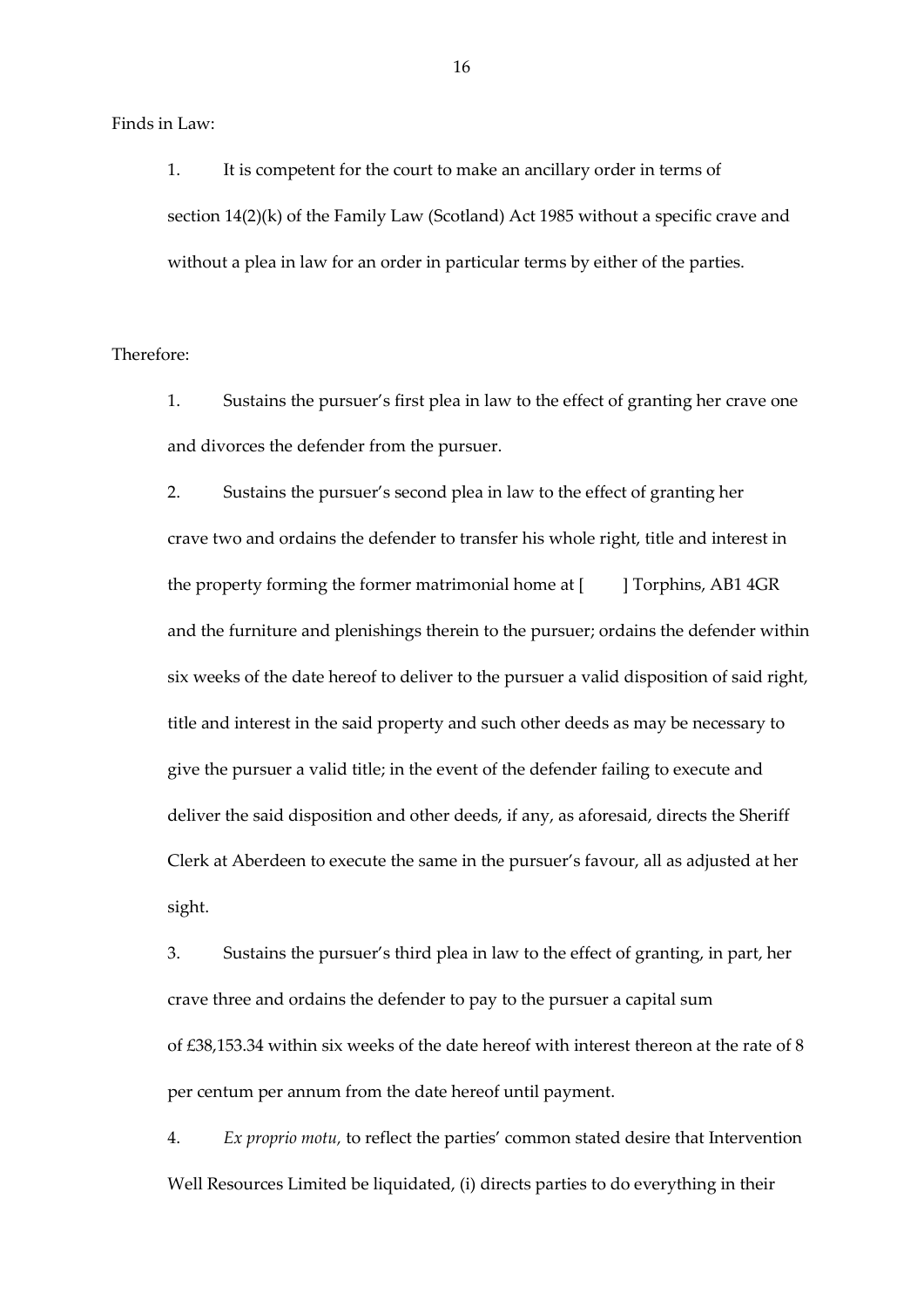power to effect and secure the liquidation of the company and the distribution of the free proceeds thereof as expeditiously as possible; and (ii) directs parties to do everything in their power to effect and secure the encashment of the Metlife bond, which is the subject of the joint minute number 39 of process, and the distribution of its proceeds as expeditiously as possible without incurring avoidable tax consequences, the court having noted the defender's assurance that the bond is still in existence but that the bond documentation has been lost.

5. Notwithstanding the absence of a plea in law, grants the defender's tenth crave and (i) in terms of section 14(2)(k) of the Family Law (Scotland) Act 1985, as ancillary to the orders set out in paragraphs 2 and 3 hereof, directs that the pursuer is entitled to retain her Honda motor car and the furnishing and contents in the matrimonial home as her sole absolute beneficial property without their value having been taken into account in calculating the capital sum hereinbefore ordered; and (ii) in terms of section  $14(2)(k)$  of the Family Law (Scotland) Act 1985, as ancillary to the order set out in paragraph 4 (i) hereof, directs that, without prejudice to any claims that the pursuer may have in relation to the affairs of Intervention Well Resources Limited in the liquidation thereof but to be taken into account towards settlement of any such claims, the amount shown in the books of that company as being a loan due by the pursuer to the company is, to the extent of the sum of £70,000, to be treated instead as a loan due to the company by the defender;

6. *Quoad ultra* repels the parties' remaining pleas in law.

7. Reserves meantime the question of expenses and directs parties to intimate to the court within 3 weeks from the date hereof whether or not they are content to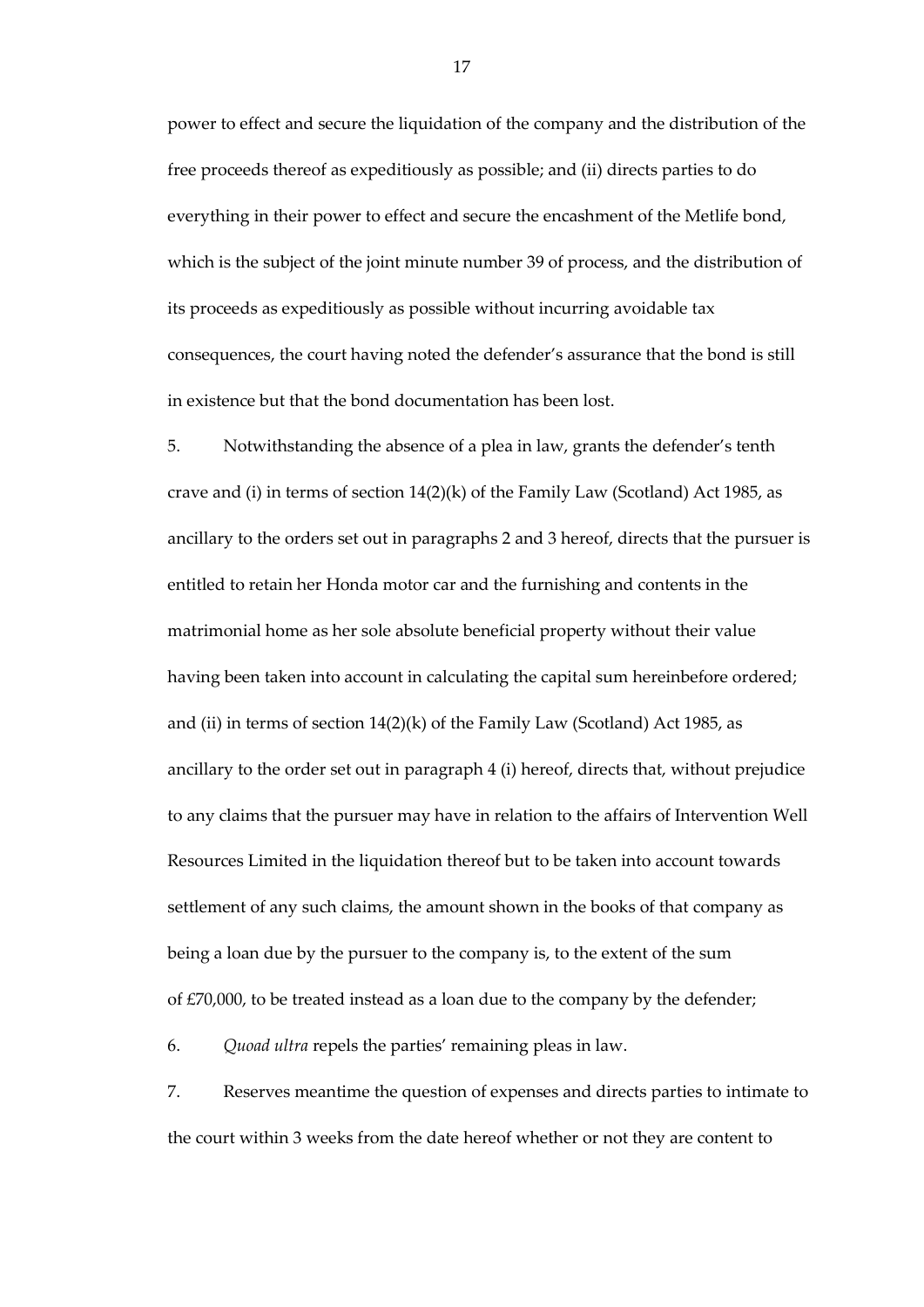proceed as regards expenses on the basis suggested in the last paragraph of the note annexed hereto or whether they require a hearing to be fixed to determine the issue.

#### **NOTE**

### **Introduction**

[1] This action of divorce commenced in late 2015 and came to proof before me commencing on 20 November 2019. The pursuer was represented during the proof by Mr Hayhow, advocate and the defender was represented during the proof by Miss Cartwright, advocate.

[2] The proof occupied 10 days of court time from 20 November 2019 until the evidence concluded on 29 January 2021. The proof was interrupted for the best part of a year due to the coronavirus pandemic.

[3] The latter 5 days of proof were conducted via the Cisco Webex platform, which proved to be perfectly adequate, despite the fact that I participated from my home, that most of the participants, including a shorthand writer, were scattered throughout Scotland and that the defender took part from Norway; and despite a substantial amount of documentary productions having to be shared on screen. I had no difficulty in seeing the documentary productions. Nor had I any difficulty in assessing credibility and reliability.

[4] The following witnesses gave evidence for the pursuer in addition to the pursuer herself:

- The parties' son, Kristopher.
- The parties' daughter, Rebecca.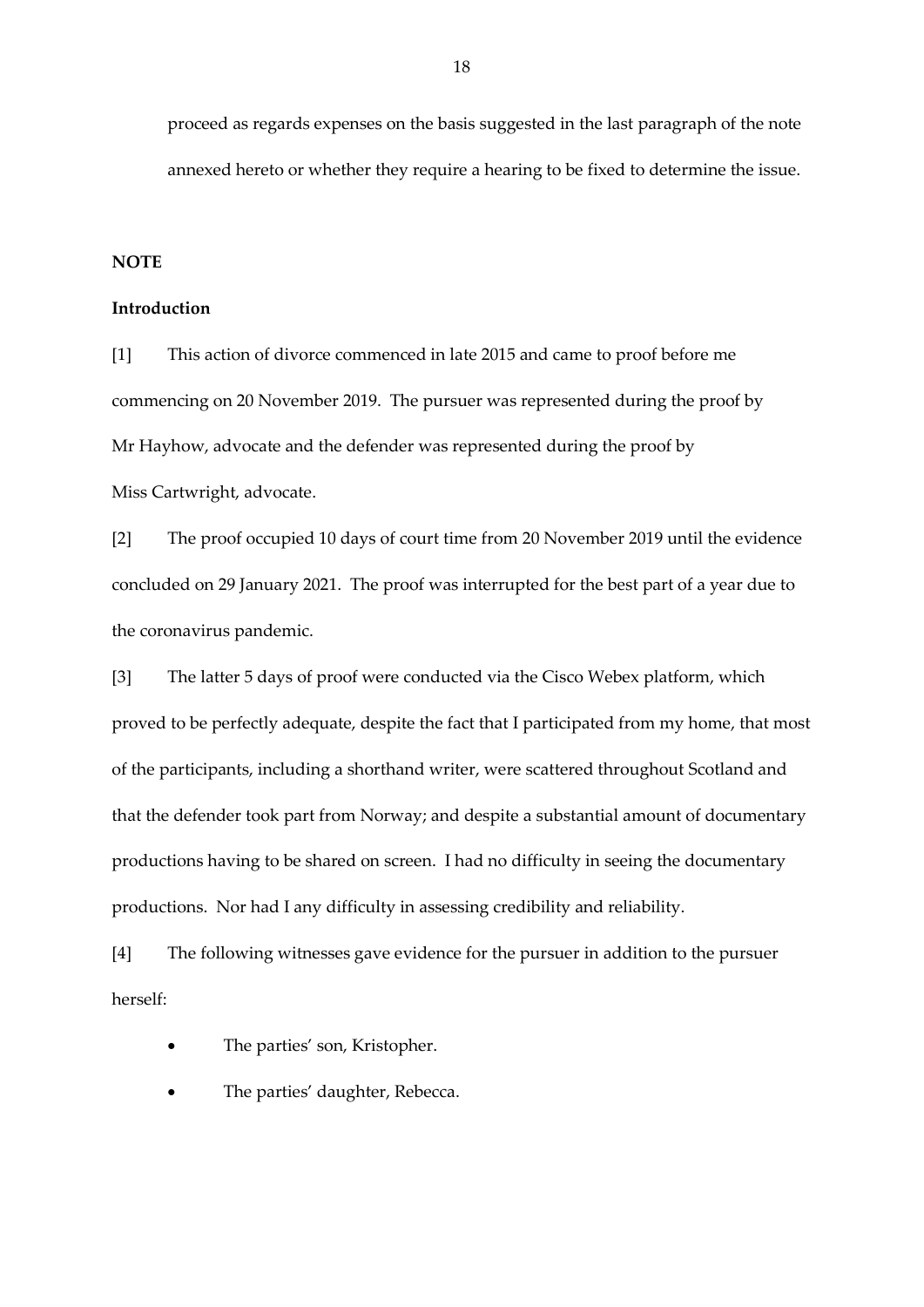- Miss Susan Ardblaster, a Rehabilitation Case Manager specialising in the provision and coordination of vocational services in connection with personal injuries.
- Gordon Steele, Chartered Accountant

The following witnesses gave evidence for the defender, in addition to the defender himself:

- Robert Anderson, Chartered Accountant.
- Kenneth Tait, Chartered Accountant.

[5] Unfortunately, throughout the proof the pursuer displayed very great antipathy towards the defender which often gave rise to a very tense atmosphere. The pursuer's attitude was understandable, but only to an extent, given that the defender had, as brought out in the evidence, treated her very badly by abandoning her for a Thai girlfriend.

[6] The atmosphere was not helped by the way in which the defender conducted himself whilst giving evidence. Often he came across as being evasive and obtuse whilst at other times he gave unnecessarily long winded, convoluted and confusing answers which were difficult to understand.

[7] For these different reasons I have treated the evidence of both parties with caution. Fortunately, however, parties were wise enough to agree the bulk of the matrimonial assets and liabilities and their values by way of a joint minute. Although parties remain in dispute about the value of IWR, in which they have an equal shareholding, and led contradictory expert evidence, that issue has become academic because both parties in submission have agreed that the value of that company should be left out of account in determining the issue of financial provision on the basis that they are agreed that the company be liquidated and the liquidated funds be split between them in accordance with their shareholdings. For that reason I do not require to prefer one expert over the other. To the extent that the parties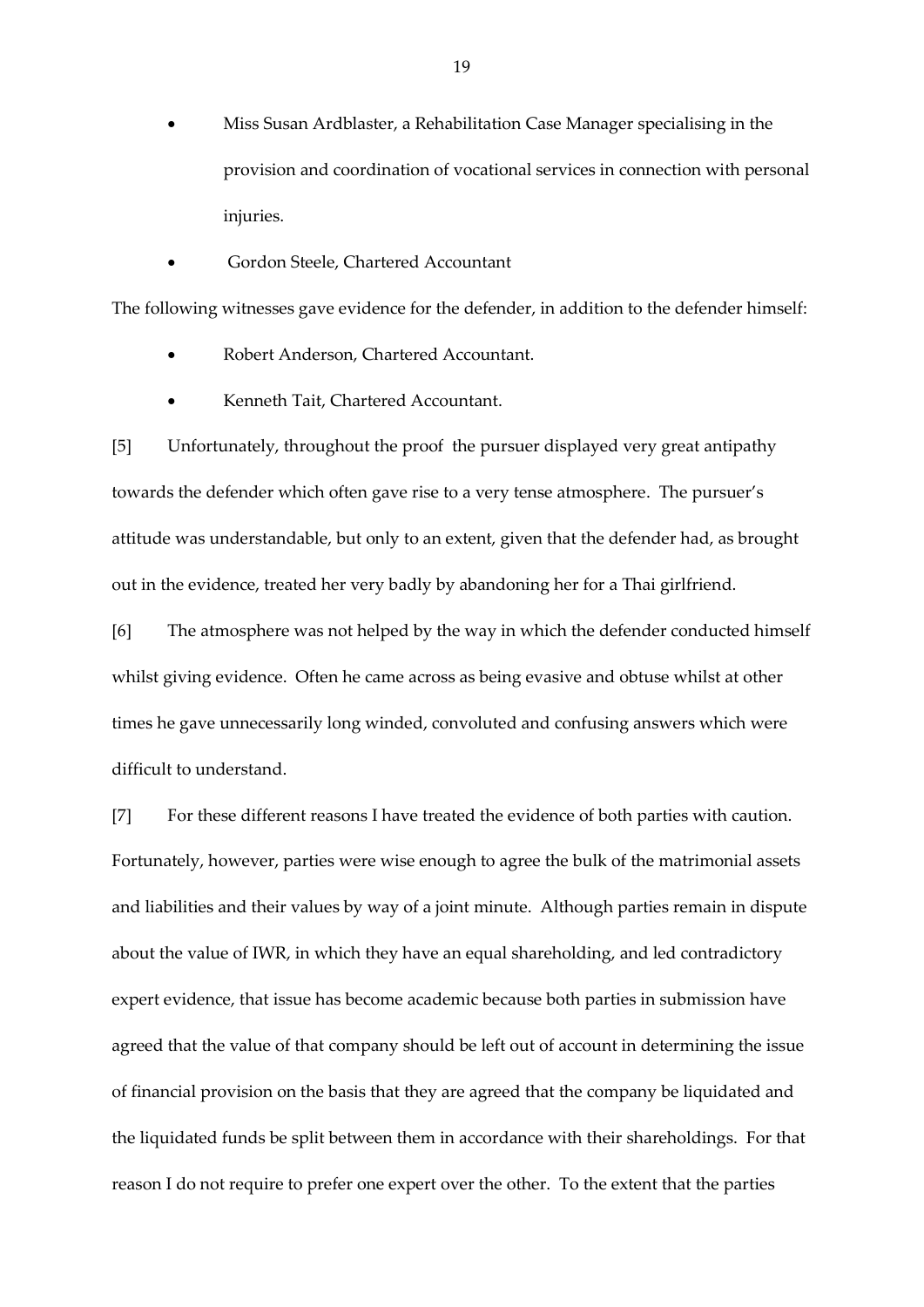otherwise remain in dispute I have been able to resolve the issues by relying on other evidence supporting one or other of the parties, so that the credibility and reliability of the parties has not been critical to my task.

[8] Kenneth Tait was called as a witness for the defender. He was the accountant who prepared the accounts for IWR. The defender was critical of his credibility and reliability. Part of Mr Tait's evidence in chief was given by way of an affidavit. Mr Hayhow criticised this on the basis that it was done in order to provide Mr Tait with a script. I reject that criticism. With regard to scripted evidence I do not see any difference between, on the one hand, having the witness provide an affidavit and, on the other hand, precognoscing a witness and letting him see the precognition prior to his giving evidence. The affidavit was given on oath. Mr Tait was offered up for cross examination so that Counsel for the pursuer had the opportunity to challenge his evidence whether given in the form of affidavit or verbally from the witness stand. Counsel was able to be far more prepared for cross examination by virtue of having advance sight of the affidavit than he would have been had the affidavit not been sworn. Mr Hayhow took the opportunity to cross examine Mr Tait and put him to the test - rather severely in some respects I thought. I found Mr Tait to be an honest witness. He did not seek to present matters other than as they were. He was candid in disclosing that some of the facts and figures he was presenting originated from information given to him by the defender. Any unreliability in the information given by Mr Tait in his evidence stems from that fact rather than from his being inherently unreliable. I did not view Mr Tait as being other than a professional man of integrity. In my view, he was entitled to seek information from the defender as the sole director of the company and to take that information into account when preparing the company accounts. As I will discuss later, I accepted his evidence about the declaration by the company of a dividend as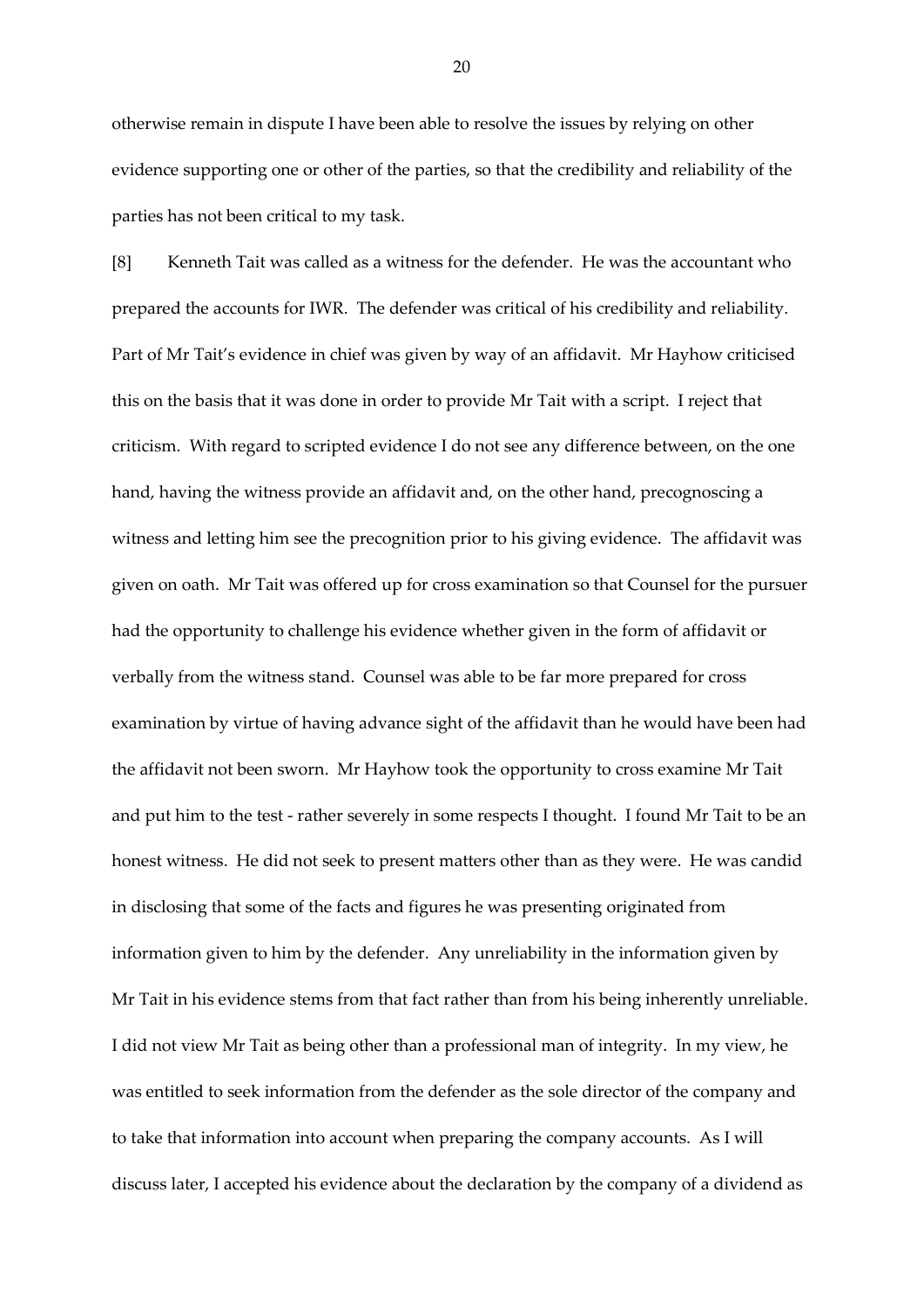an accounting device and his evidence about the defender's tax liability as at the relevant date.

[9] The parties' children Kristopher and Rebecca also displayed animosity towards the defender. For that reason I also approached their evidence with caution. Again, I have been able to resolve the outstanding issues without having to rely solely on their evidence.

[10] No issues of credibility and reliability arise in respect of any other witnesses.

[11] At the conclusion of the proof I requested counsel to provide written submissions which they did. They are in process. These submissions were supplemented by oral submissions on 19 May 2021. I do not intend to rehearse counsel's submissions in detail but I am happy to say that I found their submissions to be very helpful in arriving at a decision. I am grateful to them.

### **Divorce**

[12] The action commenced life, less than two years after the relevant date, by relying on the defender's behaviour as the cause of the breakdown of the marriage. This was changed by amendment to reliance on separation for a period in excess of two years. I am aware of contrary shrieval opinion expressed in the cases of *McNulty* v *McNulty* 2016 Fam LR 145 and *Douglas* v *Douglas* 2019 Fam LR 12 but I adhere to the view that I expressed in the case of *Ray* v *Ray* (2017) 9 WLUK 31 that the date of the allowance of the minute of amendment is the date of raising the action for the purposes of section 1(2)(e) of the Divorce (Scotland) Act 1976. I am satisfied that it is competent to grant decree of divorce in this case. I am satisfied on the evidence of the pursuer and her daughter Rebecca that the parties' marriage has broken down irretrievably. I have granted decree of divorce.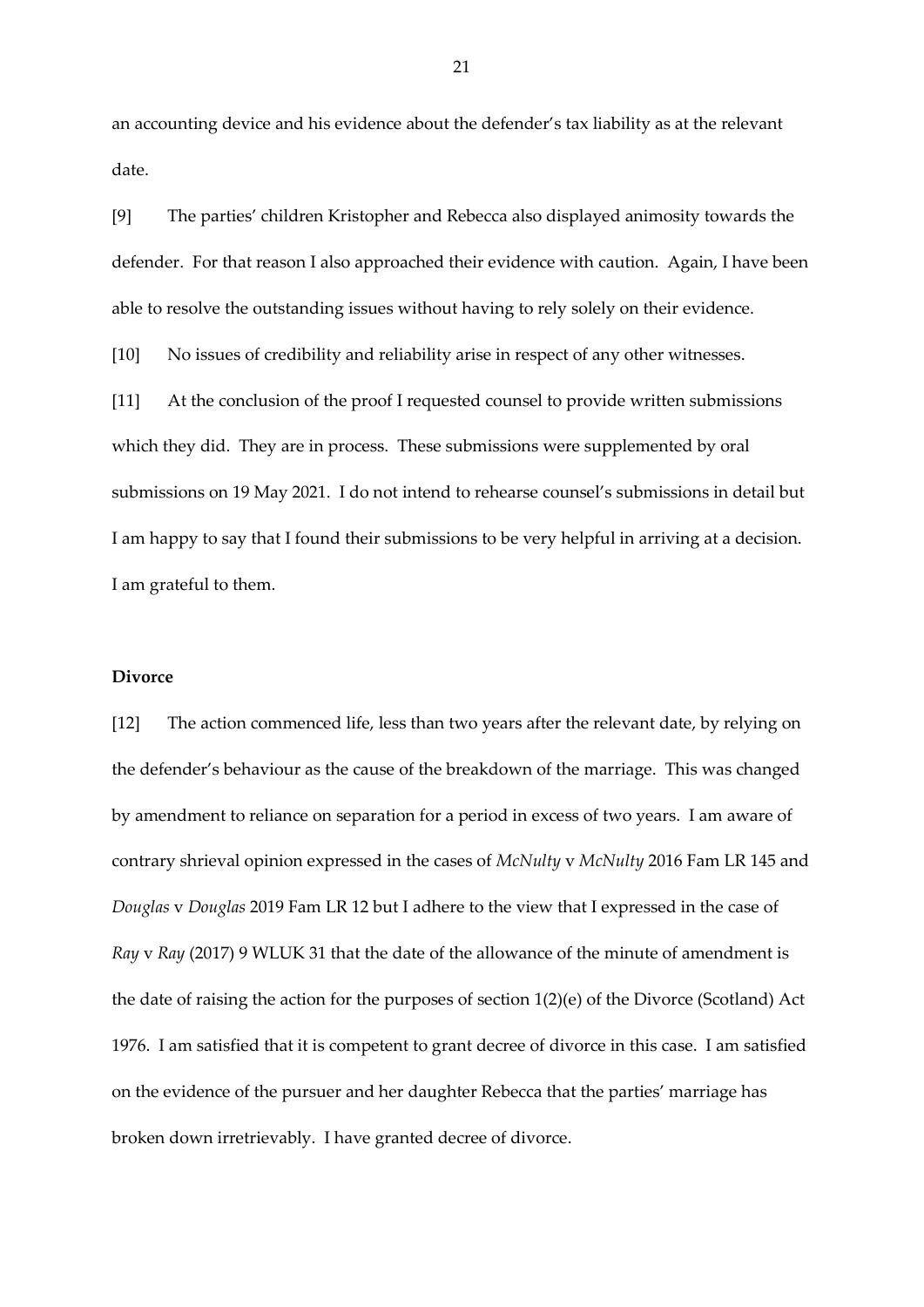### **Financial provision and fair sharing of the net value of the matrimonial property**

[13] The pursuer's final position in submissions is that she seeks:

1. The transfer to her of the defender's interest in the jointly owned matrimonial home.

2. The transfer to her of the defender's whole interest in his Trafalgar House (formerly Kvaerner) Pension trust scheme.

3. Payment to her by the defender of a capital sum of £239,319.00.

4. The payment to her of a periodical allowance of £1,900 per month for a period of 3 years or until she has received her whole entitlement from the liquidation of IWR.

[14] The defender's final position in written submissions was that he opposed the pursuer's claims and sought:

1. An order for the sale of the matrimonial home.

2. Despite there being no craves therefor, ancillary orders ordaining the defender to assign to the pursuer the standard security which he holds, and his rights in terms of a relative minute of agreement, in respect of property of which the parties' daughter is the owner.

During the hearing of submissions on 19 May 2021 the defender sought leave of the court to amend her pleadings so as to incorporate craves relating to the orders at paragraph 2 above. The defender's motion was opposed by the pursuer. I refused the defender's motion whereupon he withdrew his motion for the orders at paragraph 2. At the hearing on 19 May 2021 the defender successfully moved the court to allow amendment of his crave for sale of the matrimonial home to be amended so that the net free proceeds of sale should be divided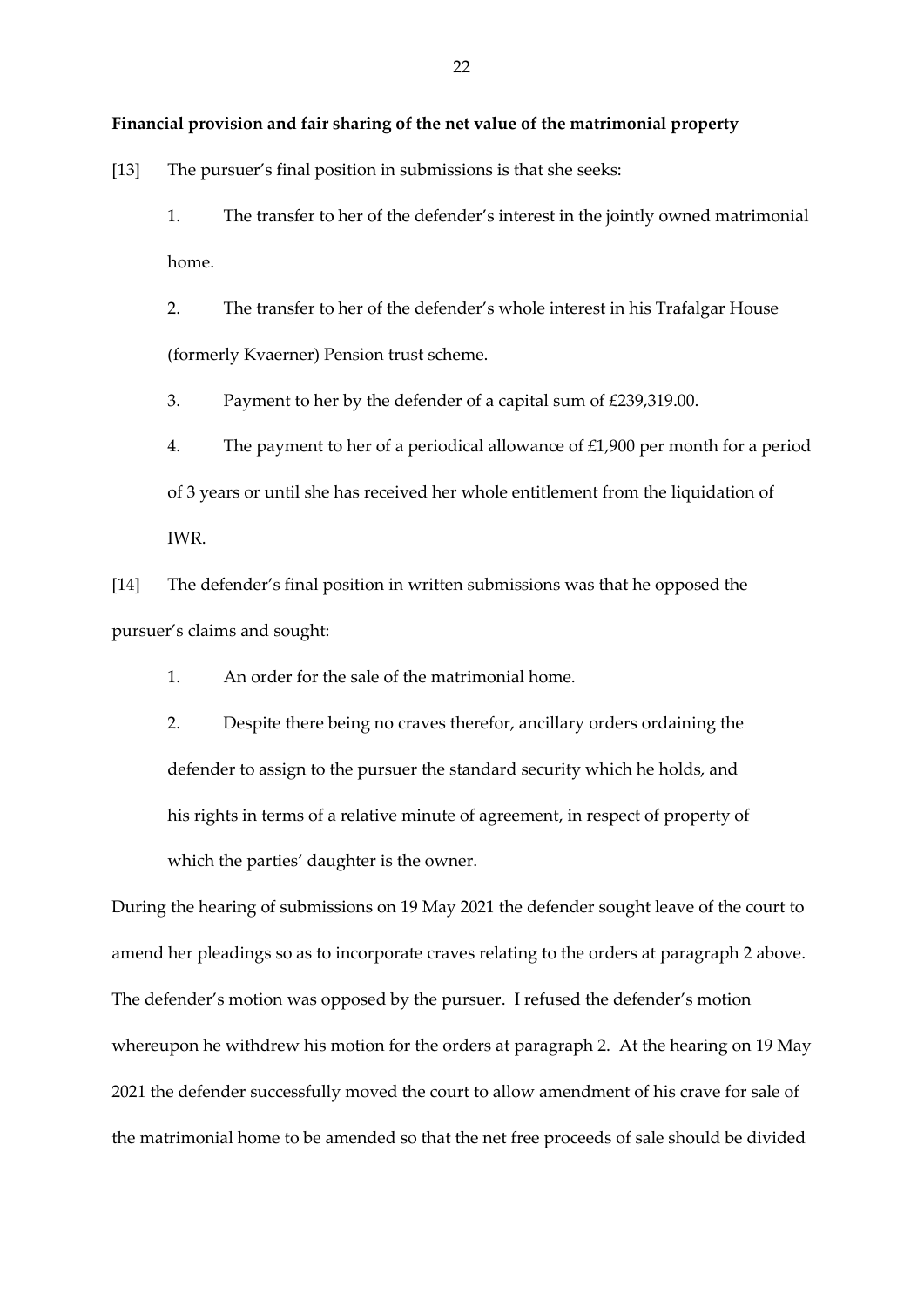between the parties in such proportions as the court might deem appropriate rather than equally.

### *The law*

[15] There was little dispute between the parties as to the applicable law. The main areas of dispute were as to the question of transfer of the matrimonial home and, initially, as to the competency of making an order against a party which neither party has craved. The latter dispute was resolved by the defender's acknowledgement that he required to have specific craves for what I regarded as specific stand-alone orders.

[16] The statutory provisions governing the issue of financial provision on divorce are to be found in the Family Law (Scotland) Act 1985. The provisions which come into play on the basis of the orders sought by the parties are:

- Section  $8(1)(a)$  order for payment of a capital sum.
- Section 8(1)(aa) order for transfer of property.
- Section  $8(1)(b)$  order for periodical allowance.
- Section 8(1)(baa) pension sharing order.
- Section  $8(2)(a)$  and  $(b)$  court shall make such order, if any, as is justified by the principles set out in section 9 of the Act and reasonable having regard to the resources of the parties.
- Section 27 "resources" defined as "present and foreseeable resources".
- Section  $9(1)(a)$  net value of matrimonial property to be shared fairly between the parties.
- Section  $9(1)(b)$  fair account to be taken of economic advantage derived by either party from the contributions of the other, and of any economic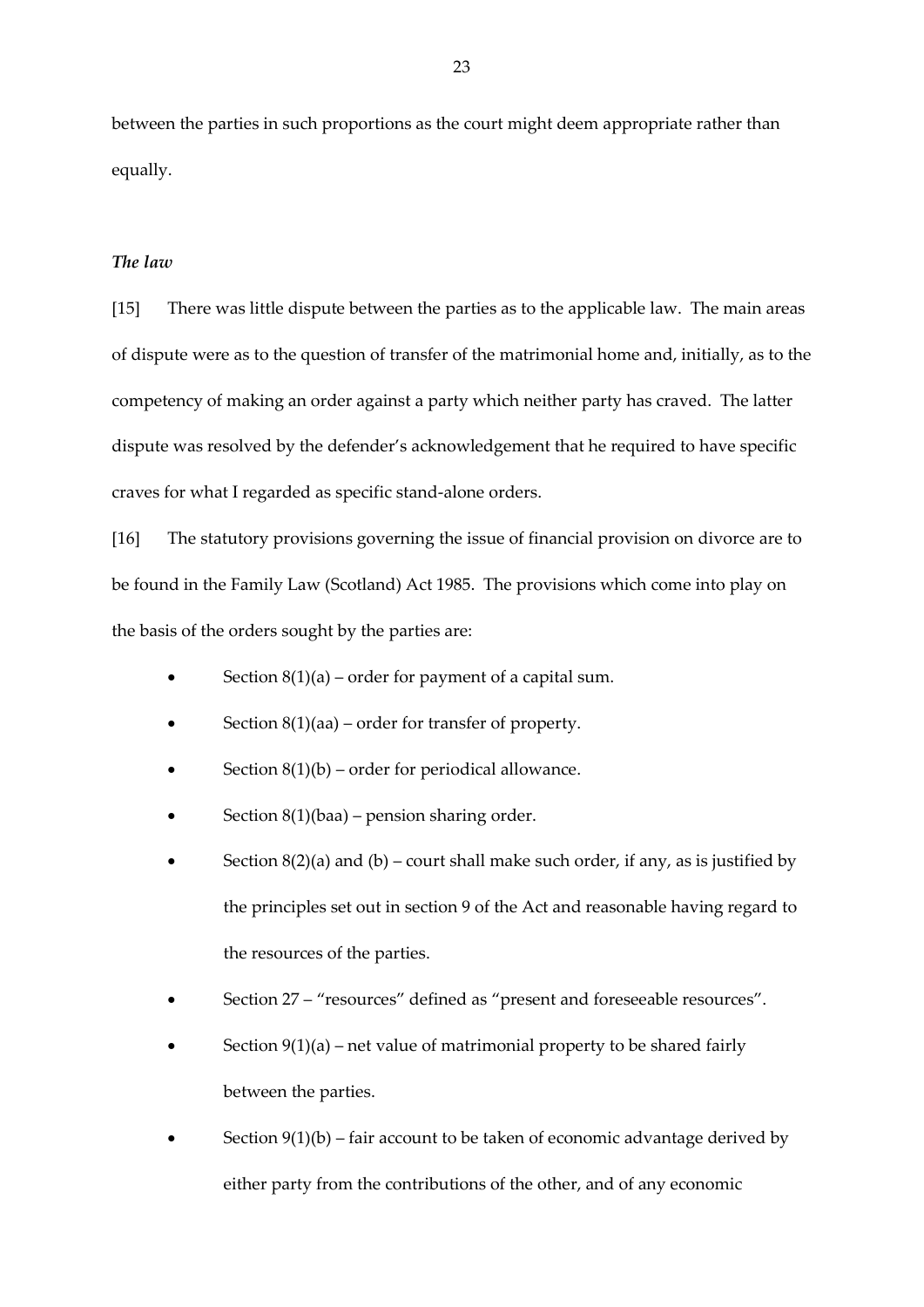disadvantage suffered by either party in the interests of the other party or of the family.

- Section  $9(1)(d)$  person dependent to a substantial degree on the financial support of the other person to be awarded such financial provision as is reasonable to enable him to adjust, over a period of not more than three years from the date of decree of divorce, to the loss of that support on divorce.
- Section 9(2) for definitions of "economic advantage", "economic disadvantage" and "contributions".
- Section 10(1) net value of matrimonial property is shared fairly when it is shared equally or in such other proportions as are justified by special circumstances.
- Section 10(2) net value of the property to be the value of the property at the relevant date (date of separation) after deduction of debts incurred by the parties during the marriage which are outstanding at that date.
- Section 10(3A) value of property transferred to be the value at the date of transfer rather than the value at the relevant date.
- Section 10(4) "matrimonial property" means all property belonging to the parties or either of them at the relevant date which was acquired by them (otherwise than by way of gift or succession from a third party) either before the marriage for use as a family home or furnishings and plenishings for such a home or during the marriage but before the relevant date.
- Section 10(6) non- exhaustive list of examples of "special circumstances".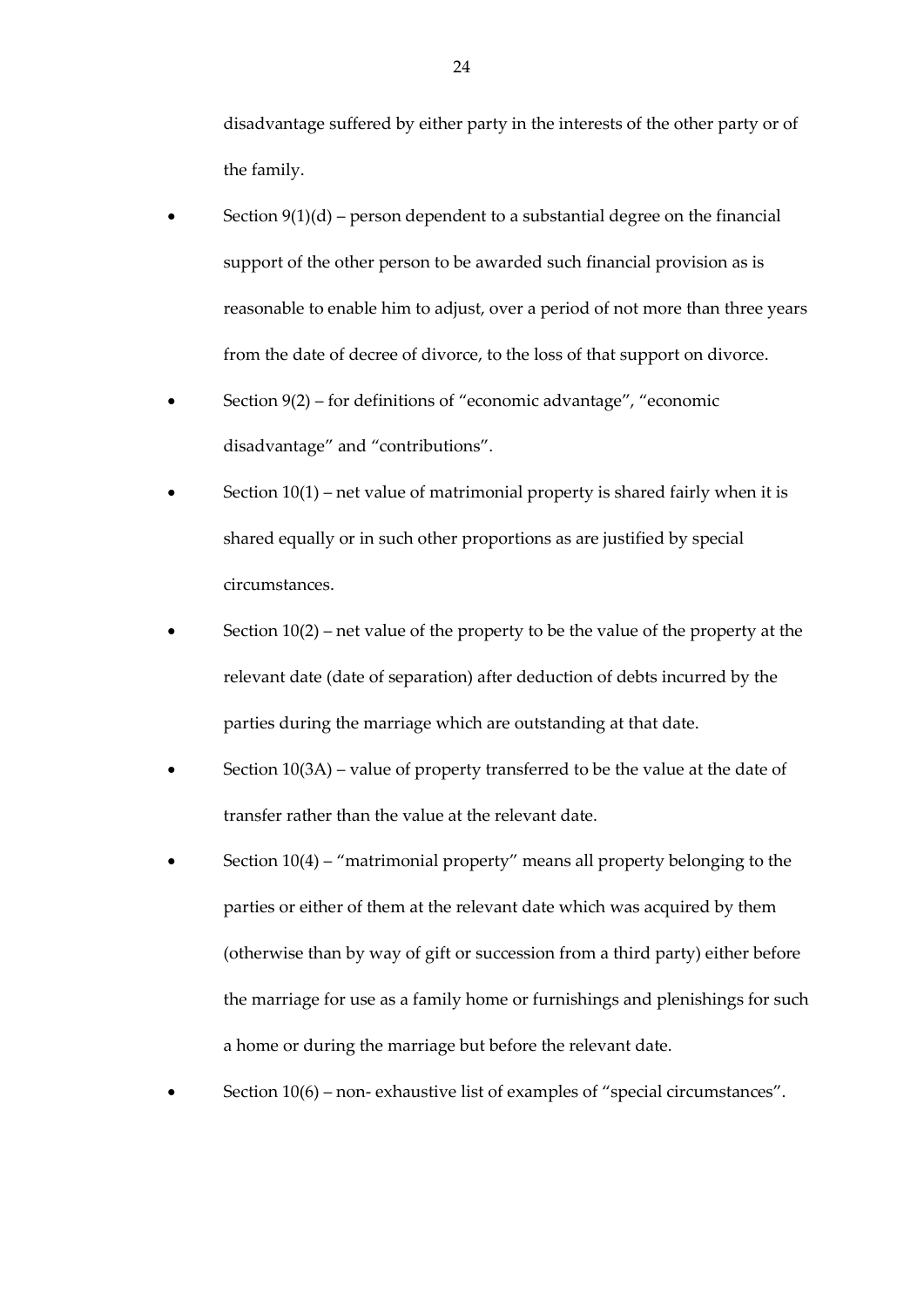- Section 11(2)(a) balancing of the economic advantages or disadvantages sustained by either party against the economic advantages or disadvantages sustained by the other party.
- Section  $11(2)(b)$  regard to be had to the extent to which any resulting imbalance has been or will be corrected by a sharing of the value of the matrimonial property or otherwise.
- Section  $11(4)$  for the purposes of section  $9(1)(d)$  (adjustment to loss of support) court to have regard to the age, health and earning capacity of the claimant; the duration and extent of the dependence of that party prior to divorce; any intention of that party to undertake a course of education or training; the needs and resources of the parties; and all the other circumstances of the case.
- Section 13(1) court may make an order for periodical allowance under section 8(2).
- Section 13(2) order for periodical allowance not to be made unless the order is justified by the principle set out in section 9(1)(d) and the court is satisfied that an order for payment of a capital sum or for transfer of property or a pension sharing order would be inappropriate or insufficient to satisfy the requirements of section 8(2).
- Section 14 incidental orders, in particular section 14(2)(k) which provides for the making of any ancillary order expedient to give effect to the principles of section 9 or to any order made under section 8(2).
- [17] The cases referred to by the pursuer were: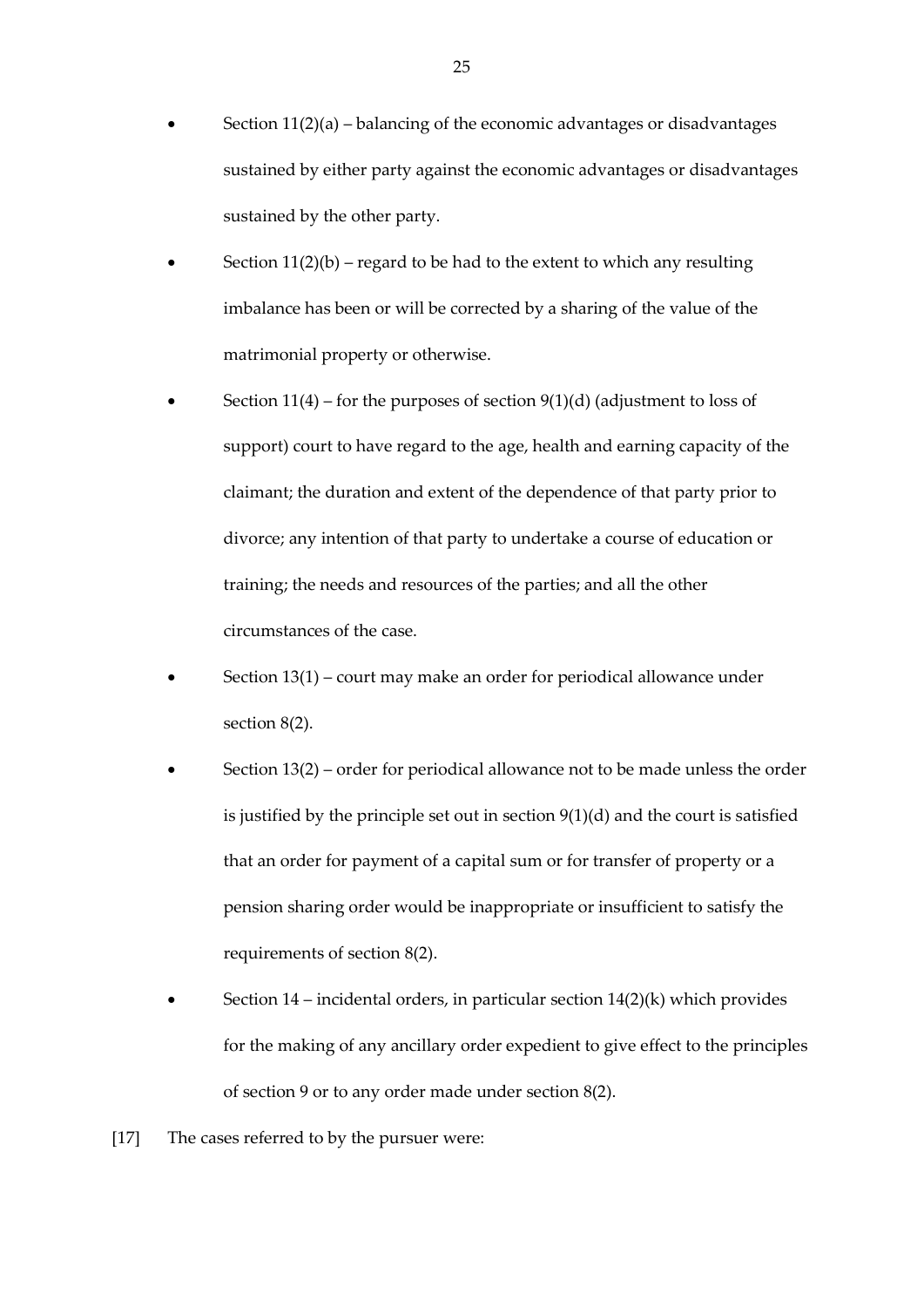- *Little* v *Little* 1990 SLT 785 for the proposition that the matter of financial provision is essentially one of discretion aimed at achieving a fair and practicable result.
- *Jacques* v *Jacques* 1997 SLT 459 for the proposition that merely because a special circumstance is made out it does not follow that the court must necessarily depart from an equal sharing. The extent to which a special circumstance might justify departure from an equal sharing of the net value of matrimonial property is a matter for discretion of the court depending on the facts before it
- *Wilson* v *Wilson* 1999 SLT 249 for an illustration of an order to correct an imbalance of economic advantage/disadvantage, albeit from non-matrimonial property.
- *Watt* v *Watt* 2009 Fam LR 62 for the application of section 10(3A) (value of transferred property to be value at date of transfer instead of value at the relevant date).
- [18] The cases referred to by the defender were:
	- *Buchan* v *Buchan* 2001 Fam LR 48 for the proposition that for dissipation of property to be established there has to be "an element of deliberate and positively wanton conduct".
	- *Jacques* v *Jacques* for the proposition that special circumstances arising from dissipation of property requires proof of the act of dissipation as a fact and proof of why that justifies an unequal division of the matrimonial property.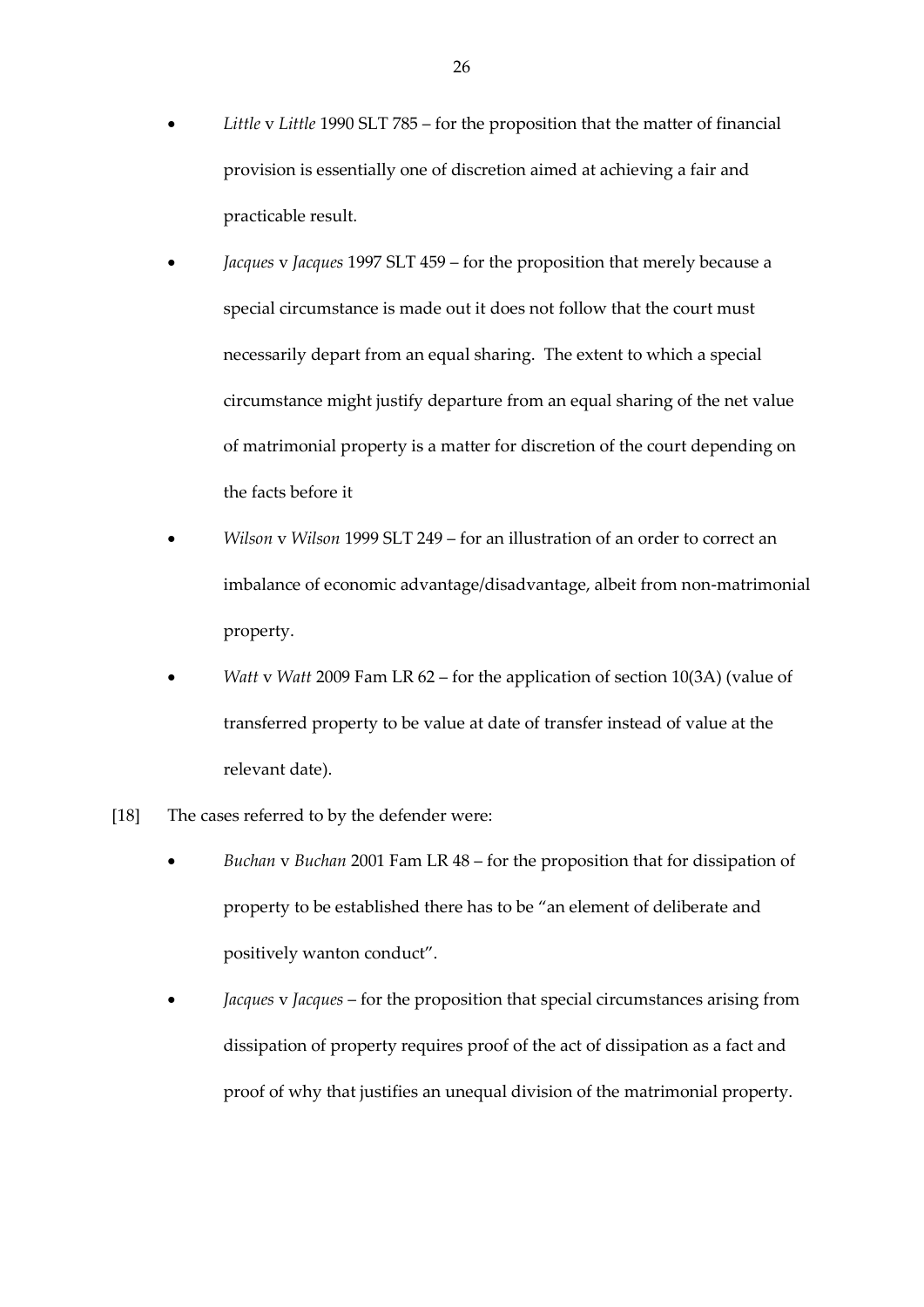- *Louden* v *Louden* 1994 SLT 381 for the proposition that where there are no "special circumstances" an unequal division of matrimonial property may be justified by some other section 9 principle.
- *Coyle* v *Coyle* 2004 Fam LR 2 for the proposition that, in general, section 9(1)(b) (economic advantage/disadvantage) is not engaged where there is substantial matrimonial property.
- *De Winton* v *De Winton* 1998 Fam LR 110 in which section 9(1)(b) was engaged where there was little matrimonial property and one party had expended non-matrimonial property in improving non-matrimonial property owned by the other party.
- *Vance* v *Vance* 1997 SLT (Sh Ct) 71 for the proposition that section 9(1)(b) is in effect a provision that is operable where there are in existence nonmatrimonial funds in relation to which the party who does not own the funds seeks to make a claim.
- *Adams* v *Adams* 1997 SLT 144 for the proposition that before granting an order for the transfer of heritable property the court ought to consider whether the party seeking a transfer is in a financial position to take over the house in order to be satisfied whether the order sought is reasonable having regard to the parties' resources.
- *Murdoch* v *Murdoch* 2012 SC 271 for the proposition that a party can seek an ancillary order against himself and that the court has the power to make an ancillary order in terms of section 14(2) in the absence of craves seeking such an order if such an order is required to ensure that substantial justice between the parties is achieved.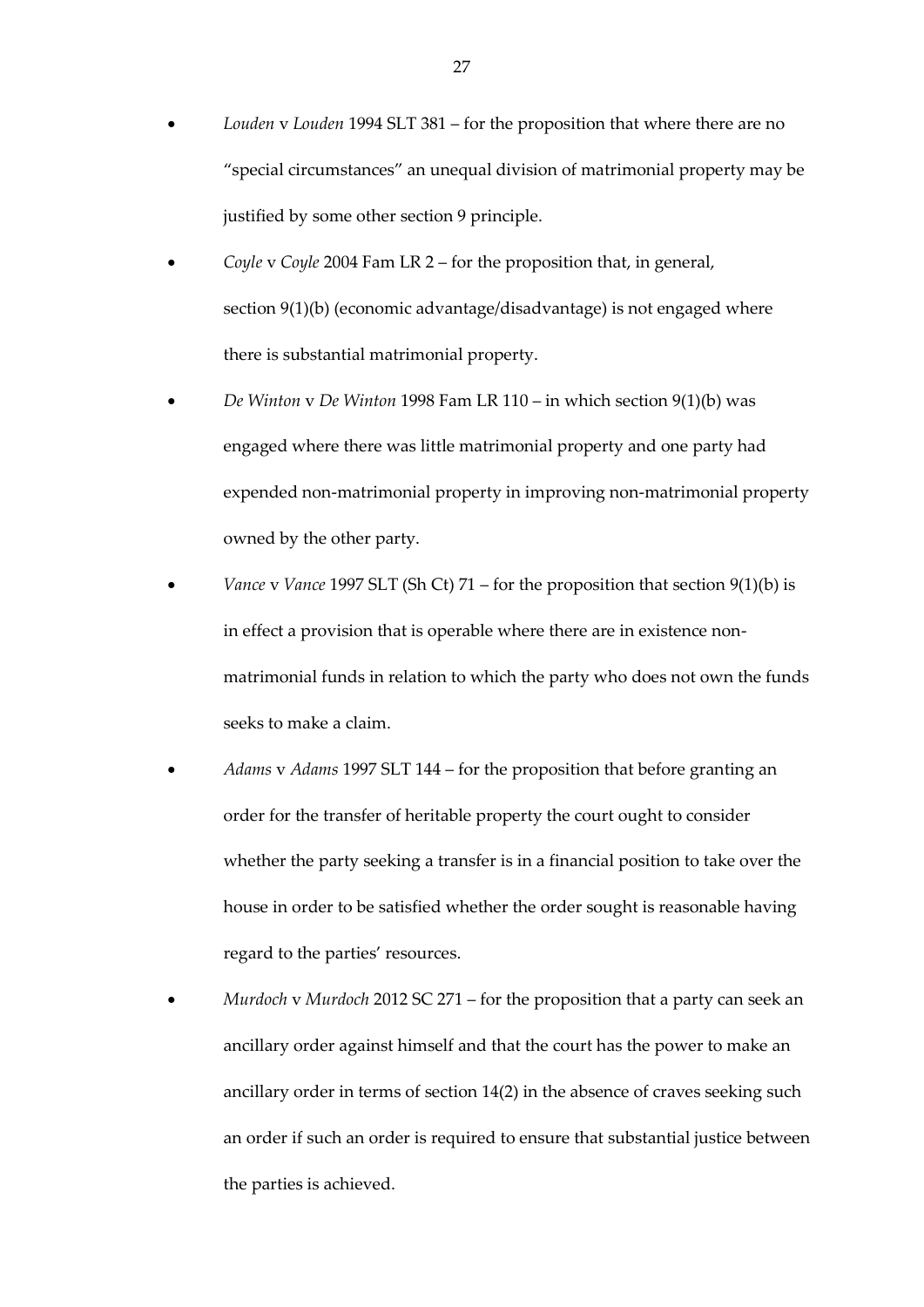#### *Resolution of matters in dispute between the parties*

[19] The bulk of the matrimonial assets and liabilities and their values as at the relevant date have been agreed by joint minute.

[20] As confirmed in findings in fact 31 neither party seeks an order in respect of IWR, rendering the value of that asset academic. That value has been left out of account in my calculations.

[21] There remain a number of issues which need to be decided by me. I will deal with them in no particular order.

## *The IWR dividend*

[22] The issue of the dividend declaration by IWR was hotly contested. The pursuer maintains that the evidence discloses that the dividend, in the sum of £210,000, was extracted from the company and wholly retained by the defender and that she received none of it despite the fact that the dividend certificates prepared by the company disclose that one half of the dividend was allocated to her.

[23] The document 6/9/7 of process deals with a directors/shareholders loan account in IWR during the accounting period ended July 2013. It must have been prepared after the end of that period since it shows the dividend of £210,000 which, according to the evidence which I accepted, was not decided upon until the company accounts were being prepared sometime in 2014. Extrapolating from that document, at the start of the accounting period the balance at credit of the loan account was £259,321.03. During that period the sums credited to the loan account amounted to £31,693.78. During that same period a total of £499,831.91 was abstracted from the company. This included the sum of £223,804 in respect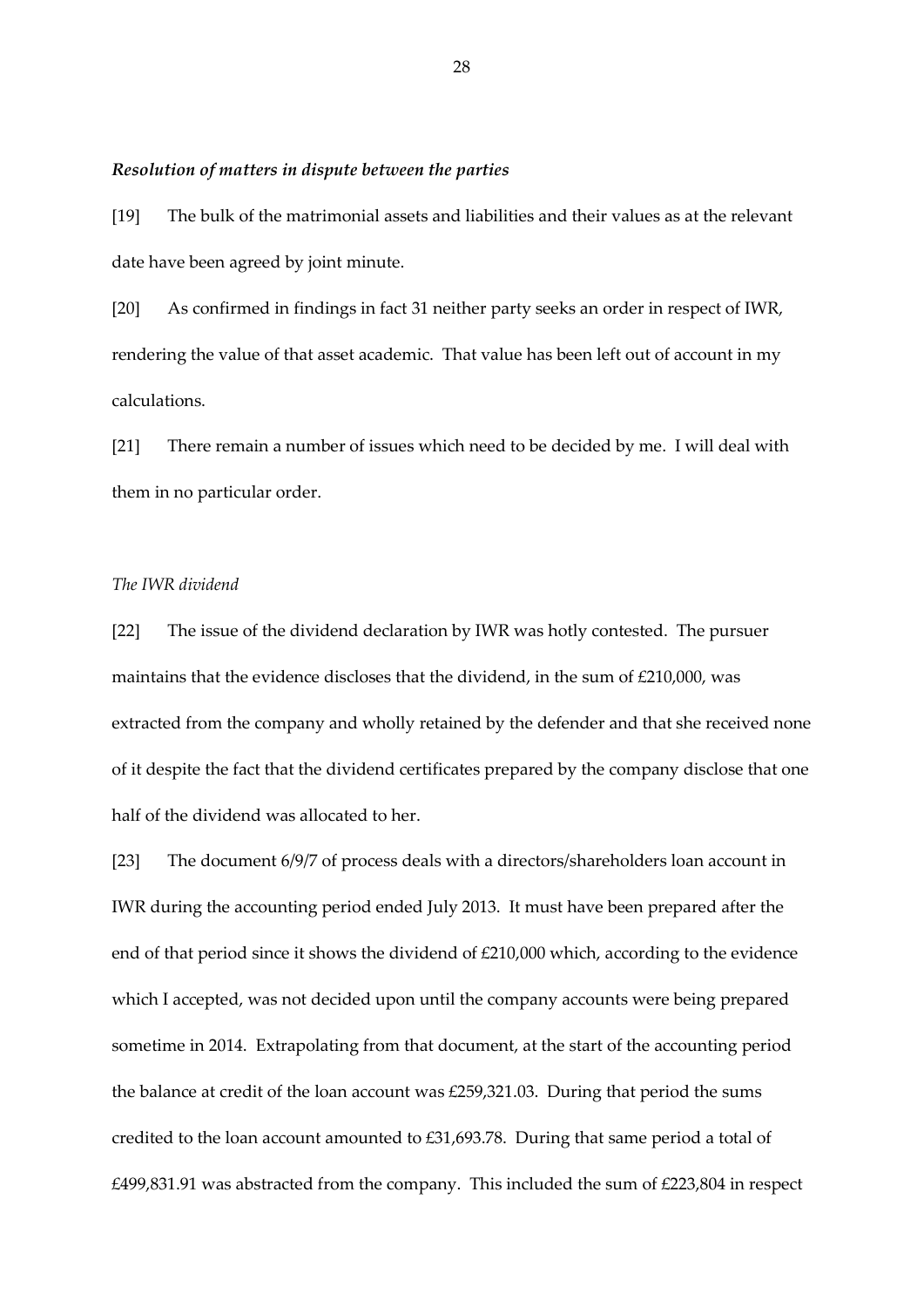of the purchase of a flat for the parties' daughter, Rebecca, in respect of which she granted a standard security in the sum of £220,000 in favour of the defender. This created a deficit in the loan account of £208,817.10. As at the relevant date that sum was a matrimonial debt. It would have remained a matrimonial debt if the dividend of £210,000 had not been declared and backdated to that accounting period. The matrimonial debt would have been the joint and equal responsibility of the parties. To that extent it really does not matter how the debt was recorded in the books of the company or that the figures in 6/9/7 of process were recast in the document number 6/9/8 of process so as to allocate the cash withdrawals and the dividend between the parties. The debt was written off by IWR by retrospectively declaring the dividend for the accounting period ending July 2013. The parties were equal shareholders of the limited company. For that reason, the dividend was allocated between the parties equally. This was all done on the instruction of the defender without the consent of the pursuer. I can see why the pursuer in her evidence by reference to her email correspondence with Mr Tait suggested that Rebecca's flat was paid for by the dividend but it is crucial to understand, and I accepted Mr Tait's evidence to this effect, that no money was withdrawn from the company in respect of the dividend and it was not paid in cash. The flat was purchased using the cash reserves of the company, from wherever they came. That contributed to the debt due to the company. Mr Tait explained, and I accept, that the declaration of the dividend was an accounting device to clear the debt represented by the directors'/shareholders' loan account from the limited company's books. I accepted Mr Tait's evidence that this was a legitimate device to employ. The effect of employing this accounting device was that the parties repaid the debt to the limited company equally, as would have been required for the purposes of financial provision on divorce, despite it having been done without the consent of the pursuer. The pursuer suffered no prejudice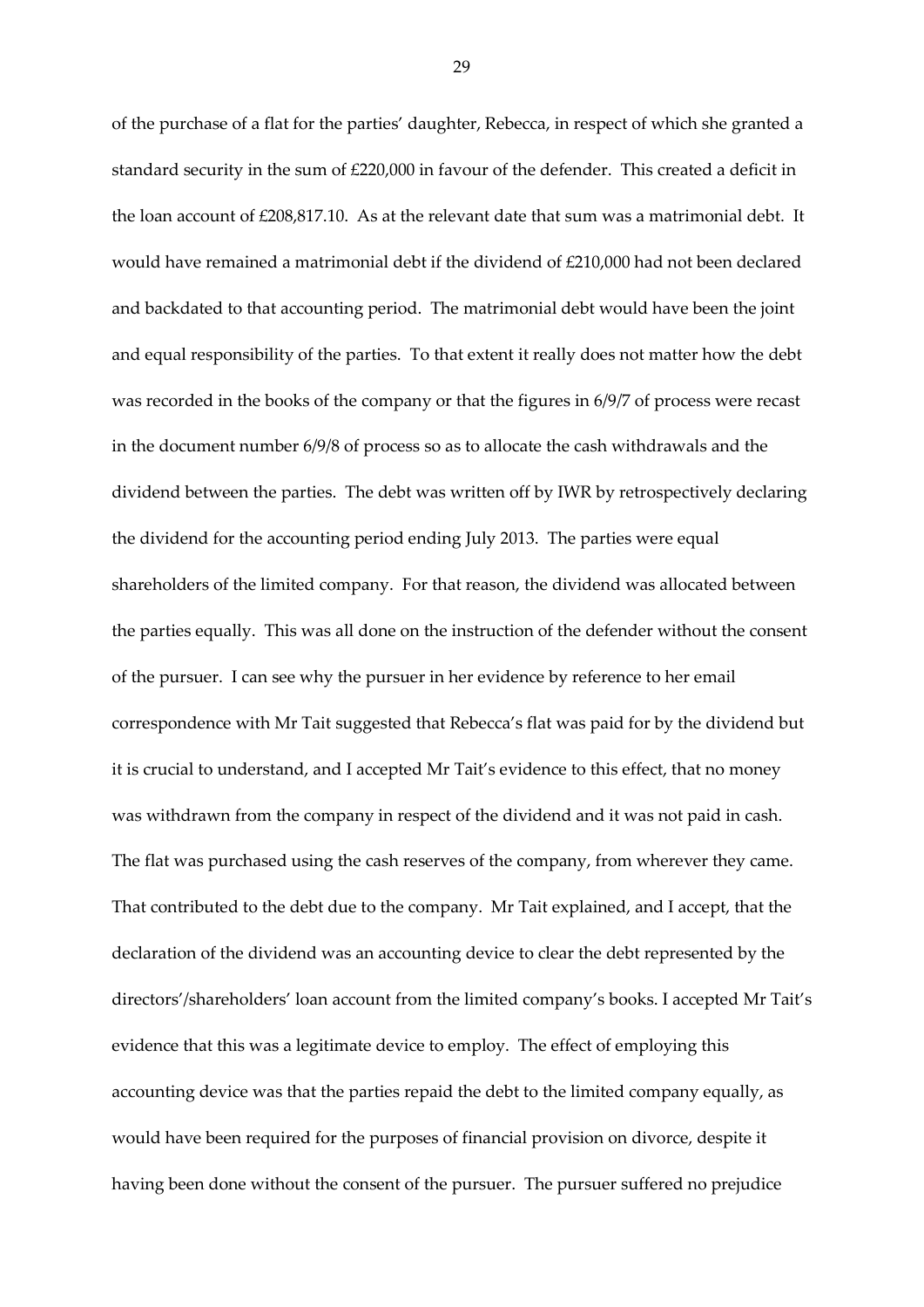thereby. Any debt in her name was created but then cleared by the accounting device. If the debt due to the limited company had not been allocated to any extent to her and had been cleared from the books of the company by the device of retrospectively showing the defender as having received a salary of an equivalent amount the pursuer could have taken no exception. The net effect on financial provision on divorce resulting from such an accounting device would have been the same as that which resulted from the device of declaring a dividend. The retrospective clearing of the debt results in both the debt and the dividend falling out of account in the calculation of the net value of the matrimonial property as at the relevant date.

[24] Had the withdrawals not been allocated to any extent to the pursuer and had it been decided to allocate a dividend to the defender to cover all of the withdrawals made by him it would have been necessary to allocate an equivalent dividend to the pursuer. The pursuer's dividend could only have been paid to her by withdrawing further cash from the company. That would have been a withdrawal after the relevant date which, in my opinion, would have to have been allocated to the pursuer towards her share of the net value of matrimonial property as at the relevant date. It could not have been left out of account in calculating the fair sharing of the net value of the matrimonial property as at the relevant date and the amount of any capital sum to be paid by the defender to the pursuer.

#### *The pursuer's tax liability*

[25] The allocation of dividend to the pursuer left her with a tax liability. Since that liability related to the period prior to the relevant date it would have fallen to be taken into account in arriving at the net value of matrimonial assets as at the relevant date had it not been for HMRC having ultimately resolved not to issue an assessment on the pursuer in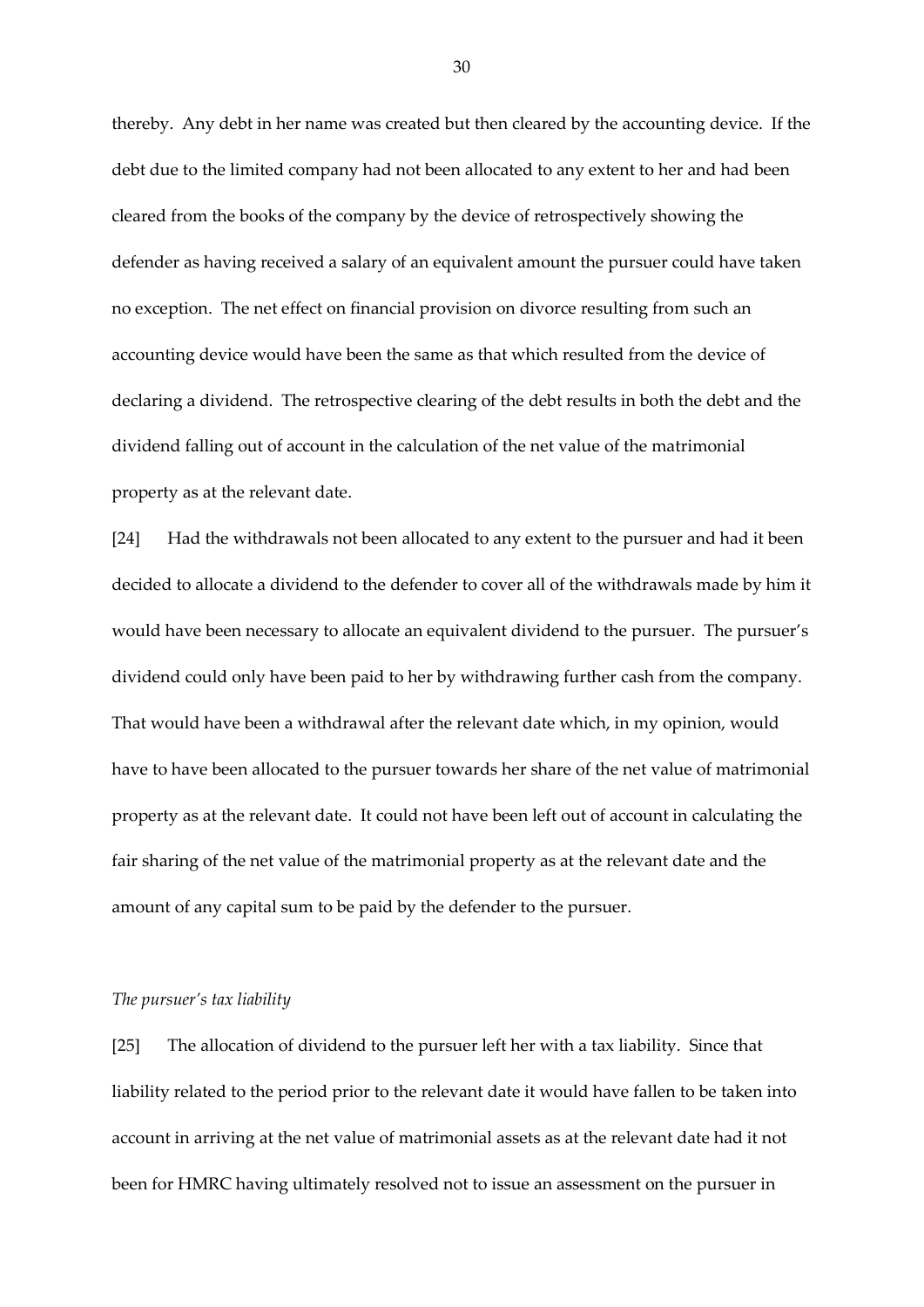relation thereto. The alternative to writing off the debt by declaring a dividend would have been for a salary to be allocated to the defender, also backdated to the accounting period ending in 2013. Had the alternative salary route been chosen then, although there would have been no tax liability on the pursuer, the evidence was that the tax liability on the defender would have been significantly more than the sum of the tax liabilities on the parties under the dividend route. The defender's tax liability would also have fallen to be taken into account in arriving at the net value of matrimonial property as at the relevant date. This would have resulted in the net value of matrimonial property being less than it actually was under the dividend route.

[26] The net result is that although the way that the defender went about matters without the prior agreement of the pursuer could be criticised both parties stood to benefit from the lower overall tax liability.

[27] Although her judgment in this matter was most probably clouded by her antipathy towards the defender it is, nonetheless, understandable that the pursuer should have queried the dividend and the consequent tax liability on her. It is understandable that she incurred costs in fighting her corner with HMRC. I think it only fair that she be compensated for that. In addition, I bear in mind that the defender has benefitted to the same extent as the pursuer from the pursuer's success in having the tax assessment upon her cancelled. The pursuer sought a sum of £20,000 in this regard over and above an equal sharing of the net value of the matrimonial property. I have, rather, taken a broad axe to compensate the pursuer by making an ancillary order, providing that the pursuer be entitled to retain her motor car and furnishings and contents within the matrimonial home without their value being taken into account in the calculation of financial provision.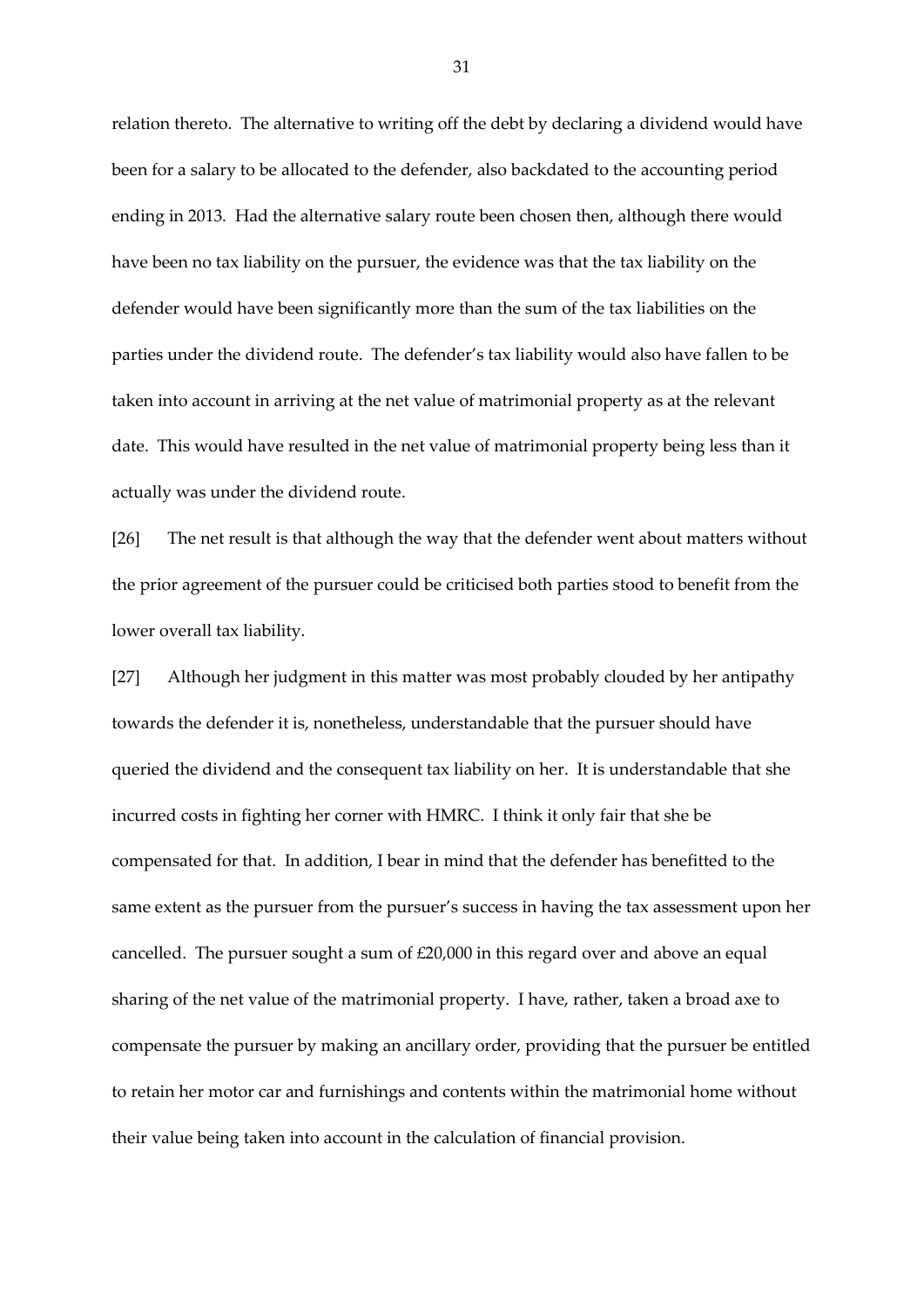#### *Encashment of IWR's prudential bond and withdrawal of funds from IWR*

[28] The defender caused IWR to encash a Prudential bond in the sum of £140,976.00. The parties were at odds as to whether or not the pursuer consented to this. I accept the pursuer's evidence that she did not. It was quite clear from the evidence in general that the defender considered that he was entitled, as the sole director and controlling mind of the company, to instruct company transactions as he saw fit without recourse to the pursuer. The defender accepted in evidence that cash was withdrawn from the company which derived from the proceeds of the bond and was used, at least in part, for his own purposes. My view is that it is irrelevant to enquire as to how the funds were actually used by the defender. It is nobody's business but his. What is relevant and important is to ascertain how the cash withdrawals were recorded in the books of the company. I am satisfied that the cash withdrawals, whether deriving from the encashment of the bond or not, were properly dealt with, that is to say that in the company's books they were properly ascribed either to legitimate company expenditure or to personal expenditure. But, the allocation of cash withdrawals as personal expenditure of the pursuer is a different matter.

[29] Cash withdrawals partly ascribed to the pursuer included payments made to the parties' son Kristopher and payments in respect of the defender's accommodation costs in Norway. If I understood Mr Hayhow's submissions correctly he made no specific issue of this but I am satisfied that these payments were made and were ascribed to the pursuer without her prior approval. That is not fair. I will explain later why I think that these payments ought to have been ascribed wholly to the defender. On the other hand, there were payments made from the company to the parties' joint bank account. The pursuer will have derived some benefit from that, for example by part of the mortgage repayment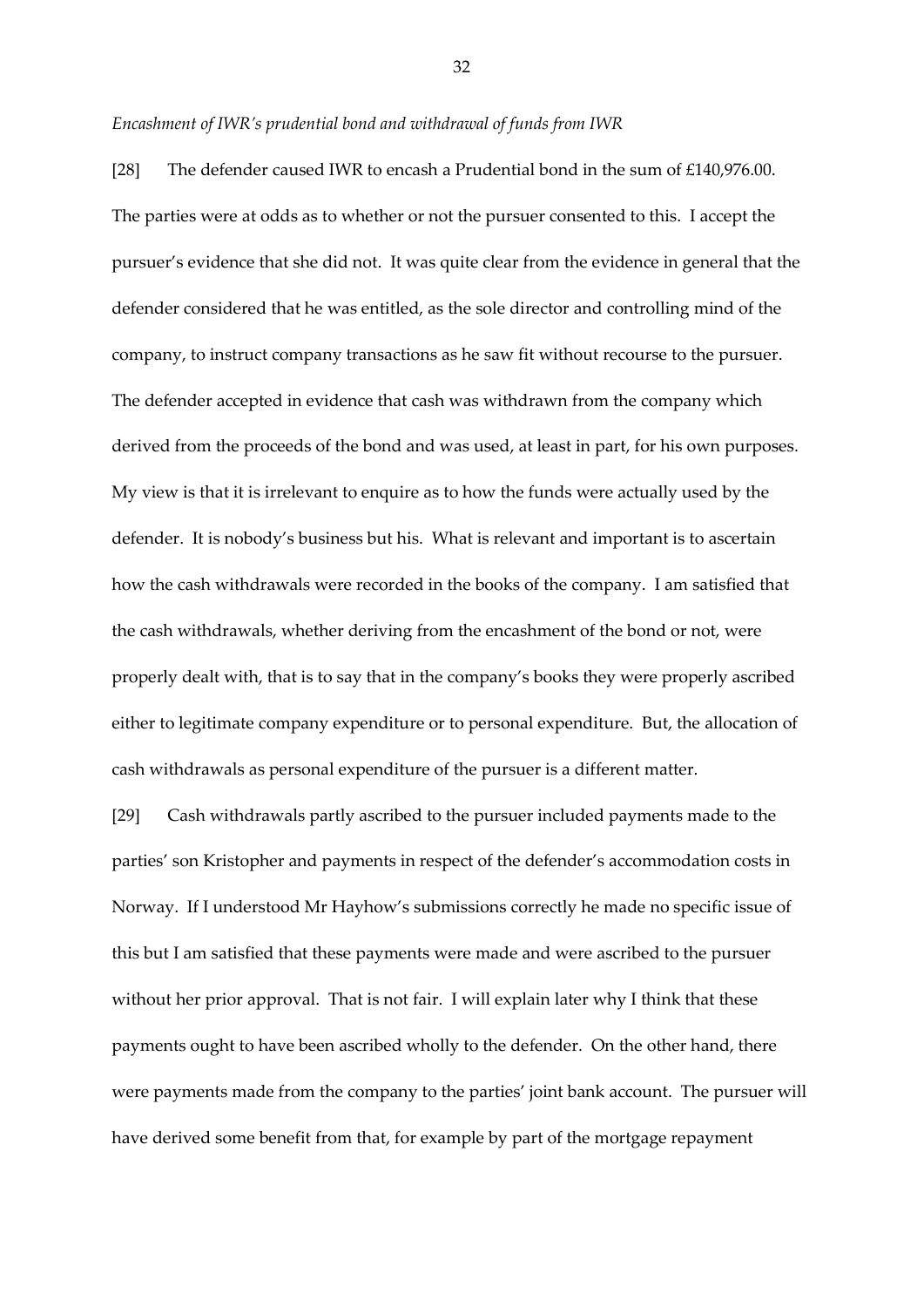coming out of the joint account, although to what extent it is not possible to determine with any degree of accuracy.

[30] I have found it impossible to determine precisely to what extent the defender has benefited, or rather might benefit, from the treatment of the cash withdrawals in the books of the company to the disadvantage of the pursuer. As I understood Mr Hayhow's submissions, he suggested that, in acknowledgement of a special circumstance, I should award the pursuer a sum equivalent to one half of the proceeds of the Prudential bond over and above an equal sharing of the net value of the matrimonial assets. I see the exercise, rather, as being to try to determine to what extent the matrimonial assets have been taken over by the parties and thus to determine what orders are required to ensure, as best as can be done, that each of the parties receives a fair share of the net value of those assets. The withdrawals of cash from the company are intimately tied up with the affairs of the company. They are represented by loans due to the company by the parties which will need to be taken into account in determining the share of the proceeds of liquidation to which each of the parties will be entitled in due course. The benefit or disbenefit arising from the allocation of these cash withdrawals will not crystallise until the liquidation process is complete. At this stage the pursuer has not suffered any loss in the sense that she has had to expend any money. The matter can be redressed before any such loss occurs. In my view, the best approach is to make an ancillary order that the amount shown in the company's books as being owed by the pursuer should, to a specified extent, instead be treated as a debt due to the company by the defender. The debt due to the company by the pursuer will thereby be reduced. The pursuer will receive one half of that sum when it is repaid to the company by the defender. She will also receive one half of all other sums which have already been allocated in the books of the company to the defender (as opposed to being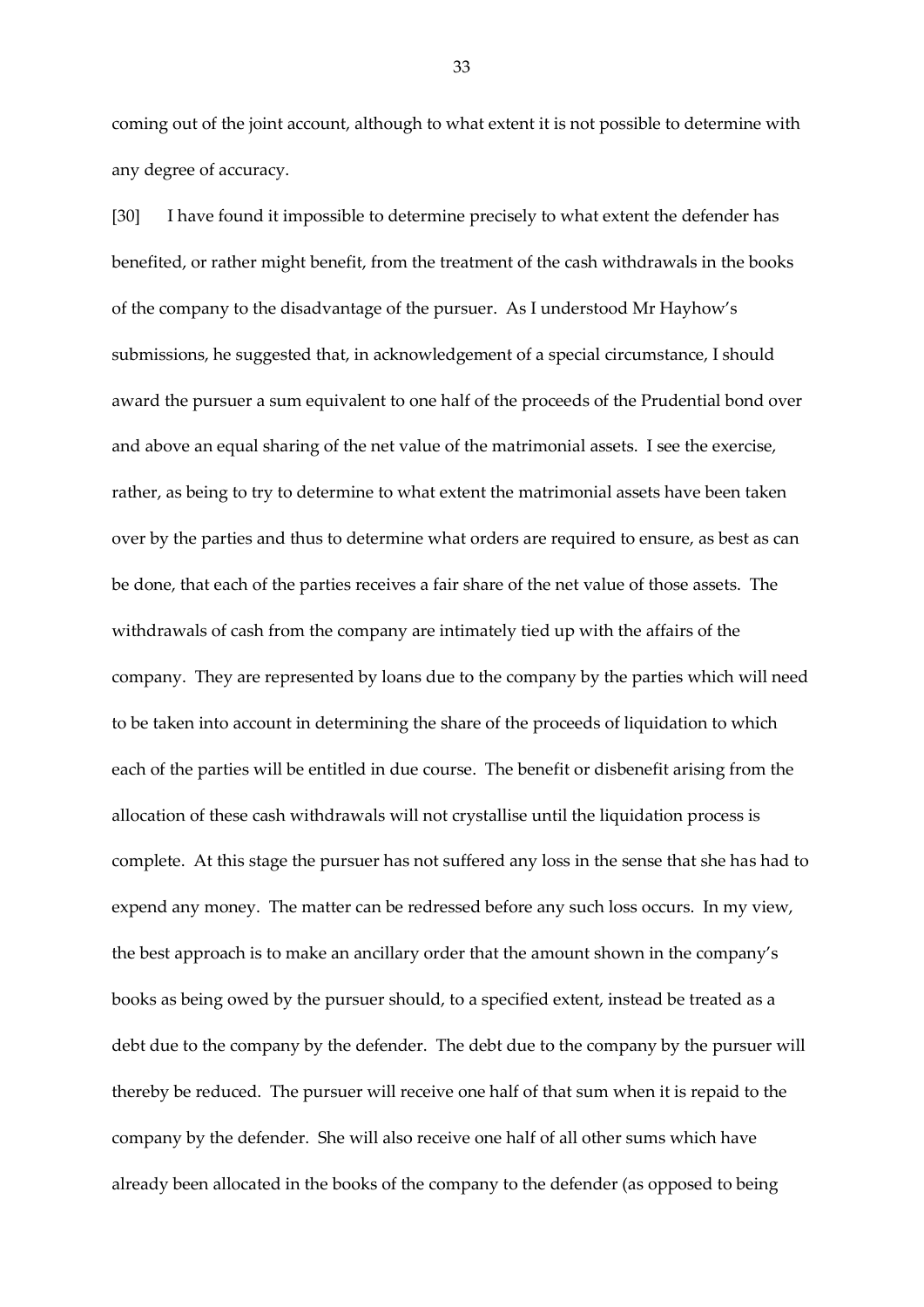shown as legitimate company expenses) and which he, or his company SWP, will also have to repay to the company. I do not know the extent to which the pursuer may have claims against the defender in respect of his dealings with the assets of the company which are quite separate from these proceedings, although there was no evidence of the pursuer having made a challenge apart from requiring an audit of the Company's accounts for the accounting period ending in July 2019. The orders that I have made in these proceedings have to be seen as being without prejudice to any claims that the pursuer may otherwise have in relation to IWR. In framing the ancillary order in the way I have and in selecting a figure of £70,000, I have again employed the broad brush to achieve what seems to be fair and reasonable in these proceedings. For the avoidance of doubt this takes account of my view, which I explain later, that the payments to Kristopher and the payments in respect of the defender's accommodation in Norway ought to have been ascribed wholly to the defender.

## *Dissipation of property*

[31] The pursuer maintains that the defender has dissipated matrimonial property, principally by encashment of IWR's Prudential Bond and the utilisation of the proceeds for his own benefit. She maintains that this is a special circumstance entitling her to an unequal division of the net value of the matrimonial property in her favour. I do not accept that that is the case. I have already explained that I am satisfied that the cash withdrawals from IWR were properly recorded in the books of the company as between legitimate business expenses and personal use. That being the case, there can be no question of the value of the company having been eroded because the money shown as having been expended for personal purposes (whether ascribed to the pursuer or to the defender) falls to be taken into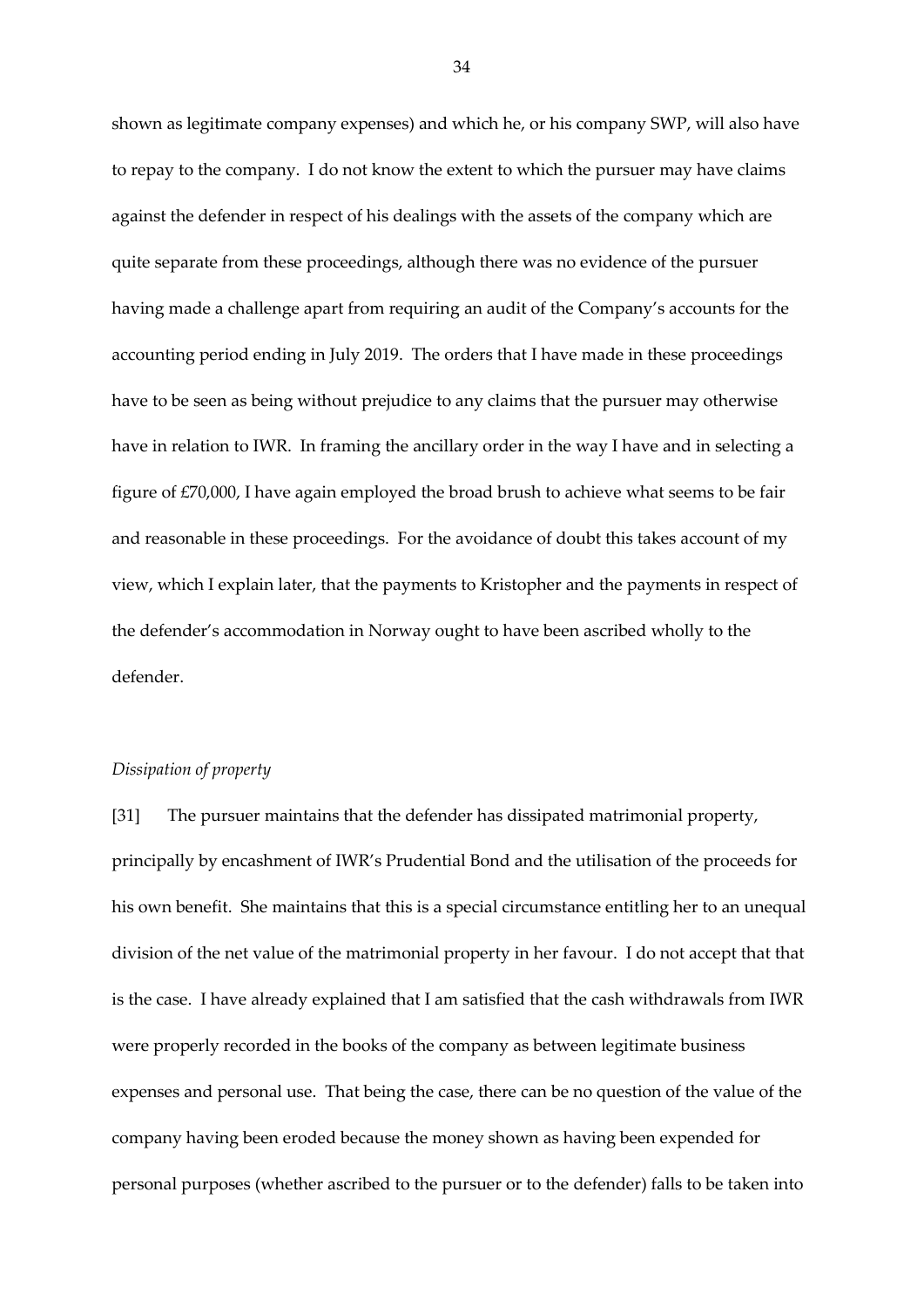account as a debt due to the company in the liquidation process. To the extent that the "defender's share" of these withdrawals has been transferred to SWP they will fall to be repaid to IWR as a debt by SWP.

#### *The Range Rover*

[32] The pursuer makes a claim in respect of the Range Rover motor car which was agreed to be purchased, and in respect of which part of the purchase price was paid, on the relevant date. She claims that the defender should simply be ordained to pay to her one half of its relevant date value which equates to the purchase price. The defender maintains that it should be left out of account altogether. Neither party is correct. My analysis of this issue is that if the vehicle is deemed to have been purchased on the relevant date but before the actual separation of the parties, then it becomes a matrimonial asset which has to be taken into account. The other side of the coin is, though, that the whole of the purchase price would need to be taken into account as a matrimonial debt to take account of the facts that the first part of the price paid on the relevant date was not debited to the parties' joint Clydesdale Bank account ending 940 until after the relevant date (and thus the amount shown as being at credit of the joint account at the relevant date would otherwise be overstated by that amount) and that the balance of the purchase price was not paid out of the joint account until after the relevant date.

[33] In any event, I am satisfied that the defender retained the Range Rover as his own property and that his dealings with it, and with his son, Kristopher, in connection with it, had nothing to do with the pursuer. Therefore, in the calculations that I have made the Range Rover has been shown in the table at finding in fact 35 as having been retained by the defender.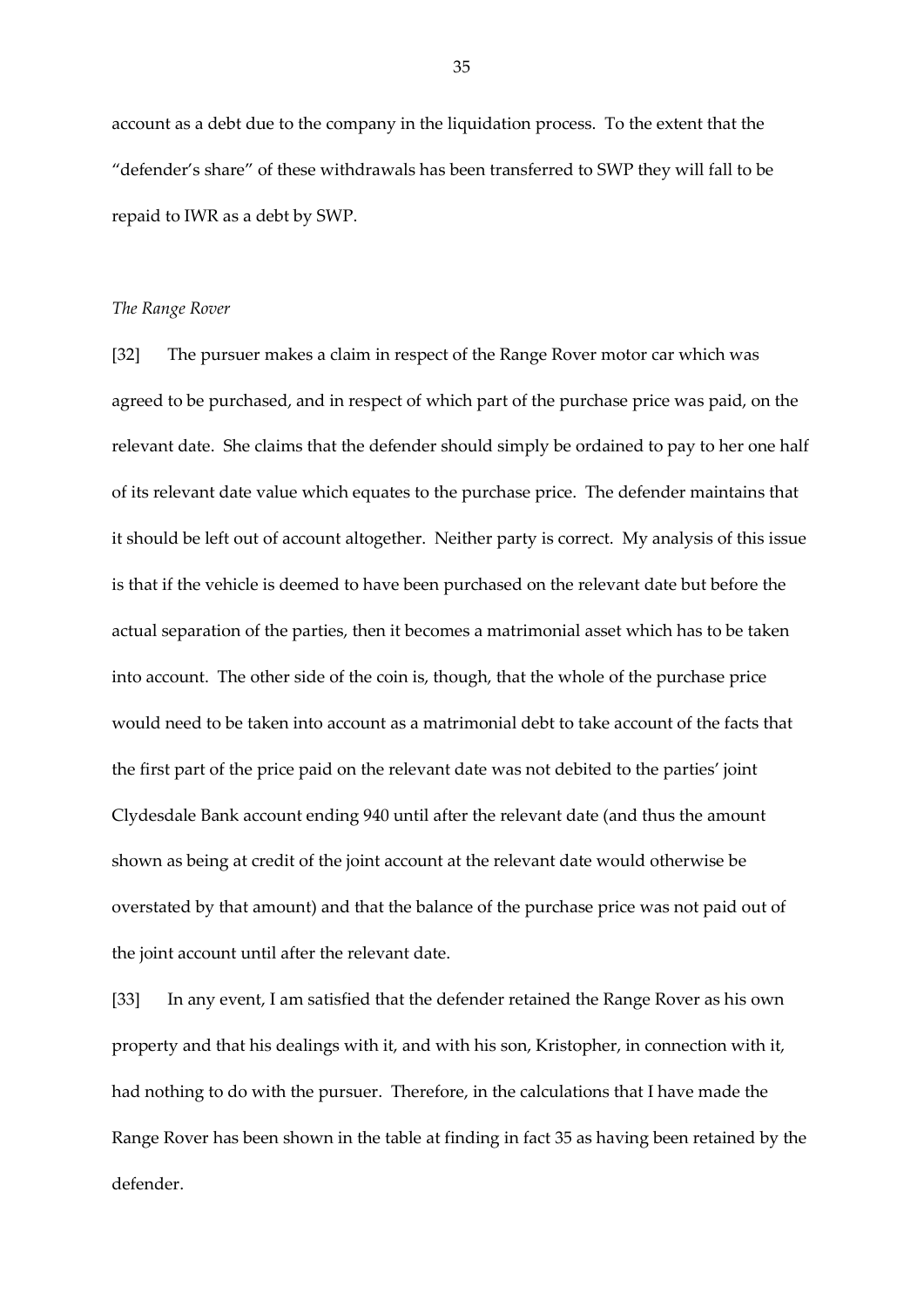[34] The alternative way of dealing with the Range Rover would have been to show the defender as having made withdrawals from the joint account for its purchase as his asset after the relevant date. In that instance it would not have been shown as a matrimonial asset and nor would the price have been shown as a matrimonial debt. What would have been shown would have been the whole of the purchase price having been extracted from the joint account by the defender for his own purposes. The net result in terms of the capital sum to be paid by the defender to the pursuer would have been the same - as is demonstrated by the table which I have produced at paragraph [37] hereafter.

#### *Transfer of the matrimonial home*

[35] The pursuer seeks a transfer to her of the defender's share in the matrimonial home. The defender seeks an order for its sale on the basis that it is obvious that the pursuer cannot afford to stay in it. He refers to the case of *Adams* v *Adams*. I do not see any reason in principle why the matrimonial home should not be transferred to the pursuer. If she chooses to live in a house which she cannot afford that is her decision. The transfer to the pursuer of the matrimonial home will not result in the pursuer receiving more than one half of the net value of the matrimonial property. I cannot see why the defender would be prejudiced thereby. The only possible advantage to the defender deriving from a sale would be if the property were to be sold for a price higher than its current day valuation. But that involves a degree of speculation. The property might equally achieve a price on sale which is lower than its current valuation. The circumstances in *Adams* v *Adams* were quite different from the circumstances in this case. In *Adams* there was only a modest amount of matrimonial assets over and above the matrimonial home. Transfer of the matrimonial home to the wife would have resulted in an unequal division of the matrimonial property in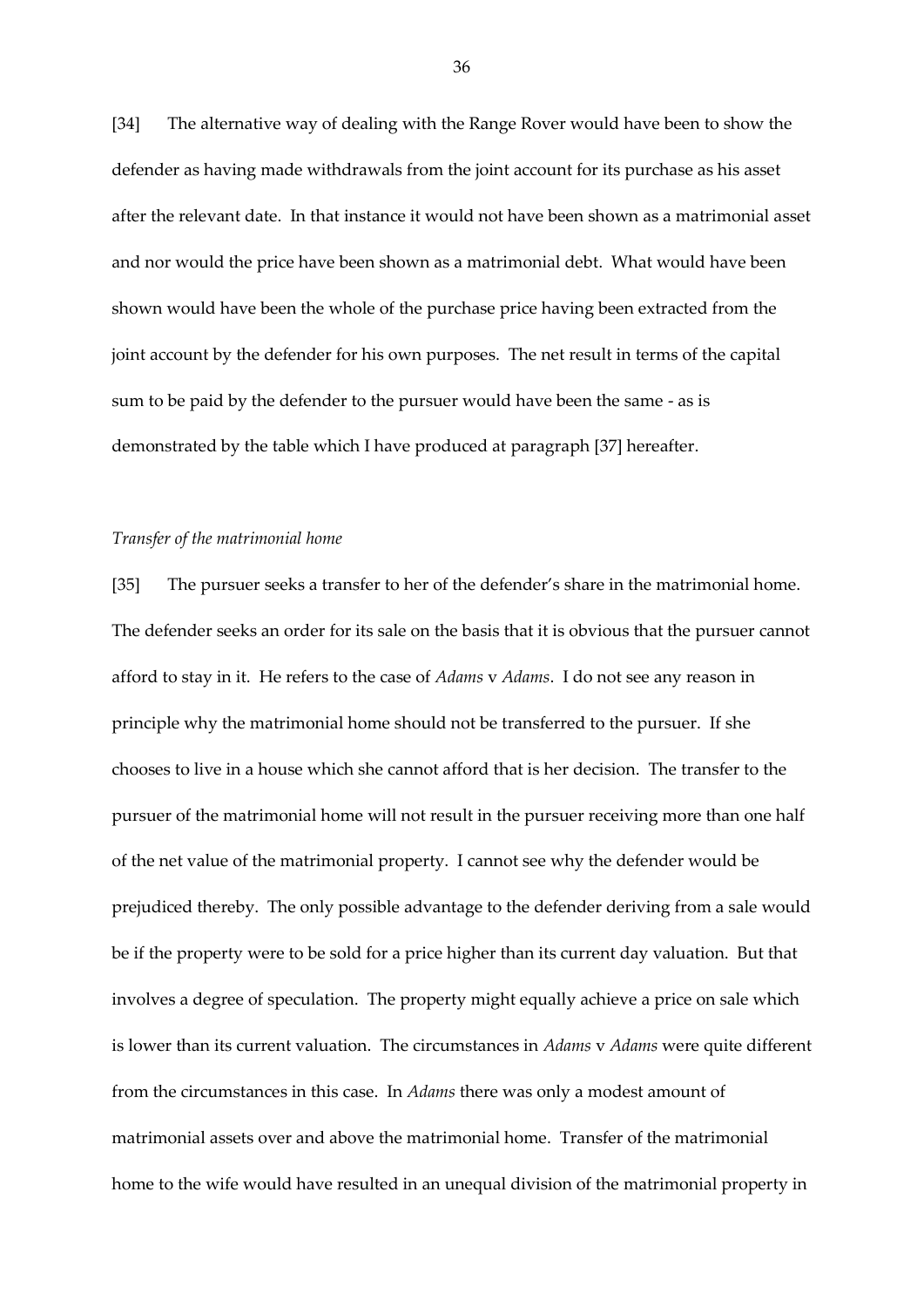her favour which she was unable to redress. That is not the position in this case. I do not see *Adams* as being authority for the proposition that in all cases the court has to be satisfied that a party can afford to live in the matrimonial home before it can make an order for transfer of it to that party. I have made the order sought by the pursuer.

[36] The way in which I have dealt with the transfer of the matrimonial home in the table at finding in fact 35 adopts the approach taken by Lady Smith in the case of *Watt* v *Watt* and has the same effect as the pursuer's approach of calculating the division on the basis of the relevant date value and then awarding the pursuer one half of the reduction in value since the relevant date. But, in fact, Lady Smith could just as well have adopted the approach advocated by the pursuer in *Watt*, namely that the value of the asset transferred should be taken at its present day value throughout the calculations. That would have produced the same result, as is demonstrated by the table that I produce in the following paragraph.

## *Alternative table*

### [37] This is the table referred to in paragraphs 34 and 36 above.

| <b>Matrimonial Assets</b>                         | Joint      | Defender   | Pursuer    | Total      |
|---------------------------------------------------|------------|------------|------------|------------|
| Matrimonial Home<br><b>Furniture and Contents</b> | 450,000.00 | 225,000.00 | 225,000.00 | 450,000.00 |
| Intervention Well                                 |            |            |            |            |
| resources                                         |            |            |            | 0.00       |
| Subsea Wellpartner Ltd                            |            | 113,132.00 |            | 113,132.00 |
| Subsea                                            |            |            |            |            |
| Wellpartner(Contracting)                          |            |            |            |            |
| Ltd                                               | 0.00       | 0.00       | 0.00       | 0.00       |
| Defender's Kvaerner                               |            |            |            |            |
| Pension                                           |            | 113,934.00 |            | 113,934.00 |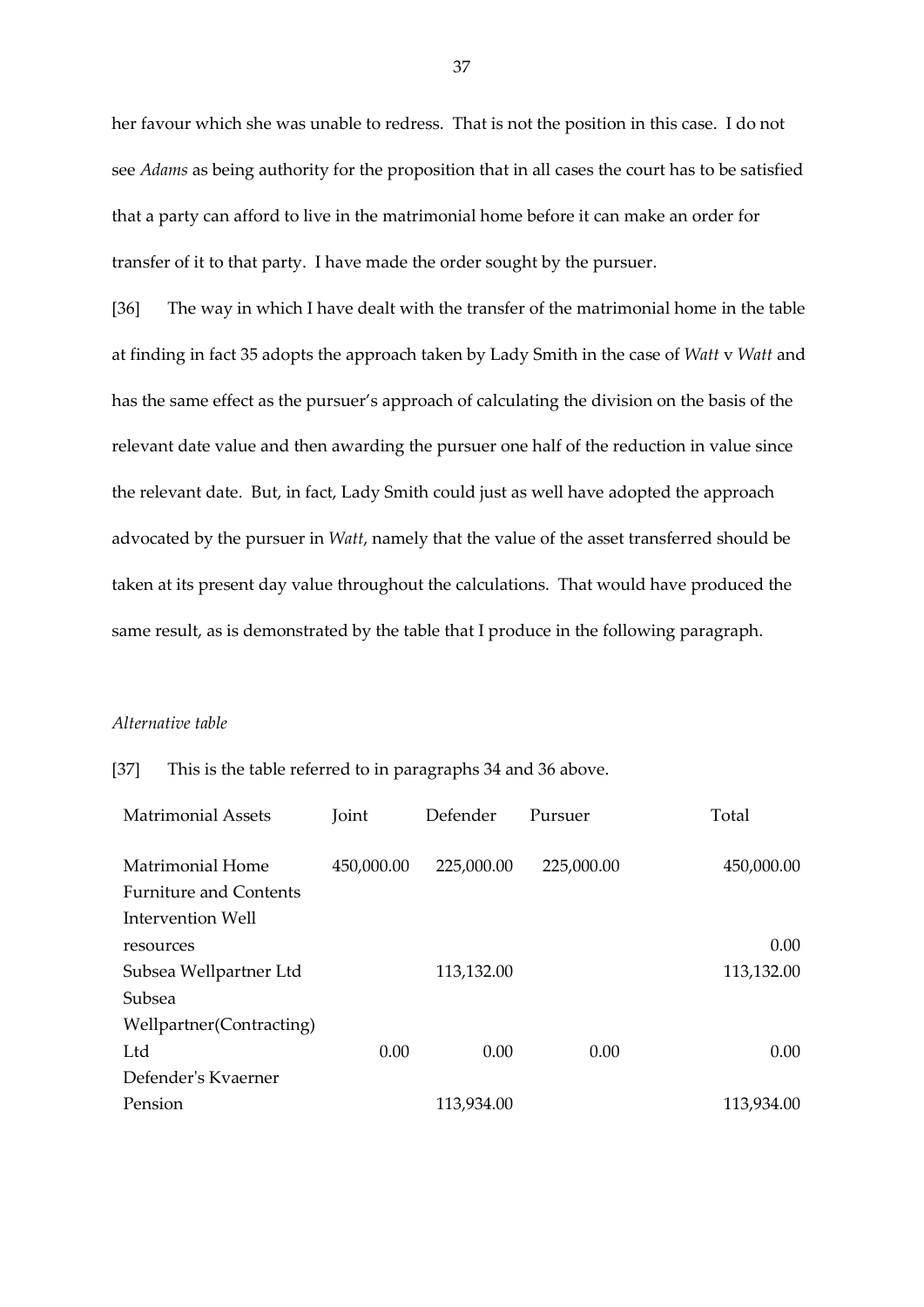Defender's Scottish

| Equitable Pro-save             |           |            |           |   |            |
|--------------------------------|-----------|------------|-----------|---|------------|
| Pension                        |           | 9,942.00   |           |   | 9,942.00   |
| <b>Pursuer's NHS Pension</b>   |           |            | 97,329.00 | * | 97,329.00  |
| <b>Pursuer's SERPS</b>         |           |            | 6,674.02  | * | 6,674.02   |
| Defender's SERPS               |           | 43,159.37  |           |   | 43,159.37  |
| Defender's Suzuki              |           | 4,000.00   |           |   | 4,000.00   |
| Defender's Jeep                |           | 4,000.00   |           |   | 4,000.00   |
| Defender's Range Rover         |           |            |           |   | 0.00       |
| Joint Clydesdale Bank          |           |            |           |   |            |
| A/C ending 940                 | 76,364.00 | 61,759.03  | 14,604.97 | * | 76,364.00  |
| Joint Clydesdale Bank          |           |            |           |   |            |
| A/C ending 067                 | 140.90    | 70.45      | 70.45     | * | 140.90     |
| <b>Pursuer's BOS Account</b>   |           |            | 513.88    | * | 513.88     |
| Pursuer's ISA                  |           |            | 13,498.23 | * | 13,498.23  |
| Defender's NPI Pension         |           |            |           |   |            |
| ending 46X                     |           | 25,313.76  |           |   | 25,313.76  |
| Defender's NPI Pension         |           |            |           |   |            |
| ending 50P                     |           | 11,070.52  |           |   | 11,070.52  |
| Defender's Friends Life        |           |            |           |   |            |
| Policy ending 378              |           | 1,663.52   |           |   | 1,663.52   |
| Defender's Halifax ISA         |           |            |           |   |            |
| ending 591                     |           | 8,917.33   |           |   | 8,917.33   |
| <b>Pursuer's Premium</b>       |           |            |           |   |            |
| <b>Bonds</b>                   |           |            | 10,300.00 | * | 10,300.00  |
| Defender's Zurich              |           |            |           |   |            |
| Pension ending 083             |           | 24,103.24  |           |   | 24,103.24  |
| Defender's Personal            |           |            |           |   |            |
| Zurich Pension ending          |           |            |           |   |            |
| 274                            |           | 16,507.58  |           |   | 16,507.58  |
| Defender's Standard Life       |           |            |           |   |            |
| <b>Shares</b>                  |           | 5,100.00   |           |   | 5,100.00   |
| Defender's loan to             |           |            |           |   |            |
| Rebecca                        |           | 220,000.00 |           |   | 220,000.00 |
| Savings Account with           |           |            |           |   |            |
| Barclay's Bank                 |           | 51,081.00  |           |   | 51,081.00  |
| Pursuer's Zurich   Life        |           |            |           |   |            |
| <b>Assurance Policy ending</b> |           |            |           |   |            |
| 274                            |           |            | 9,316.03  | * | 9,316.03   |
| Joint TSB Account              | 1,925.00  | 962.50     | 962.50    | * | 1,925.00   |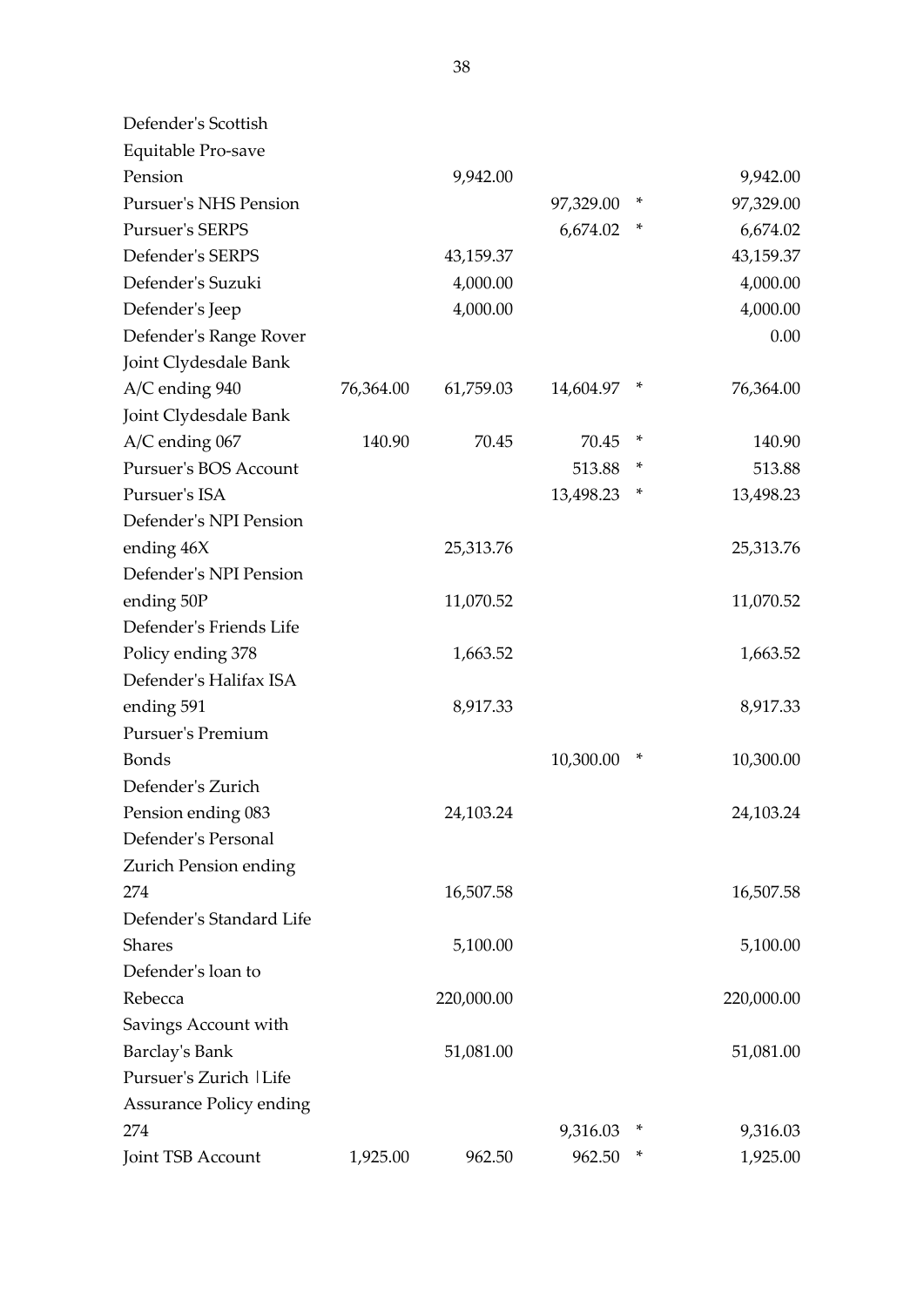| Adaptable life plan          |              |              |              |   |              |
|------------------------------|--------------|--------------|--------------|---|--------------|
| ending 082                   |              | 806.08       |              |   | 806.08       |
| Pursuer's Friends Life       |              |              |              |   |              |
| Policy ending 509            |              |              | 579.65       | * | 579.65       |
| Pursuer's Honda CRV          |              |              |              |   |              |
| <b>Total Assets</b>          |              | 940,522.38   | 378,848.73   |   | 1,319,371.11 |
|                              |              |              |              |   |              |
| <b>Matrimonial Debts</b>     |              |              |              |   |              |
| Pursuer's M & S Card         |              |              | $-321.61$    | * | $-321.61$    |
| Pursuer's tax liability      |              |              |              | * | 0.00         |
| Defender's tax liability     |              | $-23,886.00$ |              |   | $-23,886.00$ |
| Purchase price of            |              |              |              |   |              |
| Defender's Range Rover       |              |              |              | * | 0.00         |
| Mortgage                     | $-31,127.00$ | $-21,464.79$ | $-9,662.21$  | * | $-31,127.00$ |
| <b>Total Debts</b>           |              | $-45,350.79$ | $-9,983.82$  |   | $-55,334.61$ |
| Net Totals                   |              | 895,171.59   | 368,864.91   |   | 1,264,036.50 |
|                              |              |              |              |   |              |
| <b>Total Net estate</b>      |              |              | 1,264,036.50 |   |              |
| Pursuer's one half share     |              |              | 632,018.25   |   |              |
| Less                         |              |              |              |   |              |
| House                        |              | 450,000.00   |              |   |              |
| Items marked *               |              | 143,864.91   | 593,864.91   |   |              |
| <b>Balancing Payment due</b> |              |              |              |   |              |
| by Defender to Pursuer       |              |              | £38,153.34   |   |              |

# *The value of the furnishings and contents*

[38] This was a contentious issue. Only the defender offered a suggestion as to the value of the furnishings and contents. He has no expertise in such valuation. I am not prepared to accept his valuation in the absence of expert input. Nonetheless, the furnishings and contents have a value. I have dealt with the furnishings and contents elsewhere, taking a broad brush approach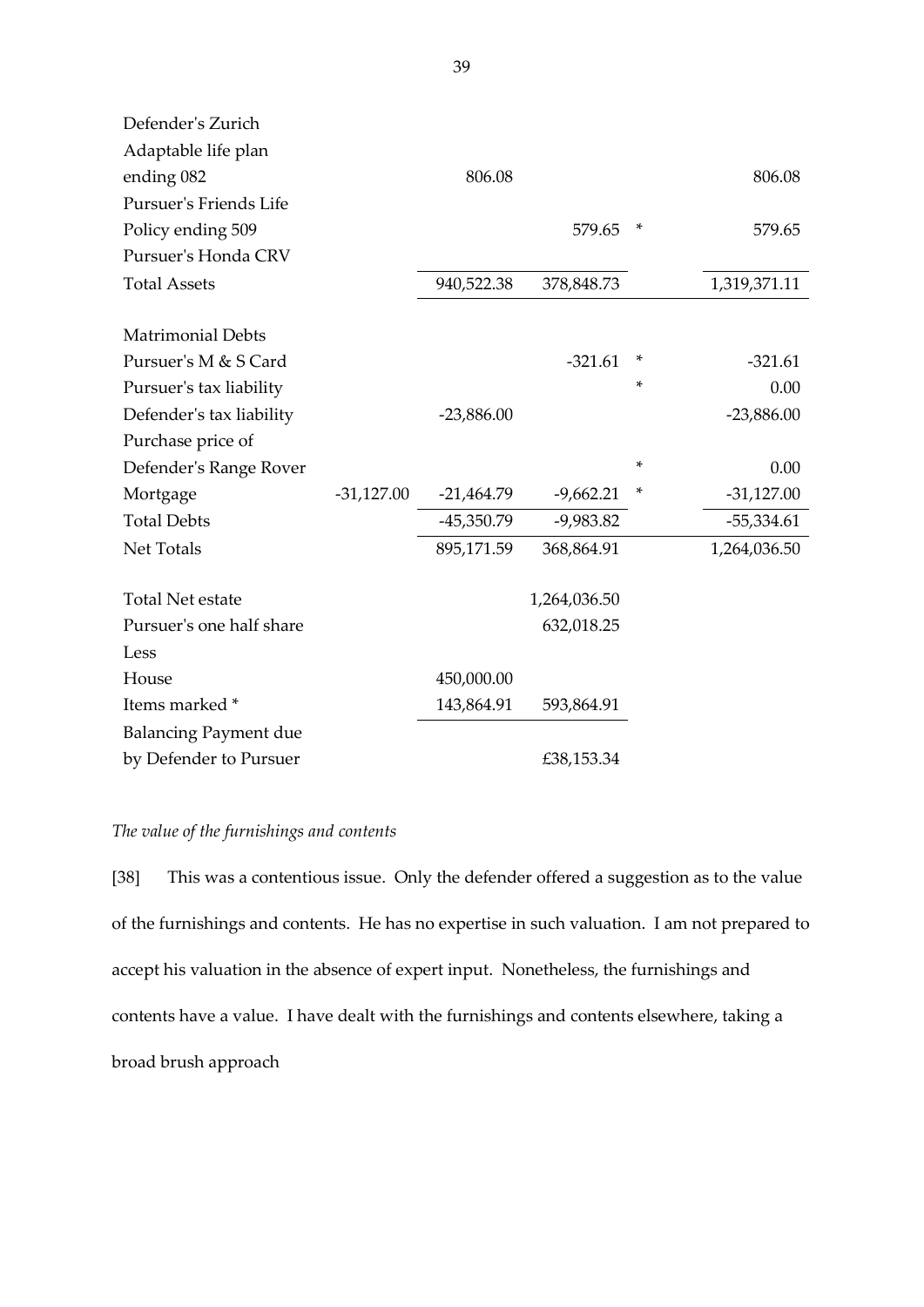#### *The pursuer's loss of earnings etc/economic disadvantage*

[39] The pursuer led evidence from Miss Ardblaster to demonstrate that she suffered an economic disadvantage in the interest of the defender and the family. I have no hesitation in accepting that to be the case. The pursuer puts her economic disadvantage at £169,294 and claims one half of that, £85,647, in addition to her half share of the net value of the matrimonial property. However, it has to be borne in mind that during the marriage the defender contributed considerably more than the pursuer to the household finances and during the periods when the pursuer was out of employment the defender supported the family on his own. The defender maintained the family in and to a good, if not high, standard of living. This is exactly the position faced by Lord Gill in the case of *Adam* v *Adam*  (referred to by the defender for a different proposition). I adopt Lord Gill's approach. The pursuer has a right to capital which outstrips by some margin what she could have hoped to accumulate on her own had she not been married to the defender. In my view, the pursuer has derived economic advantage from the defender's contributions which outweighs the economic disadvantage sustained by her. Another way to look at it is that any economic disadvantage sustained by the pursuer is balanced by economic disadvantage suffered by the defender. Taking fair account of both the economic disadvantage suffered by the pursuer and the economic advantage derived by her as directed by section 9(1)(b) of the Act – or having regard to the extent to which the economic disadvantage sustained by the pursuer is balanced by the economic disadvantage sustained by the defender as directed by section 11(2) of the Act – the pursuer is not entitled, in my view, to any additional payment in respect of economic disadvantage.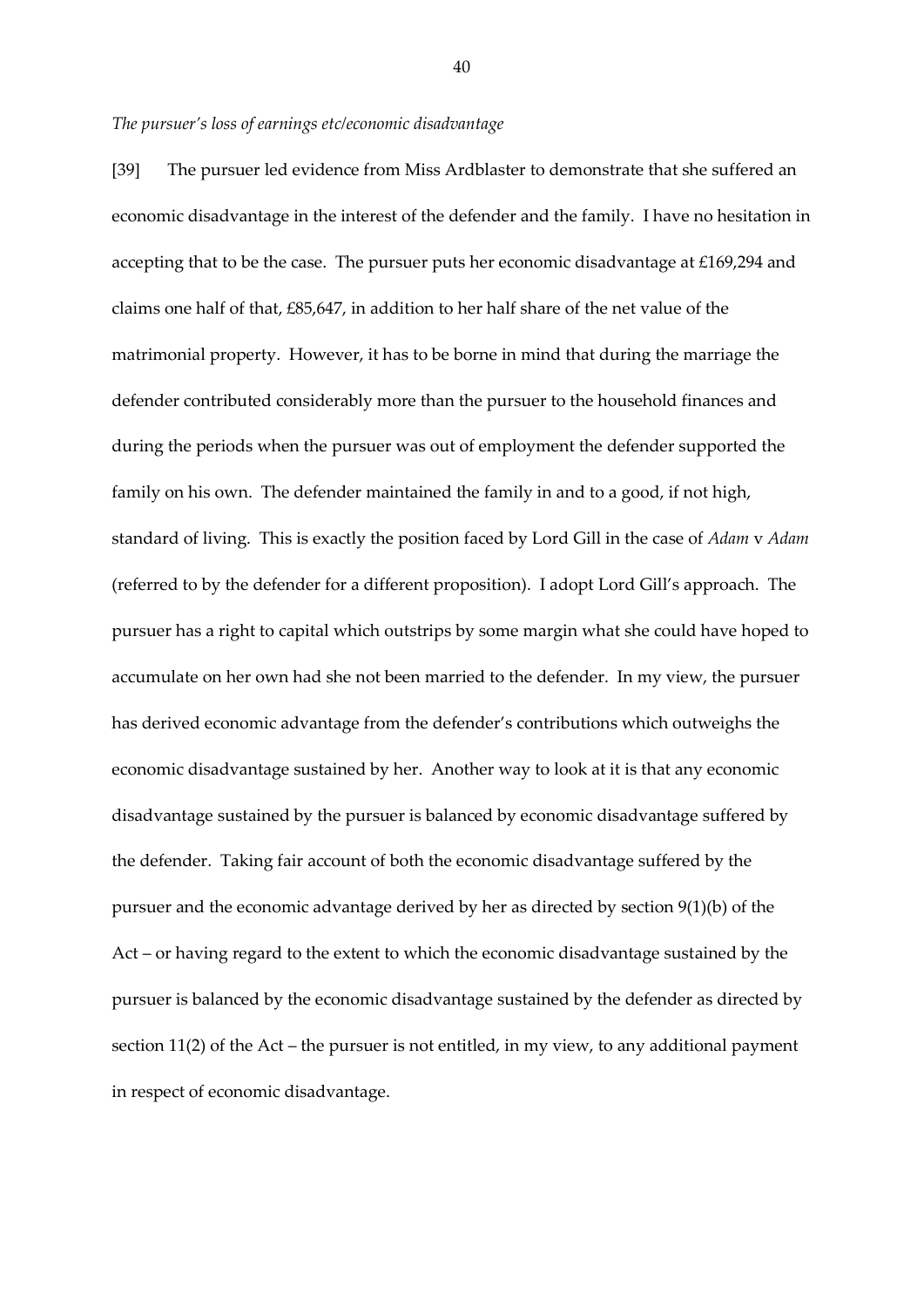#### *The defender's tax liability*

[40] Kenneth Tait gave evidence by way of his affidavit that as at the relevant date the defender had a tax liability. Pursuer's counsel suggested that I should attach no weight to that evidence and should not factor the tax liability into my calculations. This was on the basis that Mr Tait was not a credible and reliable witness and further on the basis that the vouching for this debt consisted of a single line statement in an email sent by Mr Tait. I have already indicated my view as to the integrity of Mr Tait. In his affidavit, he deponed that the liability was based on a number of different factors. I see no reason to think that Mr Tait, as the defender's accountant, was not aware of these various factors and of the resultant tax liability before swearing his affidavit. I accepted his evidence.

#### *Rebecca's standard security*

[41] The defender is the creditor in a standard security for the sum of £220,000 over a flat belonging to the parties' daughter, Rebecca. He initially sought an order ordaining him to transfer his interest in that secured loan to the pursuer. He also initially sought an order ordaining him to assign to the pursuer his rights and liabilities in a relative minute of agreement between him and Rebecca to the pursuer. There were no craves for such orders on record. At the hearing of submissions on 19 May 2001, the defender conceded that it was necessary to have specific craves for the orders sought. This concession was well made, in my view, because the orders sought could not be described as being ancillary orders authorised by section 14(2)(k) of the 1985 Act, that is of a kind which the case of *Murdoch* v *Murdoch* suggests can be made in the absence of a crave. Rather, they were stand-alone orders. The defender sought leave to amend the record so as to incorporate such craves. This was opposed by the pursuer. I refused the defender's motion on the basis that it came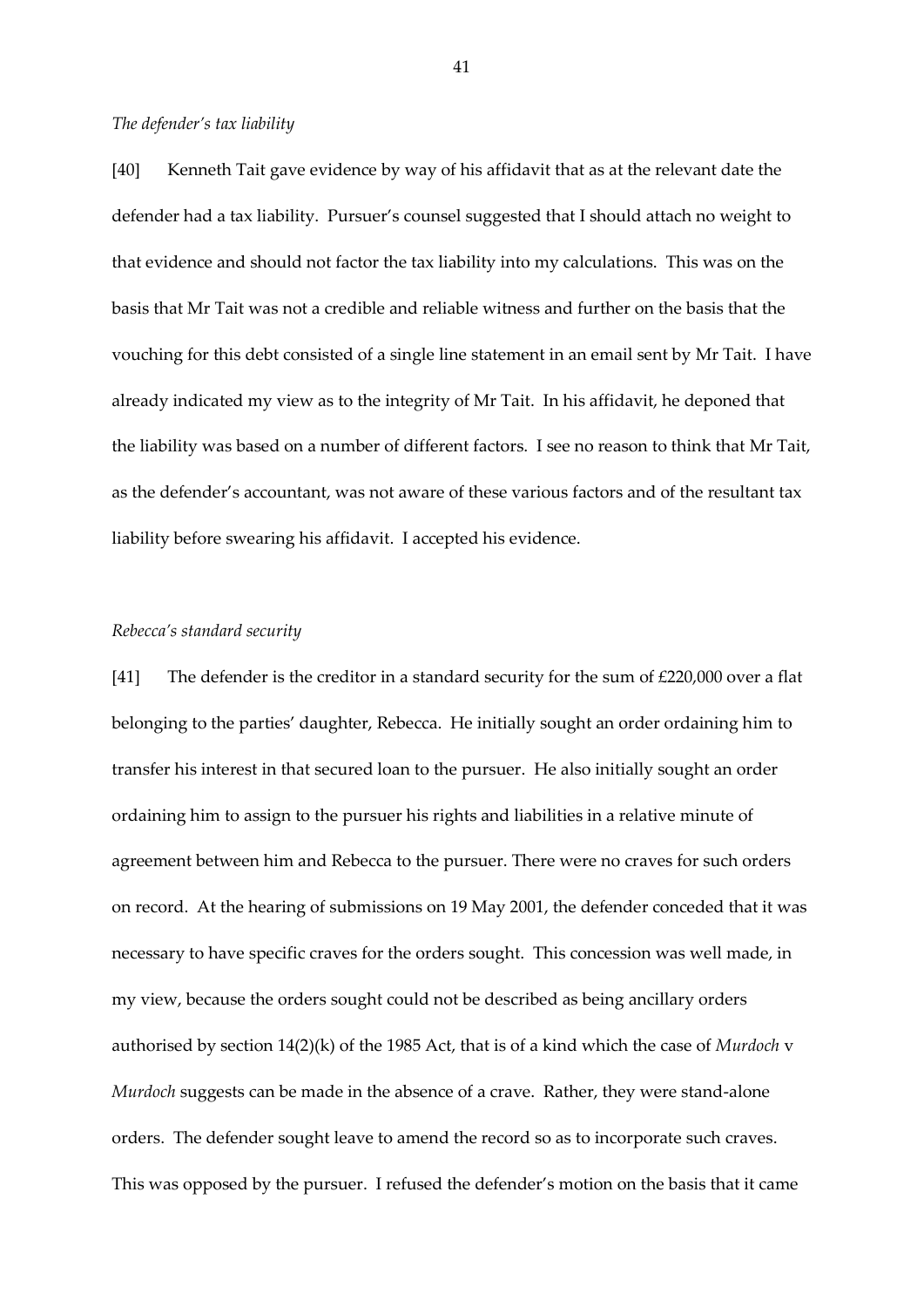far too late. In any event, in view of the orders that I have decided to make there is no need for a transfer of such magnitude by way of a balancing payment or for any other purpose. In evidence, the defender insisted that he did not wish to contemplate calling up the standard security because he viewed the flat as Rebecca's inheritance. The defender's suggestion of a transfer of this asset to the pursuer would appear to have been a blatant attempt by the defender to realise for himself the value of the asset without having to be the one to call up the standard security and deprive Rebecca of what he sees as her inheritance. It would appear that he wanted to put that onus on the pursuer. It appears to have been a deliberate attempt to cast the pursuer in a bad light with Rebecca. Even if the defender had appropriate craves for the orders that he sought I would not have granted them.

## *The Suzuki motor vehicle*

[42] Parties were in dispute as to the destination of the sale proceeds of the defender's Suzuki motor vehicle. There was no dispute as to the circumstances of its sale. The defender had agreed with Rebecca that she would clean the car in preparation for sale and that in return she would receive one half of the sale proceeds. The car was sold whilst the defender was abroad. The purchaser came to the matrimonial home where he was met by the pursuer. A price of £4,000 was agreed and was paid in cash by the purchaser. The pursuer gave him a receipt for that amount. According to the pursuer's evidence, which I accept, the sum of £2,000 in cash was given to Rebecca and the balance of £2,000 in cash was placed in the defender's bureau to await his return from abroad. The defender claimed in evidence that he never received the balance of £2,000 and that it must have been appropriated by the pursuer. The pursuer disputed that she had appropriated the cash. I accept her evidence on this point. If the defender did not receive the cash then I can only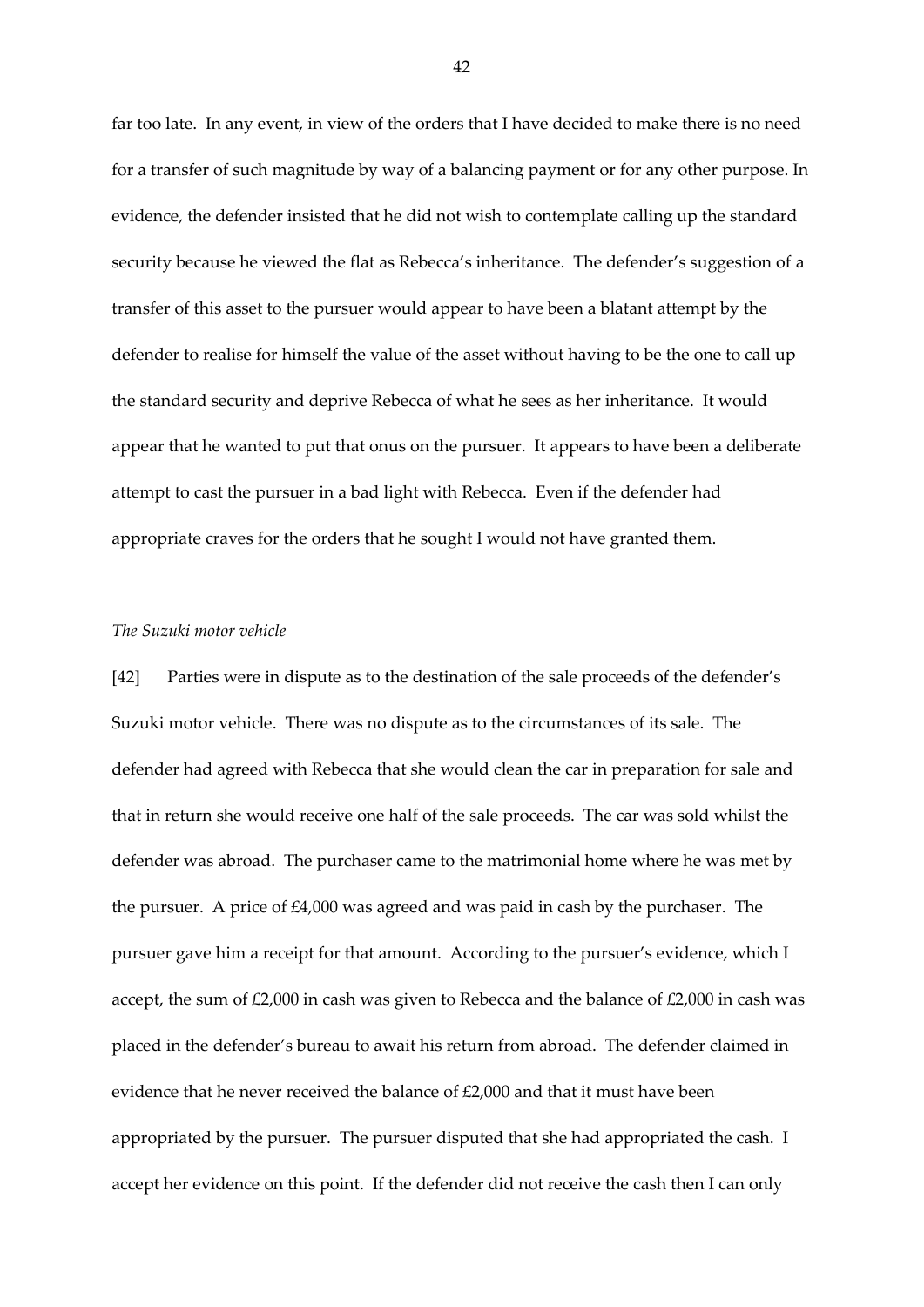speculate as to what happened to it. The arrangements made by the defender for the sale of the vehicle were cavalier. They were also very indulgent of Rebecca. If the arrangements resulted in the defender not receiving any part of the sale proceeds then that is something that he requires to suffer. He cannot lay that at the pursuer's door. I have made my calculations of the basis that the defender retained the Suzuki motor vehicle and its whole value on sale.

#### *The defender's Zurich pension policy ending 274*

[43] The pursuer ascribes a value of £16,507.58 to this asset. The defender ascribes no value. By letter dated 12 October 2015 (number 6/1/9 of process) Zurich valued this asset as at the relevant date at £59,647.20, the value being split between Non Protected Rights £16,507.58 and Former Protected Rights £43,139.62. The defender points to a letter from Zurich dated 17 November 2017 (number 6/10/7 of process) which, he says, suggests that this asset, in fact, had no value at the relevant date because funds had been transferred out prior to that date. The defender also points to paragraph "t" of the joint minute of agreement, number 37 of process, which narrates the asset but ascribes no value to it. The defender's position is not tenable. Close scrutiny of the letter 6/10/7 of process reveals that it was only the Former Protected Rights funds that were transferred out. This is confirmed in a further letter from Zurich dated 16 April 2018 (number 6/11/1 of process). The joint minute does not agree that this asset had a nil value. It agrees that the asset existed as at the relevant date but does not ascribe a value to it. I am satisfied that the pursuer is correct to insist on the inclusion of this asset as a matrimonial asset at the relevant date with a value of £16,507.58.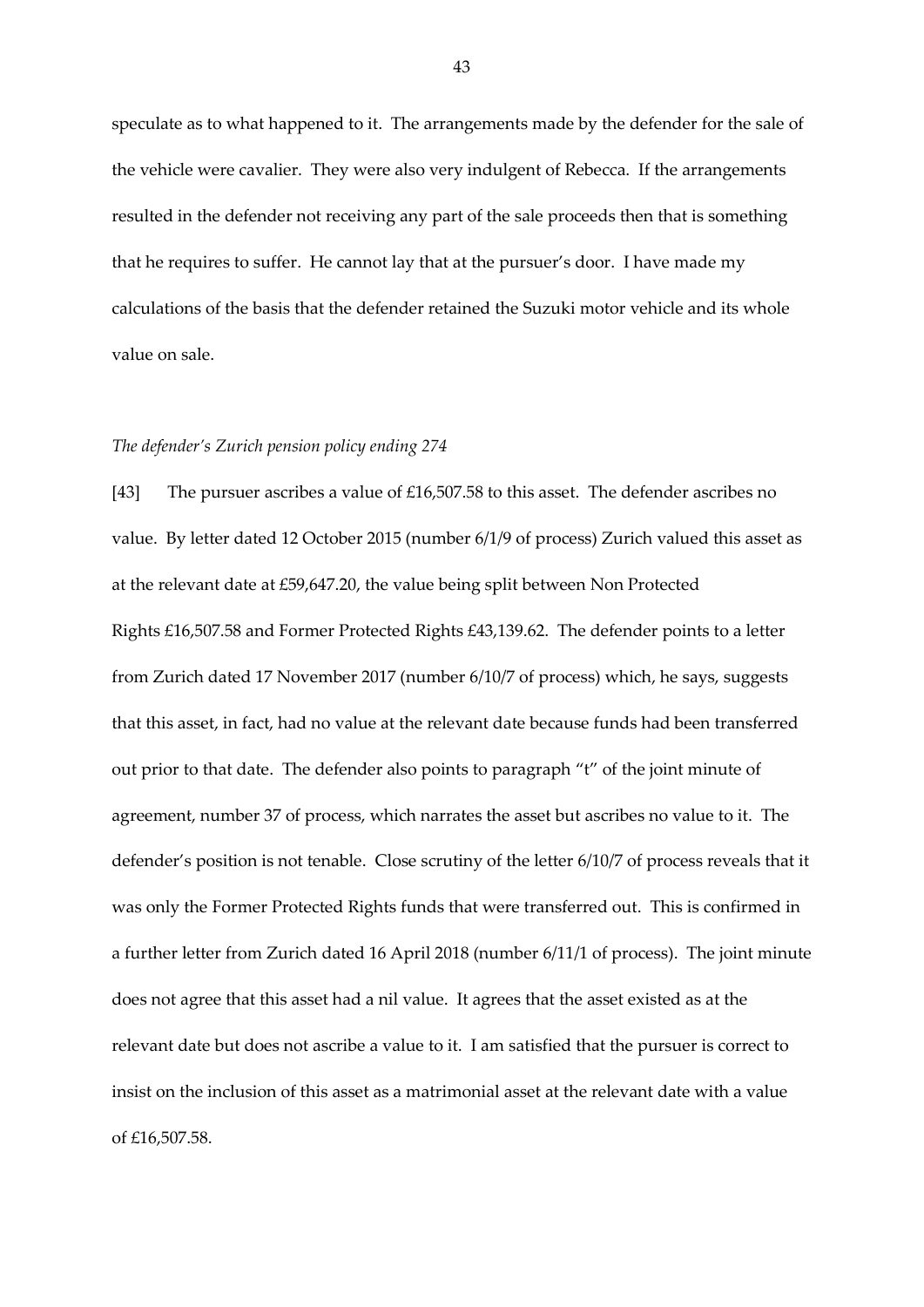#### *The defender's accommodation costs in Norway*

[44] I have come to the conclusion that it was neither reasonable nor appropriate for the defender to attribute half of his accommodation costs in Norway to the pursuer within the books of IWR. Those costs were incurred because it was the defender's choice to work in Norway. He had to maintain accommodation there before the relevant date over and above maintaining the matrimonial home. Had he continued to live in the matrimonial home after the relevant date he would still have had to provide accommodation for himself in Norway. He would have had to pay for the accommodation even whilst he was in the UK. The cost to the defender of living in the Norwegian accommodation full time after the relevant date appears to me to be no more than the cost to him of living there for the majority of the time before the relevant date. The main reason for the defender having to provide accommodation for himself in Norway was because he was working in Norway not because he had to find alternative accommodation after the relevant date.

[45] There was, in fact, no evidence that the defender could not have continued to live in the matrimonial home after the relevant date. It might have been difficult and uncomfortable for both parties but the defender could have continued to reside there even though the pursuer was also residing there. It was the defender's choice not to continue to live in the matrimonial home after the relevant date. There was no exclusion order preventing him from doing so.

## *The pursuer's rent free occupation of the matrimonial home*

[46] The fact that the pursuer continued to reside in the matrimonial home on her own after the relevant date was as much to do with the defender's choice as it was to do with the pursuer's choice. There is no requirement in law, absent an agreement between the parties,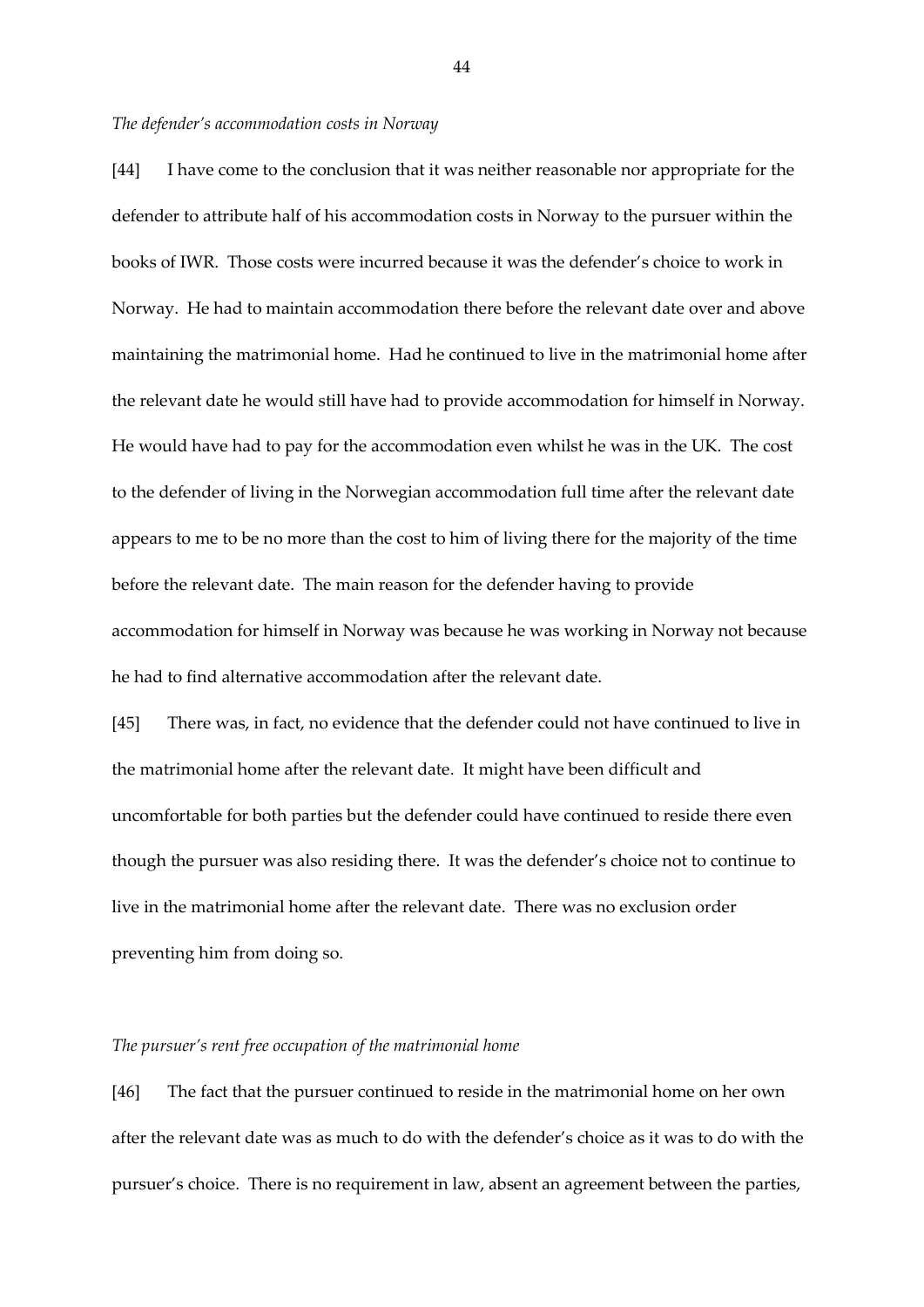for the pursuer to pay rent for the privilege of residing in a property of which she is a *pro indiviso* proprietor. For these reasons and for the reasons set out in paragraphs 44 and 45 above I am not persuaded that I should take any account of the fact that the pursuer has lived rent free in the matrimonial home since the relevant date.

#### *Payments to Kristopher out of the funds of IWR*

[47] In his evidence, which I accepted, Kristopher said that the cost of doing up a Subaru motor vehicle, which he had purchased after the relevant date was between £30,000 and £40,000. He said that the majority of that, probably £20,000 to £30,000, came from the defender. He said that the defender seemed to be "quite loose" with money after his parents separated. He had received a lot of money from him but had not heard from him since 2016. I have already referred to the defender's attitude to instructing transactions with IWR's funds without recourse to the pursuer. I have come to the view that the transfers to Kristopher out of the funds of IWR and amounting to £34,542 (as recorded at page 5 of production 6/9/5 of process) in the period from May 2014 to May 2016 were effected by the defender without the agreement of the pursuer. That being the case they have to be seen as gifts or advances by the defender to Kristopher. For that reason no part of those transfers ought to have been ascribed to the pursuer in IWR's books.

#### *Kvaerner pension*

[48] The pursuer seeks transfer of the defender's Kvaerner pension but that might only have been appropriate if the amount that I found due to the pursuer from the defender to give her a fair share of the net value of the matrimonial assets was of the order sought by the pursuer. In the event, there is no need for such a transfer.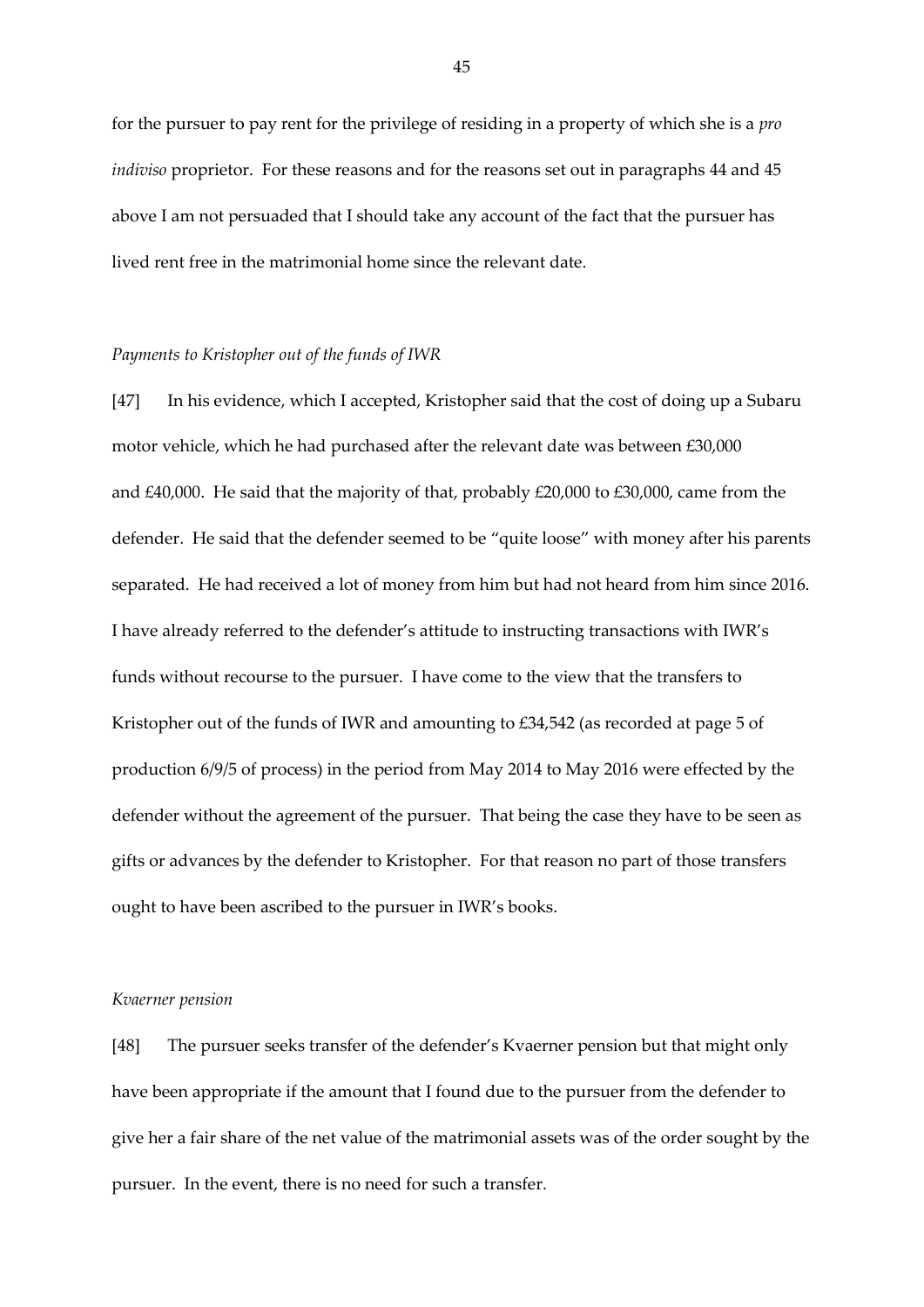*Withdrawals from the joint Clydesdale Bank account ending 940 post relevant date.*

[49] After the relevant date there were both deposits into and withdrawals from the joint Clydesdale Bank Account ending 940. In due course all of the funds were withdrawn. I have found it impossible to determine with any degree of accuracy to what extent the balance at credit of the account as at the relevant date was withdrawn by each of the parties individually. I am prepared to take the pursuer's analysis which is found at 5/11/9 of process as the starting point. However, it requires to be adjusted, firstly to properly reflect the withdrawals totalling £26,000 in respect of the purchase price of the Range Rover and secondly to properly acknowledge (as I think parties accept) that the payments into the account derived from payments from IWR which were allocated equally between the parties in the books of the company. I have explained elsewhere how the issue of the Range Rover falls to be dealt with. If one strips out the purchase price of the Range Rover the defender can be seen to have withdrawn a total of  $£58,759.03$ . He also withdrew one half of the purchase price of the Range Rover in the sum of £13,000 but on the other hand he contributed one half of the funds deriving from IWR in the sum of £23,000. The net position is that he withdrew the sum of £48,759.03 of the sum at credit of the account as at the relevant date. This means that, including her share of the price of the Range Rover in the sum of £13,000, the pursuer withdrew the sum of £27,604.97 of the sum at credit of the account as at the relevant date. These are the figures that I have employed in my calculations.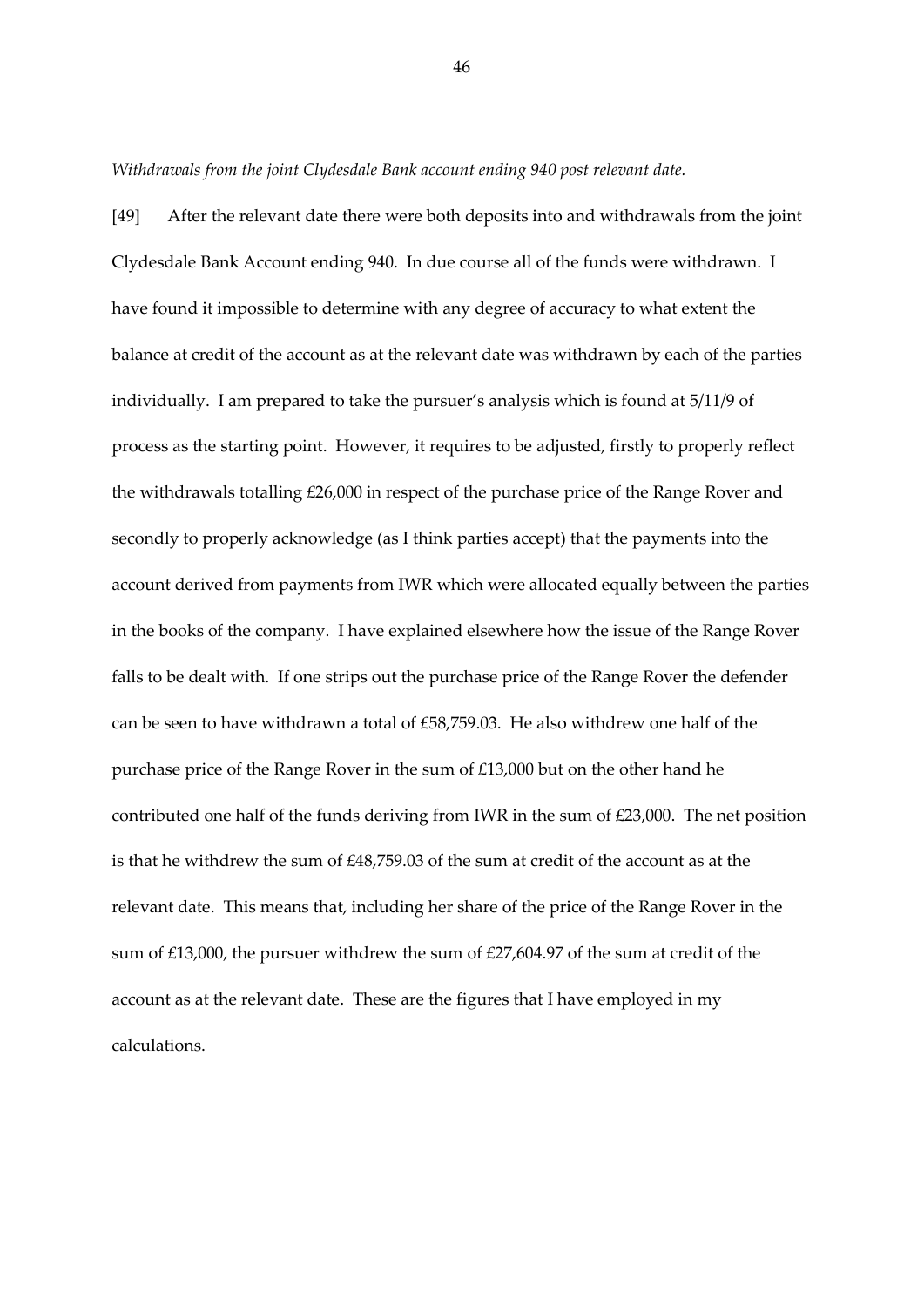### *The defender's legal fees*

[50] The pursuer claims that she should be awarded the sum of £1.750 over and above an equal sharing of the net value of the matrimonial assets to compensate her for the fact that the defender withdrew a total of £3,500 from the joint Clydesdale Bank Account ending 940 to pay towards his legal fees. These withdrawals are included in the spreadsheet at 5/11/9 of process (which is referred to in the immediately preceding paragraph) and I therefore decline to make this further award on the basis that to make such an award would involve double counting.

#### *The defender's American Express card account*

[51] The defender confirmed in evidence that he had an American Express card as at the relevant date but that this was to do with SWP. He also confirmed that the card was mainly used for business travel purposes. It is a reasonable inference that the spending on this card would have been accounted for in the books and accounts of the company and will thus have been reflected in the value of that company as at the relevant date. For this reason I have not taken any account of the debit balance on this account as at the relevant date.

## *The defender's Bank of Scotland credit card account*

[52] As at the relevant date the defender had a Bank of Scotland credit card account with a debit balance of £6,282.19. In evidence, the defender testified that this account was used for expenditure on furniture, his son, his daughter, a flat, his son's car and food, including for stocking up the fridge, purchased from Spar and Iceland. In his pleadings he confirms that this account was sometimes used for business expenditure. Again, it is a reasonable inference that the business expenditure would have been accounted for in the accounts of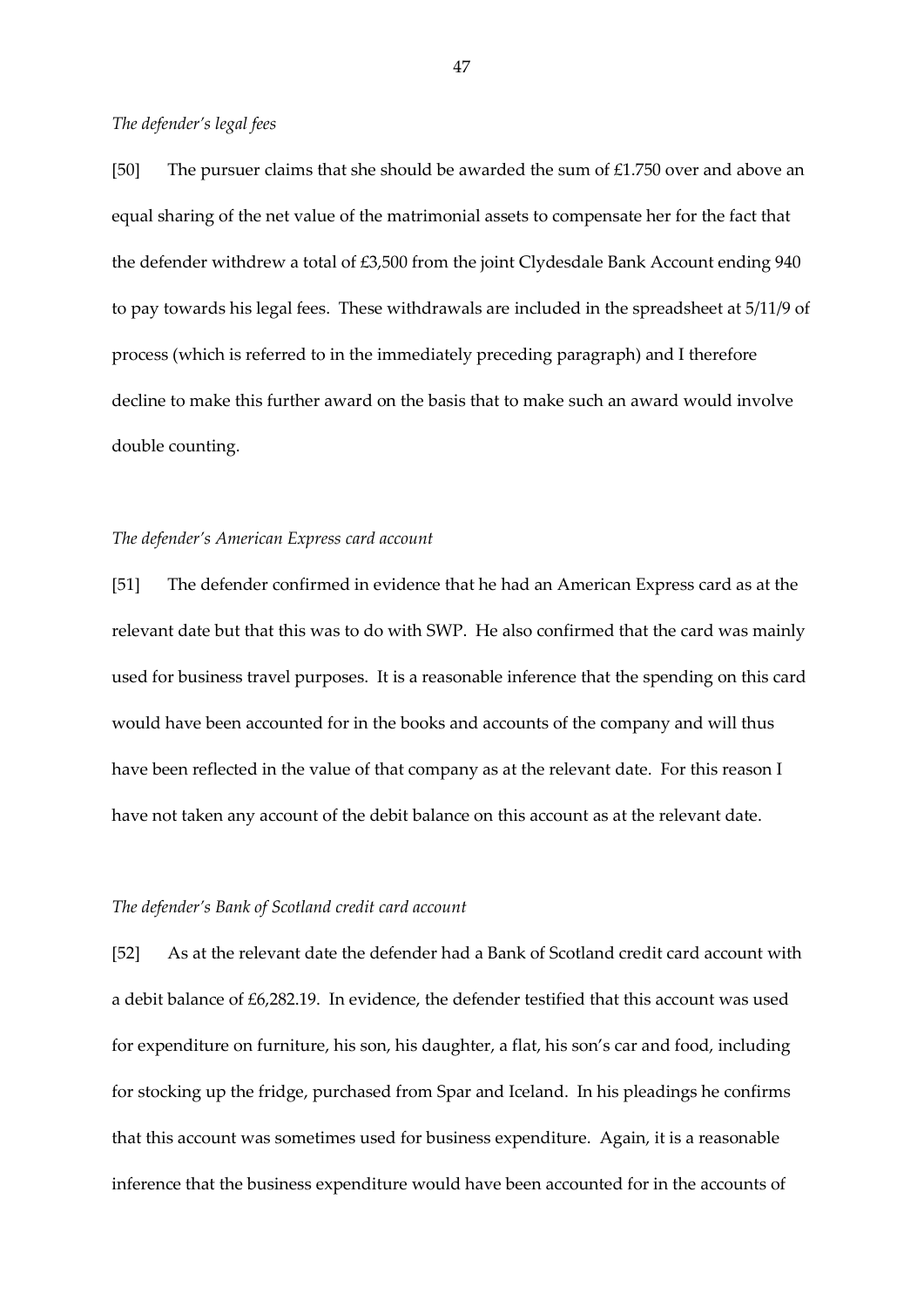one or other of the two limited companies in which the defender had an interest and will thus have been reflected in the valuations of those companies as at the relevant date. If one looks at the credit card statement 6/1/17 of process one can see that there are several expenses incurred in Stavanger, including taxi fares. Some or all of that expenditure may have been for business purposes. It is not possible to say how much. But, whatever the position, production 6/9/8 relating to the Loan Account in IWR shows that sums reimbursed to cover credit card spending was allocated to the parties equally. This was all bound up in the dividend declaration that has already been discussed. In these circumstances I have left the debit balance on this credit card account out of account.

## *Repayment of the mortgage over the matrimonial home*

[53] Although it did not appear to be in dispute I should nonetheless explain the redemption of the mortgage over the matrimonial home. The final mortgage redemption statement (number 6/2/4 of process) confirmed that the amount required to redeem the mortgage was £11,802.58. This was paid out of the defender's savings account with Barclays which was tied to the mortgage account. The evidence was that the mortgage was otherwise paid out of the joint Clydesdale Bank account ending 940. In my calculations I have therefore shown the pursuer as having settled the mortgage to the extent of £9,662.21 and the defender as having settled it to the extent of £21,464.79.

## **Ancillary Orders**

[54] I have made ancillary orders. The defender's crave 10 is in the following terms: "To make any ancillary order necessary to give effect to the principles of Section 9 of the Family Law (Scotland) Act 1985"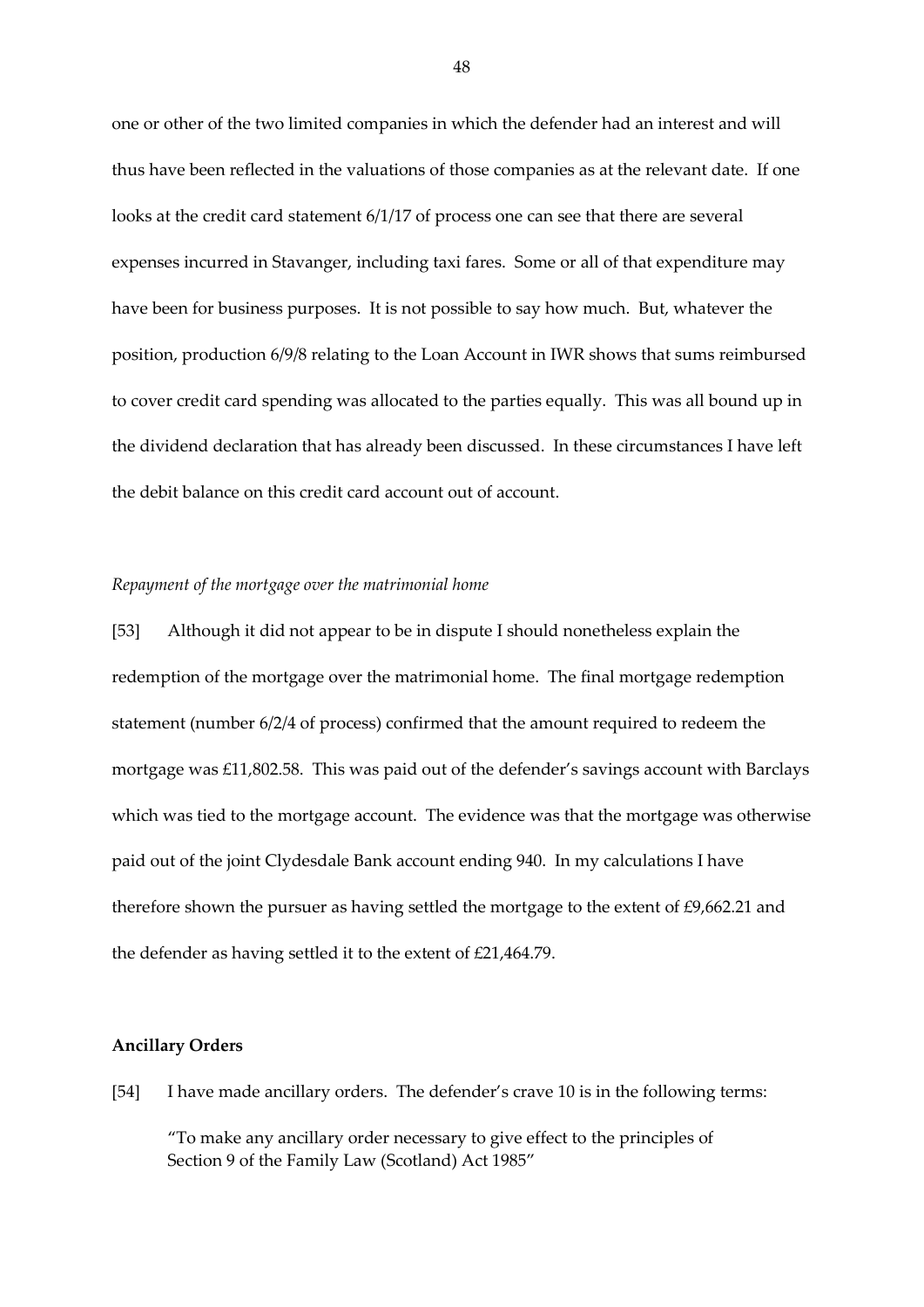The defender's crave 11, allowed to be added by amendment in December 2020, is in the

following terms:

"To make an ancillary order ordaining the purser to withdraw her notice of 11 June 2019 requiring that Intervention Well Resources Ltd instruct an external audit"

Her plea in law number 6, allowed to be added by amendment at the same time, is in the

following terms:

"The ancillary order being justified with regard to the section 9 principles and reasonable having regard to the parties' resources should be granted as craved"

The parties ultimately agreed matters relating to the audit of IWR by way of the joint minute number 39 of process and crave 11 became redundant. Plea in law 6 remains on the record but I assume that it was intended to relate to crave 11 rather than to crave 10, which otherwise has no related plea in law. I have made the ancillary orders notwithstanding the absence of a plea in law*.* It will very often be the case, as here, that parties will be unable to predict what ancillary orders will be seen by the court as being necessary to give effect to the

section 9 principles and thus impossible for the parties to frame appropriate craves and

pleas in law. In *Murdoch* v *Murdoch* the court opined:

"…… we are not required to decide whether an order for payment such as that made in this case would be competent as an ancillary order under sec 14(2)(k) in the absence of a crave at the instance of either party to that effect. We are, however, inclined to the view that such an order would be competent."

On the basis of the indication given in *Murdoch* v *Murdoch* I consider that such ancillary orders are competent in the absence of any crave and, consequently, in the absence of any supporting plea in law at all. I am satisfied that the ancillary orders that I have made are competent.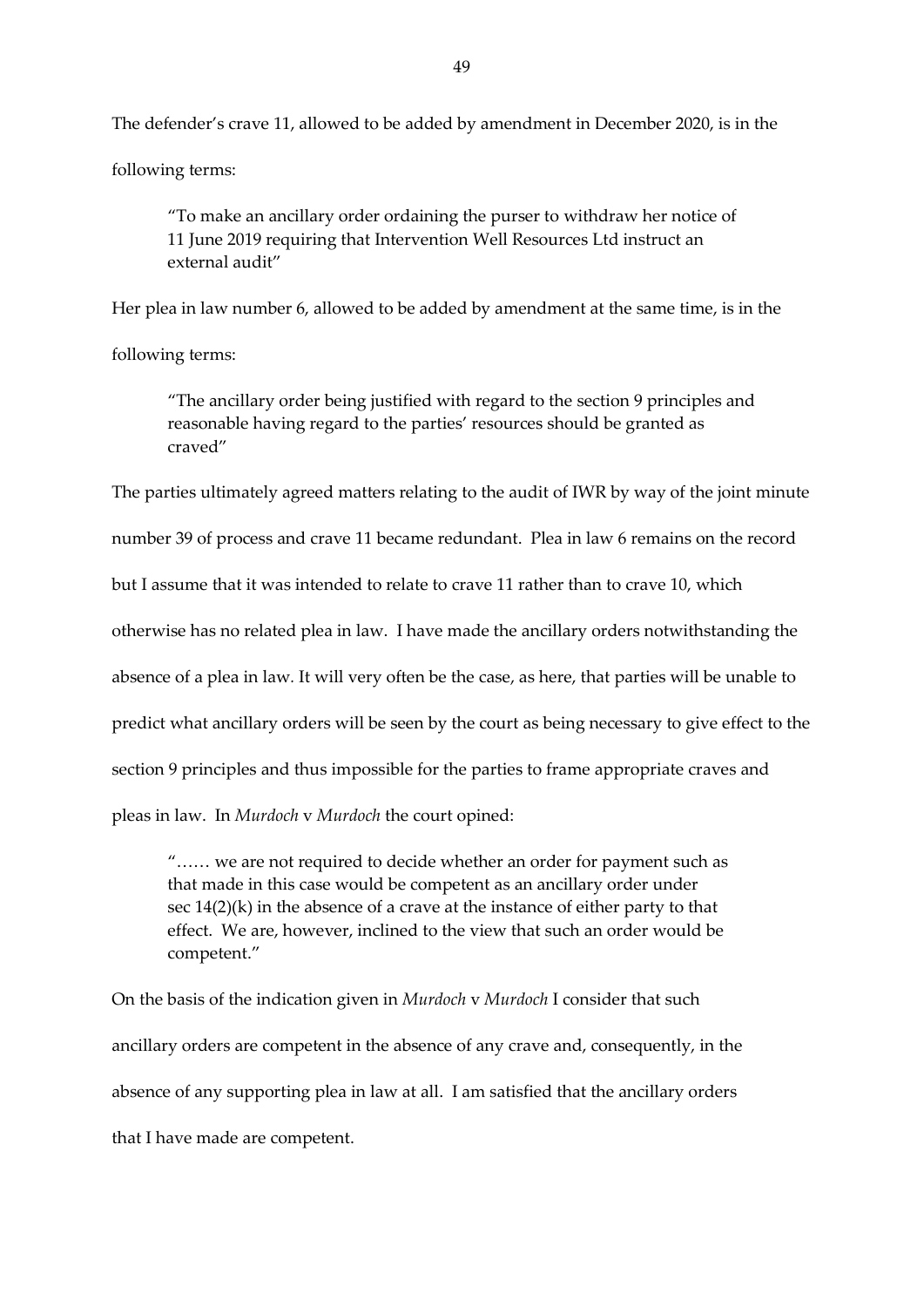## **Periodical allowance**

[55] The pursuer seeks an award of periodical allowance. I have to decide whether it is reasonable to make an award of periodical allowance to enable the pursuer to adjust to the loss of the defender's financial support on divorce, having regard to the factors set out in section 11(4) of the 1985 Act.

[56] In terms of paragraph (a) of that subsection it is relevant to note that the pursuer was age 57 at the commencement of the proof and would now be at least 58 years of age. She is in poor health. Her earning capacity is modest. Her monthly income, including PIP is in the region of £2,200 and no more than £2,600.

[57] In terms of paragraph (b) of the subsection the pursuer has been dependent to a substantial degree on the financial support of the defender both during the marriage and since the relevant date. She has been in receipt of interim aliment of £1,900 per month since April 2019.

[58] In terms of paragraph (c) of the subsection there was no evidence that the pursuer intends to undertake a course of education or training.

[59] In terms of paragraph (d) of the subsection I have taken note of the needs and resources of the parties;

(a) In addition to normal living costs the pursuer has maintenance costs for a large house and an obligation to pay substantial sums in legal fees. She has income as stated at paragraph [56] above. She is in receipt of interim aliment from the defender of £1,900 per month. She has an ISA with a value of £13,498. Apart from this and her NHS pension and SERPS she has expended all of the liquid matrimonial assets that were in her name as at the relevant date. After the relevant date she has incurred debts to family members and others amounting to nearly £101,000.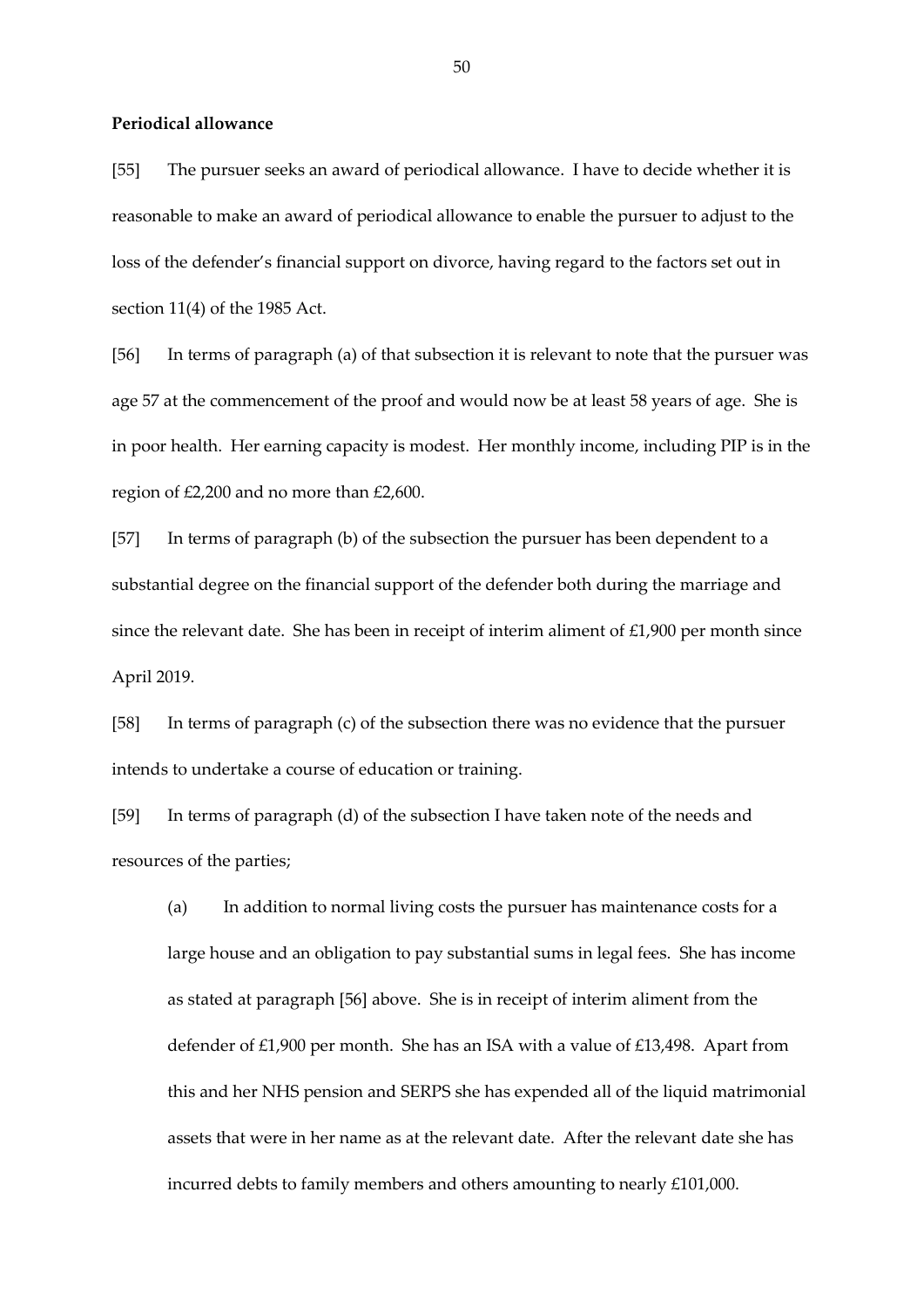(b) In addition to normal living costs the defender requires to pay rent for living accommodation. He supports his Thai girlfriend and her daughter. He is in bad health. He will probably require to pay for medical treatment. His ability to work, and thus his ability to earn a living, is curtailed. He has substantial amounts invested in pension policies and a sum equivalent to approximately £30,000 in bank accounts in Thailand. He may also have access to bank accounts in Norway.

[60] In looking at the pursuer's outlays it cannot escape notice that the pursuer is expending a sum of £3,000 per month towards her legal expenses in these proceedings. That is a very significant proportion of her income. Section 22 of the Family Law (Scotland) Act 1985 provides that the expenses incurred by a party in pursuing an action of divorce are not to be regarded as necessaries for which the other person is liable. But, that is simply a provision which abolishes an old rule that the provider of legal services to a married person could recover those expenses directly from the other party to the marriage who owed the person a duty of aliment on the basis that the legal services were necessaries. It does not detract from the fact that the pursuer is making those payments. It does not detract from the fact that the pursuer has been dependent to a substantial degree on the financial support of the defender in the form of interim aliment. I would not discount the payment of legal fees on account of section 22.

[61] Looking at all the other circumstances of the case in terms of paragraph (e) of subsection (4) there are three circumstances which, all else being equal, I would have taken into account in deciding the appropriate period for the payment of periodical allowance. The first is that these proceedings have been delayed for the best part of a year by the Covid pandemic. But for that, decree would have been granted by that much earlier and the pursuer would have been receiving periodical allowance (if awarded) rather than interim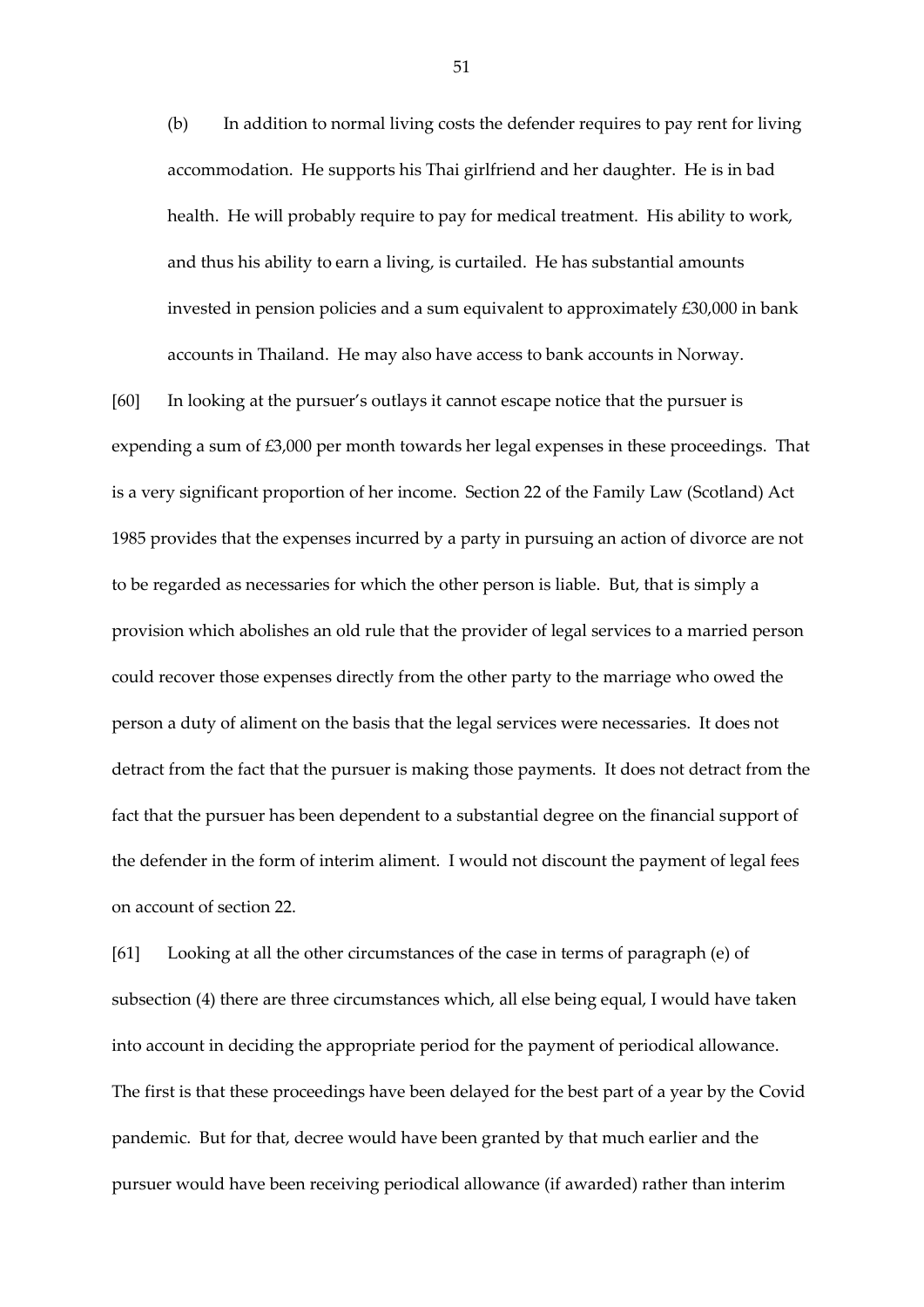aliment. The second is that the pursuer chooses to live in a house that is too big for her and, by reason of its age, not cheaply or easily maintainable. The pursuer could improve her financial position by selling the matrimonial home and moving to a smaller, more cheaply and more easily maintainable property. The third is that I consider it to be highly unlikely that the pursuer will continue to have the burden of legal expenses to the tune of  $\text{\textsterling}3,000$  per month for anything like a period of three years following divorce, especially considering that she has been paying those expenses at that rate for some considerable period of time already. It would, of course, always be open to the pursuer to seek to renegotiate the amount of the monthly payments to her lawyers.

[62] In all of the circumstances and all else being equal, I would have awarded periodical allowance for the period of one year from the date of decree at the rate currently paid as interim aliment, namely at the rate of £1,900.

[63] However, I am making an order for payment of a capital sum of £38,153.34, a not inconsiderable sum. In addition to this the pursuer will receive a substantial amount form the liquidation of IWR. The pursuer accepts in submission that she will have no need for financial support once she has received her full entitlement from IWR, although I accept that this was against an expectation that she would receive a far higher capital sum than I am awarding. That notwithstanding, the pursuer will have capital of more than £500,000, leaving aside her SERPS and NHS pension, once she receives the capital sum that I have awarded. In the fullness of time, which need not be very long, she will receive a further substantial sum from the liquidation of IWR. She will meantime have in the region of £51,651 from her ISA and the capital sum immediately available to tide her over until then. That is equivalent to £1,900 for approximately 27 months. I would not expect the liquidation of IWR to take anything like that period of time. If it were to do so then that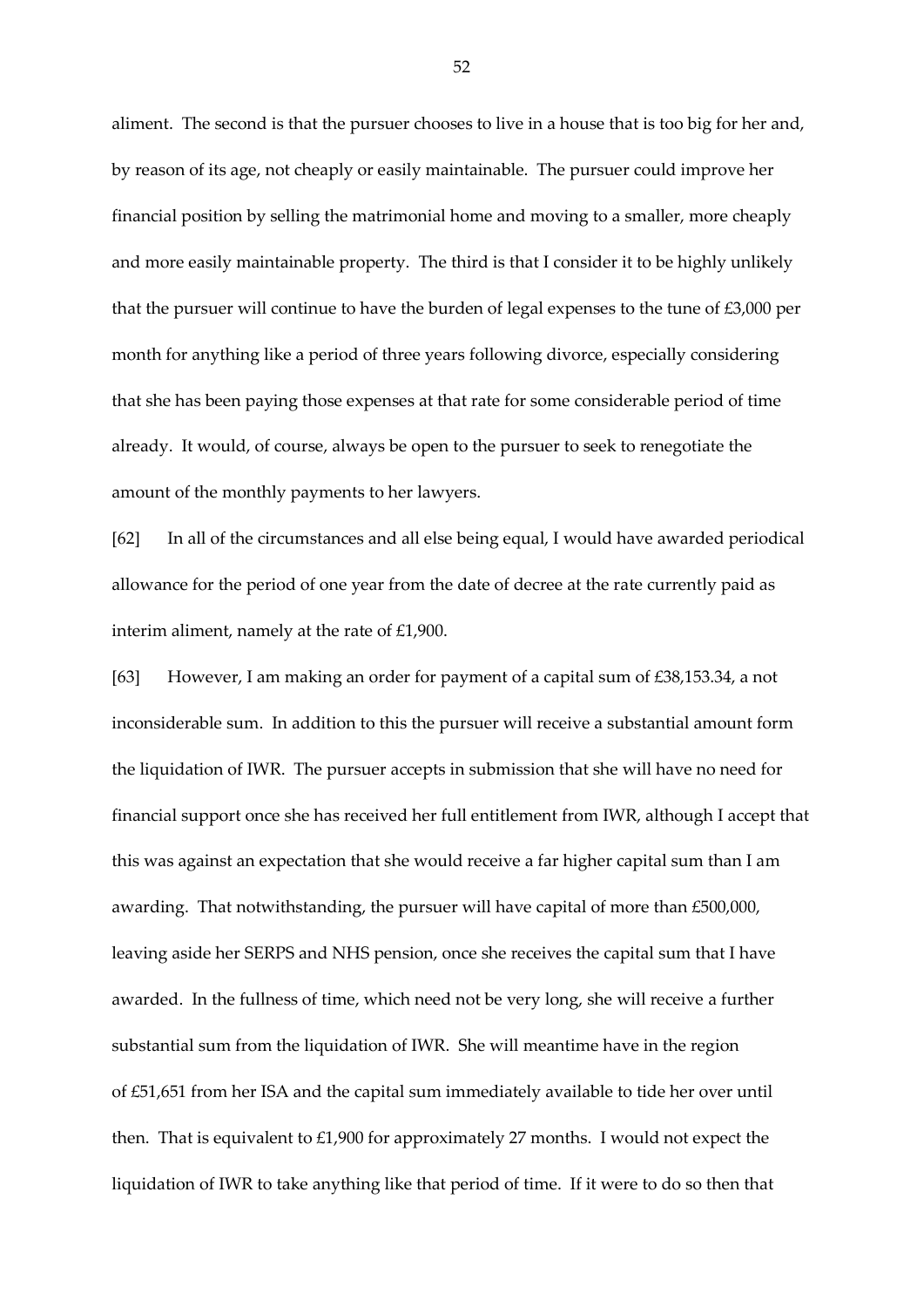might be indicative of one or other of the parties not doing his or her best to effect the liquidation as expeditiously as possible. That might raise issues of contempt of court, standing the order that I have made in regard to IWR. The pursuer's monthly outgoings will decrease dramatically once she is free of the burden of legal expenses and, as I have said, it is open to her, in any event, to seek to renegotiate these payments. Given that the defender's ability to earn a living is currently curtailed and that he might well require to fall back on capital for his outgoings I do not consider it to be unreasonable to expect the pursuer to do the same. In all of these circumstances I am of the view that the orders which I have otherwise made are sufficient to satisfy the requirements of section 8(2) of the 1985 Act and that there is no reason to award a periodical allowance to the pursuer.

#### **The current position with the Metlife bond**

[64] The pursuer has expressed concern about the delay in encashment of the Metlife bond, which is the subject of the joint minute number 39 of process. She has expressed concern that the defender may already have surreptitiously encashed the bond and utilised the proceeds for his own benefit. The defender, at the hearing on 19 May 2021, advised the court that the bond was still in existence but that the relevant documentation had been lost and that paperwork was circulating between the parties to address that issue. The pursuer suggested that I should delay issuing this judgment until it has been established whether or not her concerns are well founded. I do not see any merit in that suggestion, given that parties have already agreed that they will deal with IWR independently of this action. It is not clear to me what I could do in the context of this action to address such an issue beyond making the ancillary order that I have made.